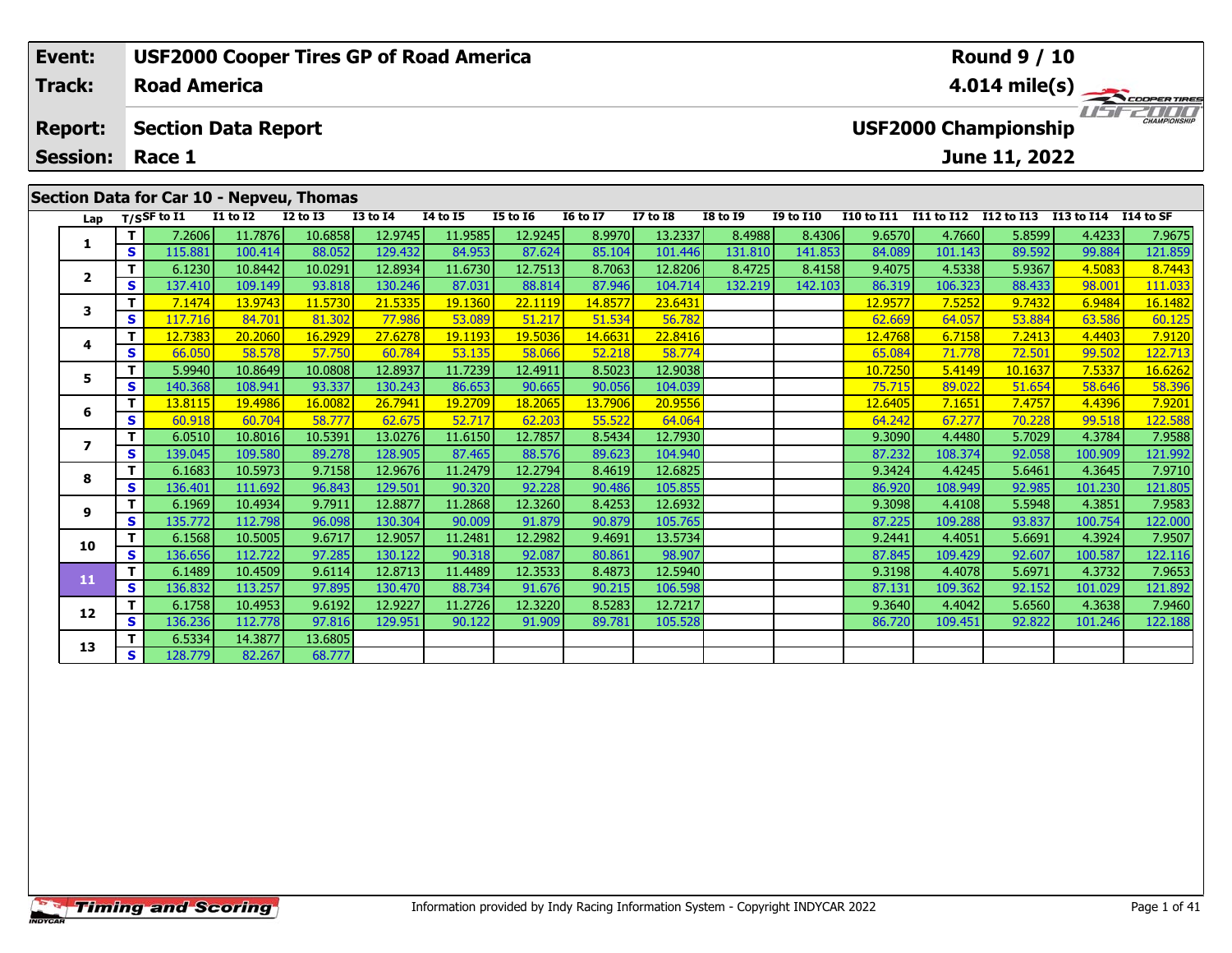| Event:                 | <b>USF2000 Cooper Tires GP of Road America</b> | <b>Round 9 / 10</b>                                |
|------------------------|------------------------------------------------|----------------------------------------------------|
| Track:                 | <b>Road America</b>                            | $4.014 \text{ mile(s)}$                            |
| <b>Report:</b>         | Section Data Report                            | <b>CHAMPIONSHIP</b><br><b>USF2000 Championship</b> |
| <b>Session: Race 1</b> |                                                | June 11, 2022                                      |

|                         | Section Data for Car 10 - Nepveu, Thomas                      |
|-------------------------|---------------------------------------------------------------|
| Lap T/SLap              |                                                               |
| $\mathbf{1}$            | 139.4253<br>T<br>$\overline{\mathbf{s}}$<br>103.643           |
| $\overline{\mathbf{2}}$ | 135.8598<br>$\overline{t}$<br>$\mathbf{s}$<br>106.363         |
| 3                       | $\mathbf T$<br>232.3277<br>$\overline{\mathbf{s}}$<br>62.198  |
| 4                       | $\overline{\mathsf{r}}$<br>224.7572<br>64.293                 |
| 5                       | 158.2014<br>$\mathbf{T}$<br>$\mathbf{s}$<br>91.342            |
| 6                       | 221.6648<br>$\mathbf{s}$<br>65.190                            |
| $\overline{\mathbf{z}}$ | $\mathbf{T}$<br>134.8384<br>$\mathbf{s}$<br>107.168           |
| 8                       | $\mathbf T$<br>132.7923<br>$\overline{\mathbf{s}}$<br>108.820 |
| 9                       | 132.6636<br>$\mathbf{T}$<br>$\mathbf{s}$<br>108.925           |
| 10                      | 134.3844<br>$\mathbf{T}$<br>$\mathbf{s}$<br>107.530           |
| 11                      | 132.5889<br>$\mathbf{T}$<br>$\mathbf{s}$<br>108.986           |
| 12                      | T<br>132.8013<br>$\overline{\mathbf{s}}$<br>108.812           |
| 13                      | $\overline{\mathbf{T}}$<br>$\overline{\mathbf{s}}$            |
|                         |                                                               |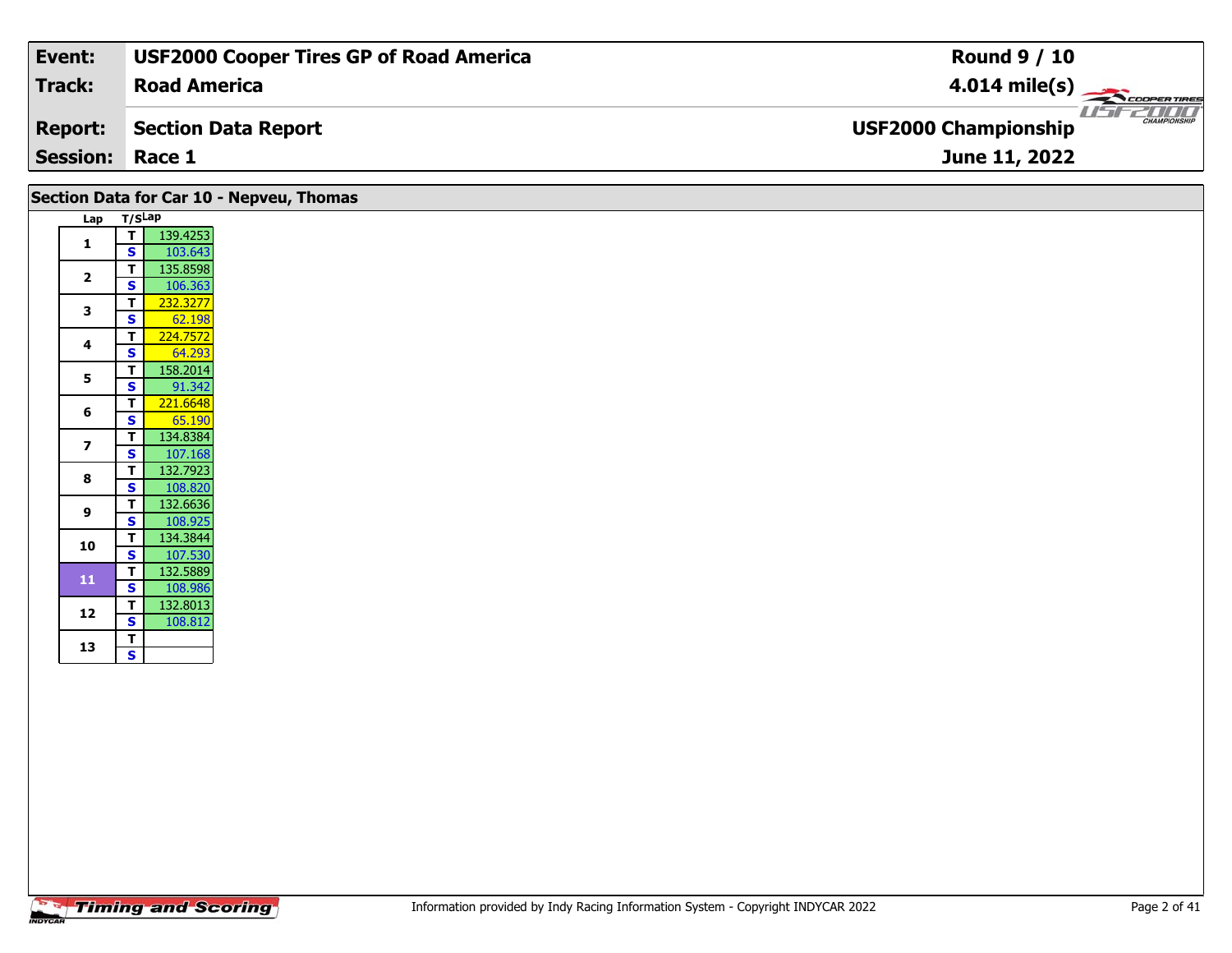| Event:          |     |                     |                                           | <b>USF2000 Cooper Tires GP of Road America</b> |              |                         |                 | <b>Round 9 / 10</b> |                 |                 |                  |                   |            |                             |            |                     |
|-----------------|-----|---------------------|-------------------------------------------|------------------------------------------------|--------------|-------------------------|-----------------|---------------------|-----------------|-----------------|------------------|-------------------|------------|-----------------------------|------------|---------------------|
| <b>Track:</b>   |     | <b>Road America</b> |                                           |                                                |              | $4.014 \text{ mile(s)}$ |                 |                     |                 |                 |                  |                   |            |                             |            |                     |
| <b>Report:</b>  |     |                     | <b>Section Data Report</b>                |                                                |              |                         |                 |                     |                 |                 |                  |                   |            | <b>USF2000 Championship</b> |            | <b>CHAMPIONSHIP</b> |
| <b>Session:</b> |     | Race 1              |                                           |                                                |              |                         |                 |                     |                 |                 |                  |                   |            | June 11, 2022               |            |                     |
|                 |     |                     | Section Data for Car 11 - Christie, Dylan |                                                |              |                         |                 |                     |                 |                 |                  |                   |            |                             |            |                     |
| Lap             |     | $T/S$ SF to I1      | <b>I1 to I2</b>                           | <b>I2 to I3</b>                                | $I3$ to $I4$ | 14 to 15                | <b>I5 to 16</b> | <b>16 to 17</b>     | <b>I7 to I8</b> | <b>I8 to I9</b> | <b>I9 to I10</b> | <b>I10 to I11</b> | I11 to I12 | I12 to I13                  | I13 to I14 | I 14 to SF          |
|                 |     | 7.2750              | 11.6519                                   | 10.2294                                        | 13.0014      | 11.8659                 | 12.7415         | 8.6572              | 12.7468         | 8.5142          | 8.4807           | 9.4593            | 4.4578     | 5.6836                      | 4.3834     | 7.9631              |
|                 | S I | 115.651             | 101.583                                   | 91.981                                         | 129.164      | 85.616                  | 88.883          | 88.445              | 105.321         | 131.572         | 141.015          | 85.846            | 108.135    | 92.371                      | 100.793    | 121.926             |
|                 |     | 6.1462              | 10.4736                                   | 9.8012                                         | 12.8223      | 12.0445                 | 12.5336         | 8.5332              | 12.6905         | 8.4983          | 8.4883           | 9.2571            | 4.4189     | 5.5975                      | 4.3994     | 8.5779              |
| ◢               | s.  | 136.8921            | 113.011                                   | 95.999                                         | 130.969      | 84.346                  | 90.357          | 89.730              | 105.788         | 131.818         | 140.889          | 87.721            | 109.087    | 93.792                      | 100.427    | 113.187             |

**<sup>T</sup>** 8.2185 12.8148 12.4821 22.5777 18.8028 22.0834 15.0347 23.2858 13.8323 7.9142 9.3687 6.9378 16.3227 **<sup>S</sup>** 102.374 92.365 75.381 74.380 54.030 51.283 50.928 57.653 58.706 60.909 56.038 63.683 59.482

**<sup>T</sup>** 13.0998 20.3068 16.1472 27.1861 19.4241 19.4717 14.6460 21.5330 13.2021 7.5108 7.4069 4.4651 7.9755 **<sup>S</sup>** 64.227 58.288 58.271 61.771 52.301 58.161 52.279 62.346 61.509 64.180 70.880 98.949 121.736

5 **T** 6.1062 11.0766 10.1077 13.0452 11.6184 12.6608 8.7148 12.9367 10.8844 5.4492 9.9339 7.3553 16.8578<br>S S 137.788 106.859 93.088 128.731 87.440 89.449 87.860 103.775 74.606 88.462 52.849 60.068 57.594

**<sup>T</sup>** 13.7470 19.5514 16.1827 26.1923 19.1099 18.7843 13.5761 21.2761 13.1108 7.1753 7.6399 4.4243 7.9368 **<sup>S</sup>** 61.203 60.540 58.143 64.115 53.161 60.290 56.399 63.099 61.937 67.181 68.718 99.862 122.330

**<sup>T</sup>** 6.1085 10.9772 10.2032 13.0172 11.6117 12.5510 8.6180 12.7130 9.3168 4.4393 5.6740 4.4321 7.9812 **<sup>S</sup>** 137.737 107.827 92.217 129.008 87.490 90.232 88.847 105.601 87.159 108.586 92.527 99.686 121.650

**<sup>T</sup>** 6.1755 10.4249 9.7273 12.8325 11.3194 12.3516 8.4961 12.7196 9.2425 4.4198 5.5967 4.4028 7.9988 **<sup>S</sup>** 136.242 113.539 96.729 130.864 89.749 91.689 90.122 105.546 87.860 109.065 93.805 100.349 121.382

**<sup>T</sup>** 6.2154 10.4056 9.8127 12.9290 11.4304 12.2706 8.3986 12.6645 9.2869 4.4242 5.6063 4.4402 8.0493 **<sup>S</sup>** 135.368 113.750 95.887 129.888 88.878 92.294 91.168 106.005 87.440 108.957 93.645 99.504 120.620

**<sup>T</sup>** 6.2220 10.3408 9.5651 12.8090 11.2739 12.3214 9.2326 13.1470 9.2344 4.4013 5.6045 4.4589 8.0385 **<sup>S</sup>** 135.224 114.463 98.369 131.105 90.112 91.913 82.932 102.115 87.937 109.523 93.675 99.087 120.782

**<sup>T</sup>** 6.2043 10.3432 9.6045 12.8264 11.2898 12.2410 8.5120 12.7470 9.4160 4.5772 5.6647 4.3983 8.0100 **<sup>S</sup>** 135.610 114.436 97.965 130.927 89.985 92.517 89.953 105.319 86.241 105.314 92.679 100.452 121.212

**<sup>T</sup>** 6.1707 10.3648 9.6054 12.7333 11.5105 12.3697 8.5110 12.7811 9.3085 4.4805 5.7241 4.4481 7.9764 **<sup>S</sup>** 136.348 114.198 97.956 131.884 88.259 91.554 89.964 105.038 87.237 107.587 91.717 99.327 121.723

**<sup>T</sup>** 6.9237 14.2870 14.0391 **<sup>S</sup>** 121.519 82.847 67.021

**3**

**4**

**5**

**6**

**7**

**8**

**9**

**10**

**11**

**12**

**13**

121.736

121.650

120.620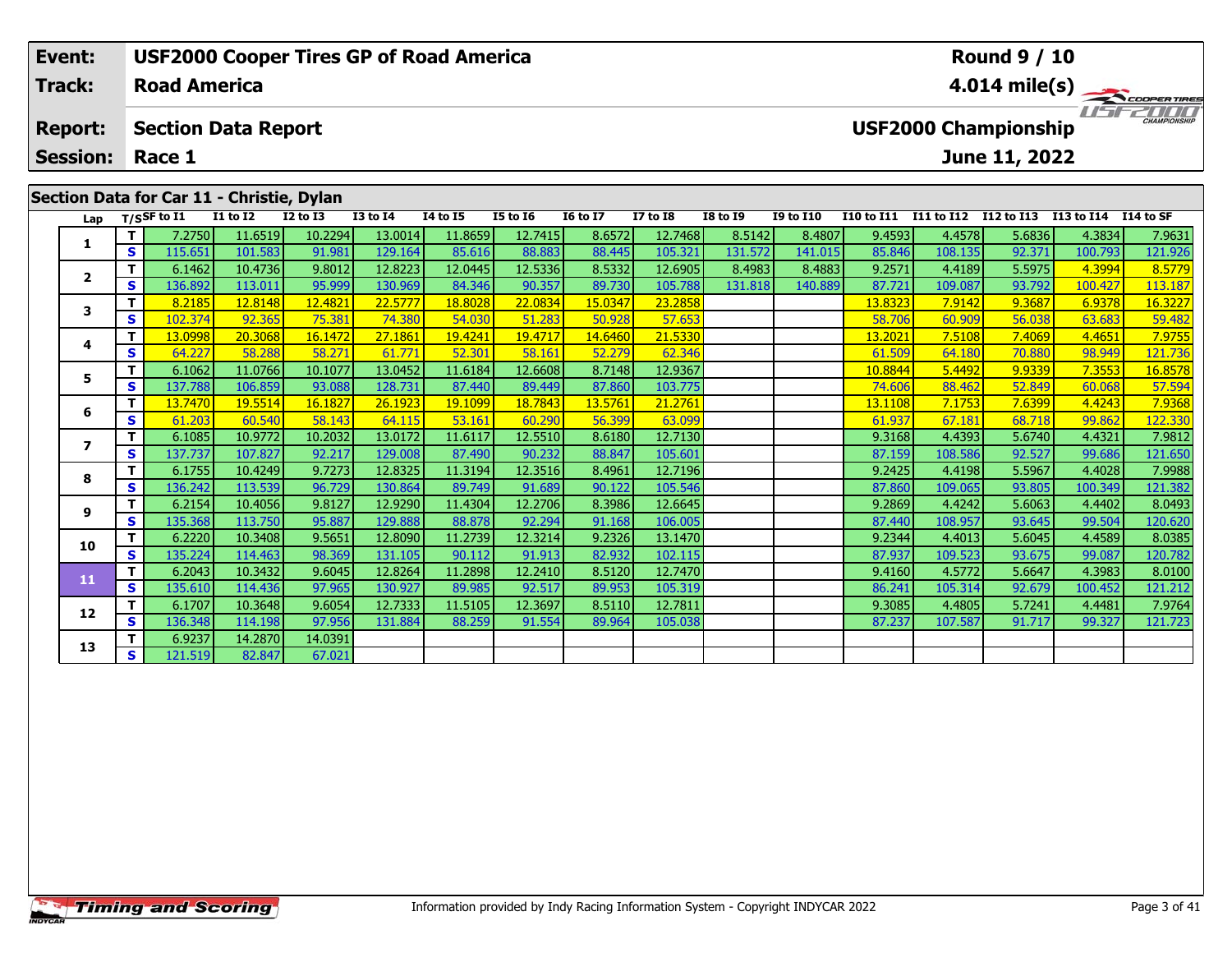| Event:<br><b>USF2000 Cooper Tires GP of Road America</b> | <b>Round 9 / 10</b>                                |
|----------------------------------------------------------|----------------------------------------------------|
| Track:<br><b>Road America</b>                            | $4.014 \text{ mile(s)}$                            |
| <b>Report:</b><br>Section Data Report                    | <b>CHAMPIONSHIP</b><br><b>USF2000 Championship</b> |
| <b>Session: Race 1</b>                                   | June 11, 2022                                      |

#### Lap T/S<sup>Lap</sup> PO to SF **1 <sup>T</sup>** 137.1112 233.4790 **<sup>S</sup>** 105.392 58.285**2 <sup>T</sup>** 134.2825 **<sup>S</sup>** 107.612 **3 <sup>T</sup>** 233.7839 **<sup>S</sup>** 61.811**T** 226.7496 **4**63.728 **55 T** 158.9481 **6T** 222.0341<br>**S** 65.082 134.4856 **7T** 134.4856<br>**S** 107.449 **8 <sup>T</sup>** 132.6788 **<sup>S</sup>** 108.913 **<sup>T</sup>** 132.8421 **<sup>S</sup>** 108.779**9**108.779 **10 <sup>T</sup>** 133.5483 **<sup>S</sup>** 108.204 **<sup>T</sup>** 132.6466 **<sup>S</sup>** 108.939**11**108.939 **12 <sup>T</sup>** 132.8609 **<sup>S</sup>** 108.763108.763 13  $\frac{1}{s}$  $\overline{\mathbf{s}}$ **Section Data for Car 11 - Christie, Dylan**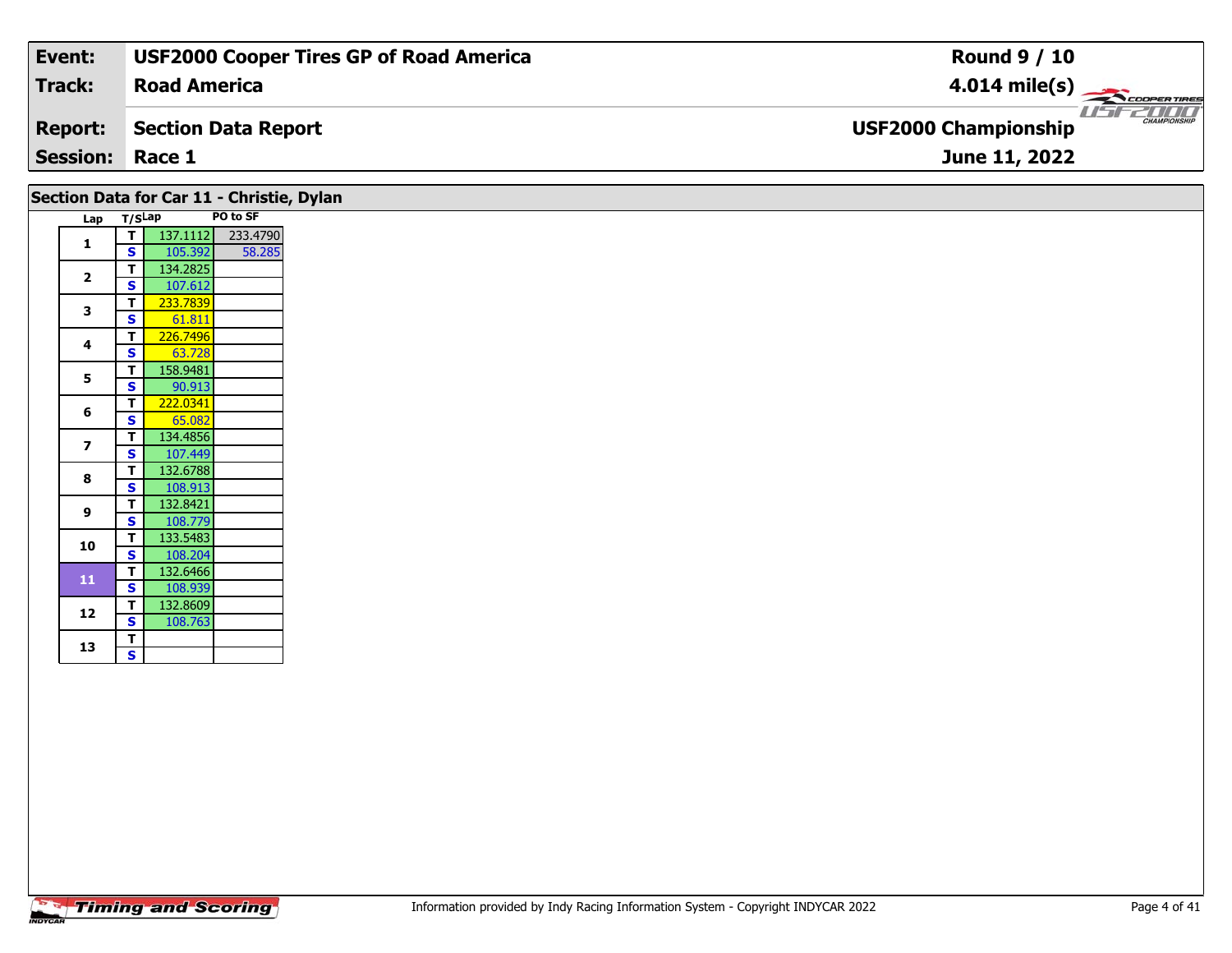| Event:          |     |                     |                                       | <b>USF2000 Cooper Tires GP of Road America</b> |                 |                 |                 |                 |                 |                 |                  |                   |                             | <b>Round 9 / 10</b> |            |                            |
|-----------------|-----|---------------------|---------------------------------------|------------------------------------------------|-----------------|-----------------|-----------------|-----------------|-----------------|-----------------|------------------|-------------------|-----------------------------|---------------------|------------|----------------------------|
| <b>Track:</b>   |     | <b>Road America</b> |                                       |                                                |                 |                 |                 |                 |                 |                 |                  |                   |                             |                     |            | $4.014 \text{ mile(s)}$    |
| <b>Report:</b>  |     |                     | <b>Section Data Report</b>            |                                                |                 |                 |                 |                 |                 |                 |                  |                   | <b>USF2000 Championship</b> |                     |            | <b>DDD</b><br>CHAMPIONSHIP |
| <b>Session:</b> |     | Race 1              |                                       |                                                |                 |                 |                 |                 |                 |                 |                  |                   |                             | June 11, 2022       |            |                            |
|                 |     |                     | Section Data for Car 12 - Garg, Bijoy |                                                |                 |                 |                 |                 |                 |                 |                  |                   |                             |                     |            |                            |
| Lap             |     | T/SSF to $I1$       | <b>I1 to I2</b>                       | <b>I2 to I3</b>                                | <b>I3 to I4</b> | <b>I4 to I5</b> | <b>I5 to 16</b> | <b>16 to 17</b> | <b>I7 to I8</b> | <b>I8 to 19</b> | <b>I9 to I10</b> | <b>I10 to I11</b> | <b>I11 to I12</b>           | I12 to I13          | I13 to I14 | I14 to SF                  |
|                 |     | 7.2770              | 11.7330                               | 10.5756                                        | 13.3874         | 12.0086         | 12.7355         | 9.2989          | 13.0920         | 8.5324          | 8.4137           | 9.6860            | 4.5924                      | 5.9423              | 4.5345     | 8.0021                     |
|                 | s l | 115.620             | 100.881                               | 88,970                                         | 125.440         | 84.598          | 88.925          | 82.341          | 102.544         | 131.291         | 142.138          | 83.837            | 104.966                     | 88.350              | 97.435     | 121.332                    |
| $\overline{2}$  |     | 6.1261              | 10.6678                               | 10.1330                                        | 12.9495         | 11.6331         | 12.6695         | 8.6551          | 12.6679         | 8.4677          | 8.3921           | 9.5346            | 4.6746                      | 5.8395              | 4.3962     | 8.6977                     |
|                 | s l | 137.341             | 110.954                               | 92.856                                         | 129.682         | 87.329          | 89.388          | 88.466          | 105.977         | 132.294         | 142.504          | 85.168            | 103.120                     | 89.905              | 100.500    | 111.628                    |
|                 |     | 7.2898              | 13.7315                               | 11.7059                                        | 21,6063         | 19.0118         | 21.8918         | 14.9319         | 23.7609         |                 |                  | 12.8672           | 7.5380                      | 9.6968              | 6.8048     | 16.1480                    |

|    | S. | 137.341 | 110.954 | 92.8561 | 129.6821 | 87.329               | 89.388  | 88.4661 | 105.977 | 132.2941 | 142.504 | 85.1681 | 103.120 | 89.905 | 100.500 | 111.628 |
|----|----|---------|---------|---------|----------|----------------------|---------|---------|---------|----------|---------|---------|---------|--------|---------|---------|
|    |    | 7.2898  | 13.7315 | 11.7059 | 21.6063  | 19.0118              | 21.8918 | 14.9319 | 23.7609 |          |         | 12.8672 | 7.5380  | 9.6968 | 6.8048  | 16.1480 |
|    | s  | 115.417 | 86.199  | 80.379  | 77.724   | 53.436               | 51.732  | 51.278  | 56.500  |          |         | 63.110  | 63.949  | 54.142 | 64.927  | 60.126  |
|    |    | 12.8838 | 20.0908 | 16.4955 | 27.5848  | <mark>19.0508</mark> | 19.1324 | 15.1507 | 22.6311 |          |         | 12.5885 | 6.7629  | 7.3302 | 4.4527  | 7.9696  |
|    | S  | 65.304  | 58.914  | 57.040  | 60.878   | 53.326               | 59.193  | 50.538  | 59.321  |          |         | 64.507  | 71.278  | 71.622 | 99.225  | 121.827 |
|    |    | 6.1119  | 10.9304 | 10.2192 | 12.8942  | 11.8084              | 12.8100 | 8.5362  | 12.8504 |          |         | 10.7994 | 5.5669  | 9.9358 | 7.5453  | 16.5947 |
|    | S. | 137.660 | 108.288 | 92.073  | 130.238  | 86.033               | 88.407  | 89.698  | 104.471 |          |         | 75.194  | 86.591  | 52.839 | 58.555  | 58.507  |
|    |    | 13.9831 | 19.5167 | 15.8694 | 26.9291  | 19.3983              | 18.0041 | 13.8774 | 20.7245 |          |         | 12.5169 | 7.0293  | 7.4289 | 4.3869  | 7.8859  |
|    | s  | 60.170  | 60.647  | 59.291  | 62.361   | 52.371               | 62.902  | 55.175  | 64.778  |          |         | 64.876  | 68.577  | 70.670 | 100.713 | 123.120 |
|    |    | 6.0156  | 10.8710 | 10.3754 | 13.0428  | 11.5837              | 13.1442 | 8.6150  | 12.8096 |          |         | 9.5590  | 4.4622  | 5.6059 | 4.3991  | 7.9882  |
|    | S. | 139.864 | 108.880 | 90.687  | 128.754  | 87.702               | 86.160  | 88.878  | 104.804 |          |         | 84.951  | 108.029 | 93.651 | 100.434 | 121.543 |
| 8  |    | 6.1889  | 10.4523 | 9.6711  | 12.8696  | 11.3828              | 12.3360 | 8.4721  | 12.5720 |          |         | 9.5007  | 4.4331  | 5.6342 | 4.3906  | 7.9746  |
|    | S. | 135.947 | 113.242 | 97.291  | 130.487  | 89.249               | 91.804  | 90.377  | 106.785 |          |         | 85.472  | 108.738 | 93.181 | 100.628 | 121.750 |
| 9  |    | 6.1752  | 10.5659 | 9.7369  | 12.8452  | 11.4812              | 12.3059 | 8.4322  | 12.7143 |          |         | 9.2368  | 4.4185  | 5.5779 | 4.3894  | 7.9818  |
|    | S  | 136.249 | 112.024 | 96.633  | 130.735  | 88.485               | 92.029  | 90.805  | 105.590 |          |         | 87.914  | 109.097 | 94.121 | 100.656 | 121.640 |
| 10 |    | 6.1833  | 10.3890 | 9.5841  | 12.7912  | 11.5760              | 12.5957 | 9.2952  | 13.2578 |          |         | 9.2758  | 4.4265  | 5.6032 | 4.4028  | 7.9658  |
|    | S. | 136.070 | 113.932 | 98.174  | 131.287  | 87.760               | 89.912  | 82.374  | 101.261 |          |         | 87.545  | 108.900 | 93.696 | 100.349 | 121.885 |
| 11 |    | 6.1429  | 10.4191 | 9.7187  | 12.8984  | 11.3194              | 12.3097 | 8.4432  | 12.7602 |          |         | 9.3273  | 4.4117  | 5.6133 | 4.3738  | 7.9371  |
|    | S. | 136.965 | 113.603 | 96.814  | 130.196  | 89.749               | 92.001  | 90.686  | 105.210 |          |         | 87.061  | 109.265 | 93.528 | 101.015 | 122.325 |
| 12 |    | 6.1366  | 10.4455 | 9.6257  | 12.7745  | 11.4287              | 12.3431 | 8.5130  | 12.7207 |          |         | 9.4769  | 4.4224  | 5.6517 | 4.4080  | 7.8866  |
|    | S. | 137.106 | 113.315 | 97.750  | 131.459  | 88.891               | 91.752  | 89.943  | 105.537 |          |         | 85.687  | 109.001 | 92.892 | 100.231 | 123.109 |
| 13 |    | 6.3662  | 14.5545 | 13.7738 |          |                      |         |         |         |          |         |         |         |        |         |         |
|    | S. | 132.161 | 81.324  | 68.312  |          |                      |         |         |         |          |         |         |         |        |         |         |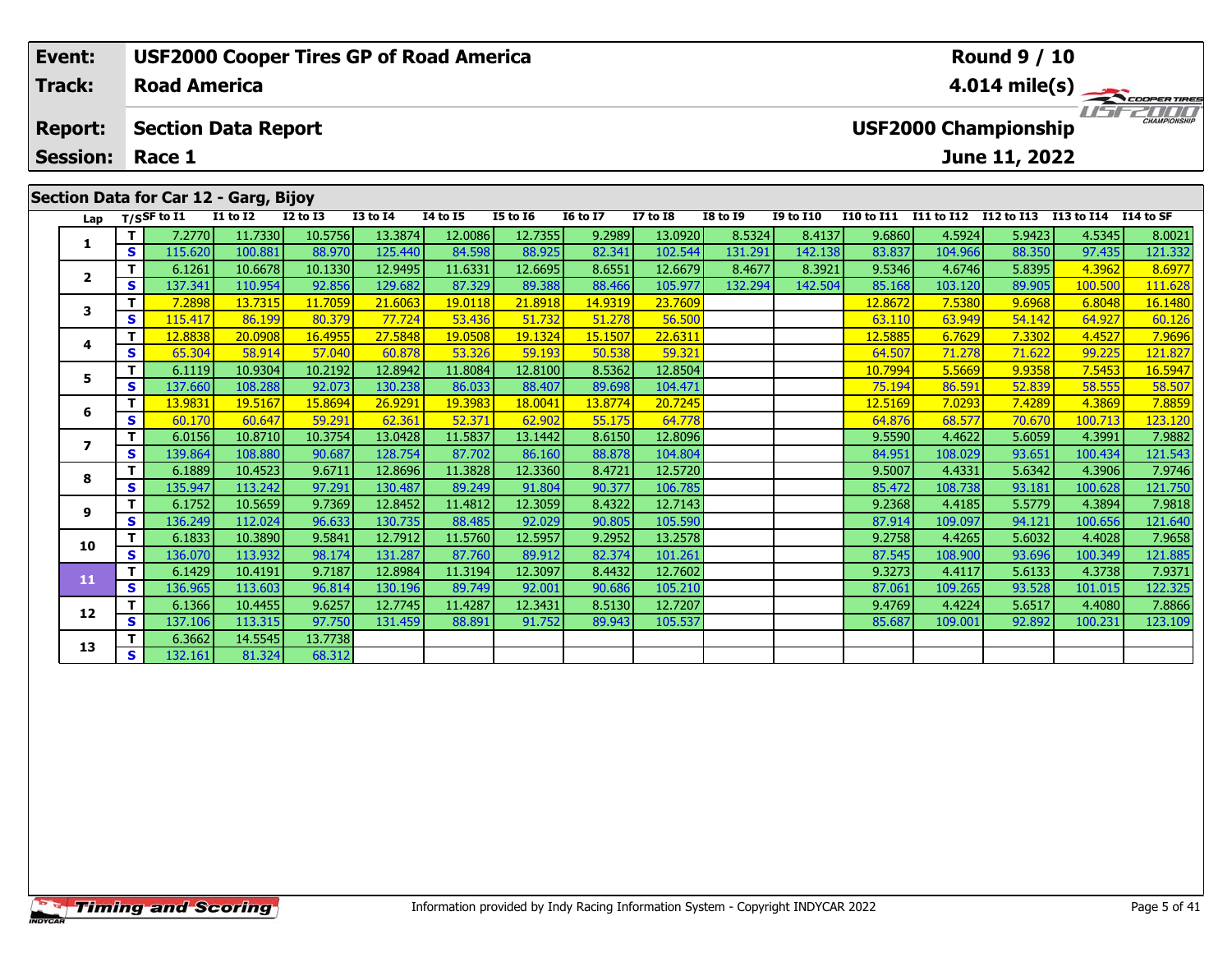| Event:                 | <b>USF2000 Cooper Tires GP of Road America</b> | <b>Round 9 / 10</b>                                |
|------------------------|------------------------------------------------|----------------------------------------------------|
| Track:                 | <b>Road America</b>                            | $4.014 \text{ mile(s)}$                            |
| <b>Report:</b>         | Section Data Report                            | <b>CHAMPIONSHIP</b><br><b>USF2000 Championship</b> |
| <b>Session: Race 1</b> |                                                | June 11, 2022                                      |
|                        |                                                |                                                    |

| Lap T/SLap              |                                         |                     | PO to SF |
|-------------------------|-----------------------------------------|---------------------|----------|
| 1                       | T                                       | 139.8114            | 230.0344 |
|                         | <b>S</b>                                | 103.356             | 59.158   |
| $\mathbf{2}$            | T.                                      | 135.5044            |          |
|                         | $\mathbf{s}$                            | 106.642             |          |
| 3                       | T                                       | 232.0382            |          |
|                         | S                                       | 62.276              |          |
| 4                       | T.                                      | 225.3679            |          |
|                         | S                                       | 64.119              |          |
| 5                       | T.                                      | 158.8138            |          |
|                         | $\mathbf{s}$                            | 90.990              |          |
| 6                       | T                                       | 221.3220            |          |
|                         | S                                       | 65.291              |          |
| $\overline{\mathbf{z}}$ | T.                                      | 135.3482            |          |
|                         | S.                                      | 106.765             |          |
| 8                       | T.                                      | 132.6779            |          |
|                         | <b>S</b>                                | 108.913             |          |
| 9                       | T.                                      | 132.7560            |          |
|                         | <b>S</b>                                | 108.849             |          |
| 10                      | T.                                      | 134.2268            |          |
|                         | <b>S</b>                                | 107.657             |          |
| ${\bf 11}$              | $\mathbf{T}$<br>$\overline{\mathbf{s}}$ | 132.5432            |          |
|                         | T.                                      | 109.024<br>132.7021 |          |
| 12                      | S.                                      | 108.894             |          |
|                         | T                                       |                     |          |
| 13                      | $\overline{\mathbf{s}}$                 |                     |          |
|                         |                                         |                     |          |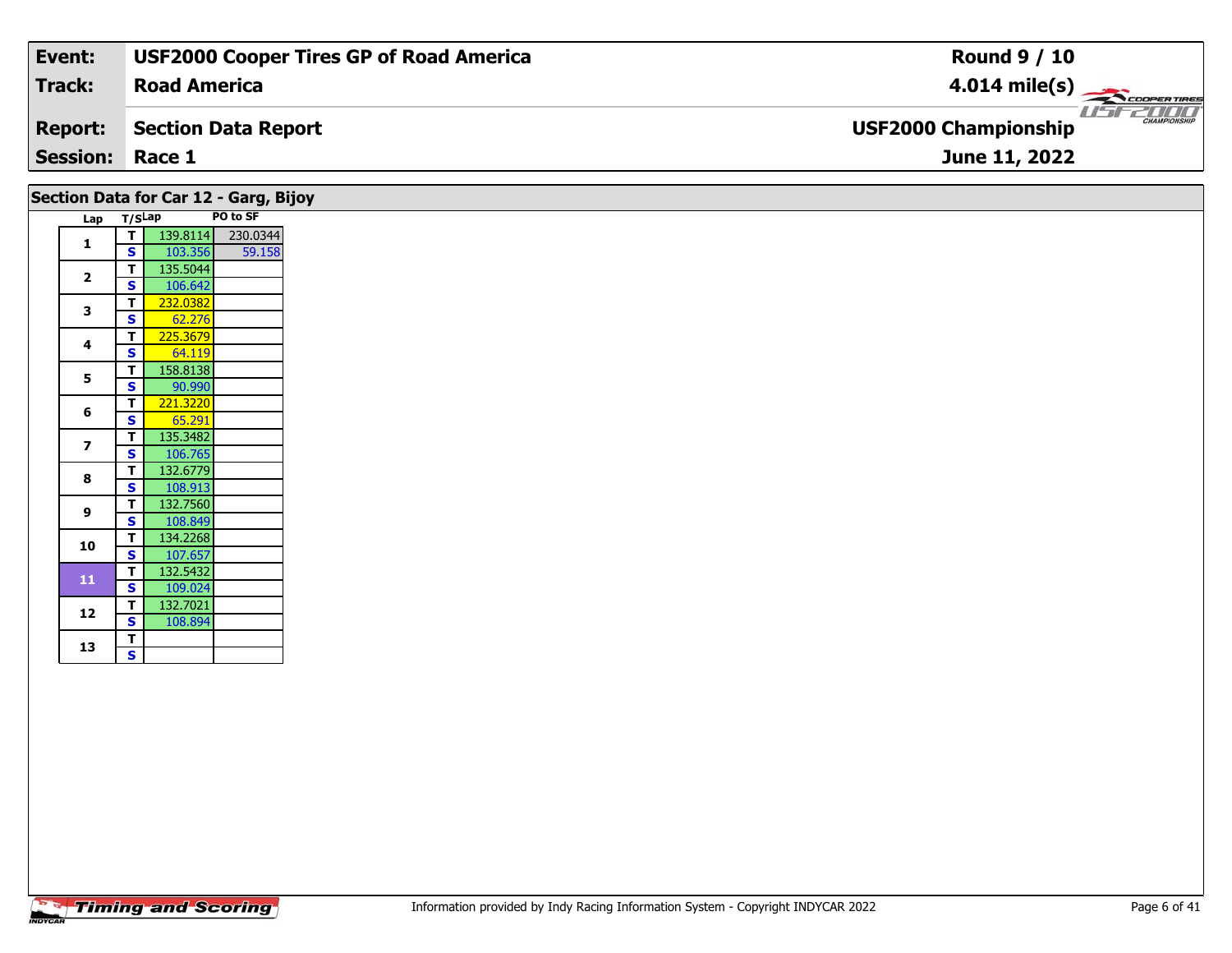|                                      | Event:          |  |                                 |                                               |                 |                 | <b>USF2000 Cooper Tires GP of Road America</b> |                 |                 |                 |                 |                         |            |            | <b>Round 9 / 10</b>         |                      |                         |  |  |
|--------------------------------------|-----------------|--|---------------------------------|-----------------------------------------------|-----------------|-----------------|------------------------------------------------|-----------------|-----------------|-----------------|-----------------|-------------------------|------------|------------|-----------------------------|----------------------|-------------------------|--|--|
| <b>Track:</b><br><b>Road America</b> |                 |  |                                 |                                               |                 |                 |                                                |                 |                 |                 |                 | $4.014 \text{ mile(s)}$ |            |            |                             |                      |                         |  |  |
|                                      | <b>Report:</b>  |  |                                 | <b>Section Data Report</b>                    |                 |                 |                                                |                 |                 |                 |                 |                         |            |            | <b>USF2000 Championship</b> |                      | <b>THE CHAMPIONSHIP</b> |  |  |
|                                      | <b>Session:</b> |  | Race 1                          |                                               |                 |                 |                                                |                 |                 |                 |                 |                         |            |            | June 11, 2022               |                      |                         |  |  |
|                                      |                 |  |                                 | Section Data for Car 17 - Johnson, Nikita (R) |                 |                 |                                                |                 |                 |                 |                 |                         |            |            |                             |                      |                         |  |  |
|                                      |                 |  | Lap $T/S$ SF to $\overline{11}$ | $I1$ to $I2$                                  | <b>I2 to I3</b> | <b>I3 to I4</b> | <b>I4 to I5</b>                                | <b>I5 to 16</b> | <b>16 to 17</b> | <b>I7 to I8</b> | <b>I8 to I9</b> | <b>I9 to I10</b>        | I10 to I11 | I11 to I12 | I12 to I13                  | I13 to I14 I14 to SF |                         |  |  |
|                                      |                 |  | 7.2556                          | 11.6769                                       | 10.6812         | 13.3256         | 11.5900                                        | 12.6679         | 8.6157          | 12.8882         | 8.5346          | 8.4701                  | 9.4433     | 4.4502     | 5.6892                      | 4.3993               | 7.9913                  |  |  |
|                                      |                 |  | 115.961                         | 101.366                                       | 88.090          | 126.022         | 87.654                                         | 89.399          | 88.871          | 104.165         | 131.257         | 141.192                 | 85.992     | 108.320    | 92.280                      | 100.429              | 121.496                 |  |  |

– 1 6.1898| 10.5197| 9.6504| 12.8896| 11.4877| 12.6562| 8.5834| 12.7467| 8.4163| 8.4182| 9.2958| 4.4387| 5.6435| 4.3649| 8.5956<br>| 13.102.11.2.516| 97.499| 130.285| 88.435| 89.482| 89.205| 105.321| 133.102| 142.062| 87.356|

**<sup>T</sup>** 8.4068 13.1939 12.3667 22.6029 18.7713 21.9651 15.1013 23.4411 14.0017 7.5823 9.8063 6.4479 16.7662 **<sup>S</sup>** 100.081 89.711 76.084 74.297 54.120 51.559 50.703 57.271 57.996 63.575 53.537 68.521 57.909

**<sup>T</sup>** 13.1277 20.0615 16.3282 27.2249 19.1826 19.5182 14.7294 21.2734 12.8393 7.1699 7.3079 4.4348 7.9216 **<sup>S</sup>** 64.091 59.000 57.625 61.683 52.960 58.023 51.983 63.107 63.247 67.232 71.840 99.625 122.565

**3**

**4**

**5**

**<sup>T</sup>** 6.0471 11.1915 10.1275 12.8879 **<sup>S</sup>** 139.135 105.762 92.906 130.302

130.302

112.954

57.909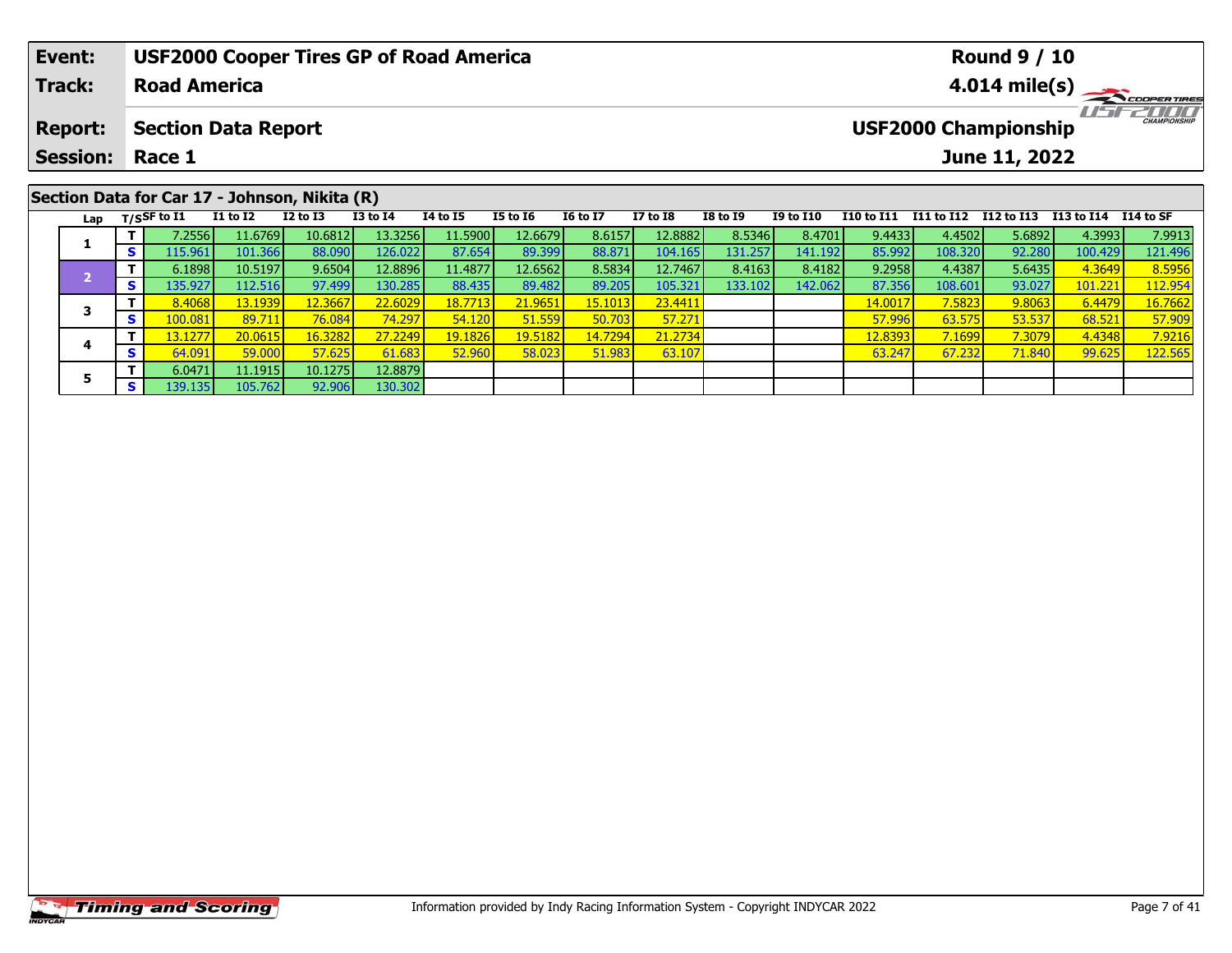| Event:                 | <b>USF2000 Cooper Tires GP of Road America</b> | <b>Round 9 / 10</b>                         |
|------------------------|------------------------------------------------|---------------------------------------------|
| Track:                 | <b>Road America</b>                            | $4.014 \text{ mile(s)}$                     |
| <b>Report:</b>         | Section Data Report                            | CHAMPIONSHIP<br><b>USF2000 Championship</b> |
| <b>Session: Race 1</b> |                                                | June 11, 2022                               |
|                        |                                                |                                             |

## **Lap T/SLap 1 <sup>T</sup>** 137.6791 **<sup>S</sup>** 104.957133.8965 **<sup>T</sup>** 133.8965 **<sup>S</sup>** 107.922 **3T** 234.4014 **T** 225.9899<br>**S** 63.943 **4**63.943 5  $\frac{1}{s}$ **Section Data for Car 17 - Johnson, Nikita (R)**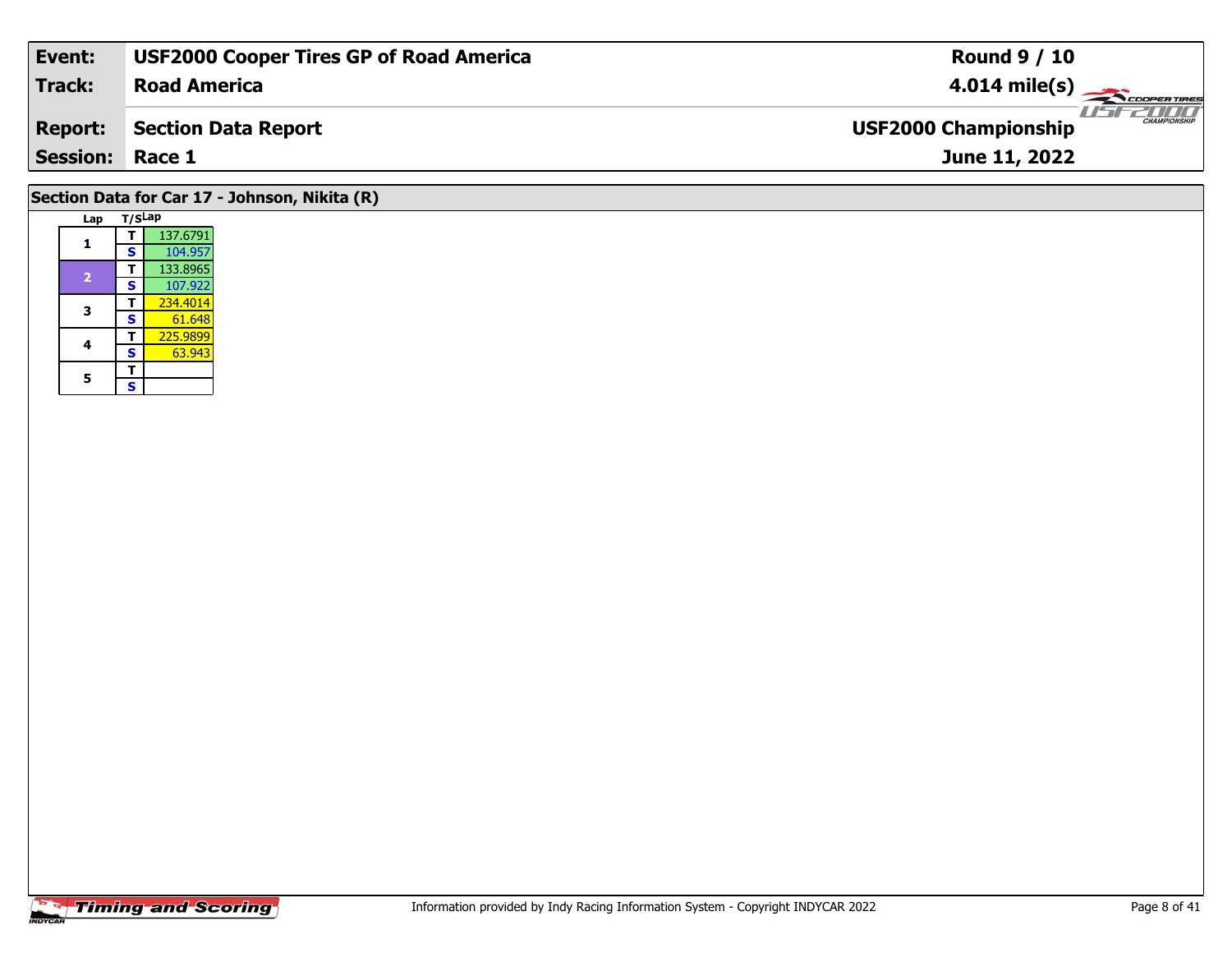| Event:          |     |                     |                                       | <b>USF2000 Cooper Tires GP of Road America</b> |              |          |                                                    |                         |                 |                 |                  |                   |            | <b>Round 9 / 10</b> |            |            |
|-----------------|-----|---------------------|---------------------------------------|------------------------------------------------|--------------|----------|----------------------------------------------------|-------------------------|-----------------|-----------------|------------------|-------------------|------------|---------------------|------------|------------|
| <b>Track:</b>   |     | <b>Road America</b> |                                       |                                                |              |          |                                                    | $4.014 \text{ mile(s)}$ |                 |                 |                  |                   |            |                     |            |            |
| <b>Report:</b>  |     |                     | <b>Section Data Report</b>            |                                                |              |          | <b>CHAMPIONSHIP</b><br><b>USF2000 Championship</b> |                         |                 |                 |                  |                   |            |                     |            |            |
| <b>Session:</b> |     | Race 1              |                                       |                                                |              |          |                                                    |                         |                 |                 |                  |                   |            | June 11, 2022       |            |            |
|                 |     |                     | Section Data for Car 2 - Lee, Jackson |                                                |              |          |                                                    |                         |                 |                 |                  |                   |            |                     |            |            |
| Lap             |     | $T/S$ SF to I1      | <b>I1 to I2</b>                       | $I2$ to $I3$                                   | $I3$ to $I4$ | 14 to 15 | <b>I5 to 16</b>                                    | <b>16 to 17</b>         | <b>I7 to I8</b> | <b>I8 to I9</b> | <b>I9 to I10</b> | <b>I10 to I11</b> | I11 to I12 | I12 to I13          | I13 to I14 | I 14 to SF |
|                 |     | 7.2831 l            | 11.6059                               | 10.6343                                        | 13.1567      | 11.7503  | 12.8799                                            | 9.3194                  | 12.9288         | 8.4686          | 8.3419           | 9.8134            | 4.8001     | 7.2640              | 7.2504     | 8.0123     |
|                 | S I | 115.523             | 101.986                               | 88.479                                         | 127.640      | 86.458   | 87.928                                             | 82.160                  | 103.838         | 132.280         | 143.362          | 82.749            | 100.424    | 72.274              | 60.937     | 121.177    |
|                 |     | 6.1440              | 10.7918                               | 10.0601                                        | 13.1061      | 11.6017  | 12.4841                                            | 8.6057                  | 12.7100         | 8.4655          | 8.3283           | 9.7851            | 4.6944     | 5.6799              | 4.3742     | 8.5075     |
| ◢               | s.  | 136.941 l           | 109.679                               | 93.529                                         | 128.133      | 87.566   | 90.715                                             | 88.974                  | 105.625         | 132.329         | 143.596          | 82.988            | 102.685    | 92.431              | 101.005    | 114.124    |

**<sup>T</sup>** 7.3871 13.6593 11.5550 21.7701 18.9182 21.8875 14.8446 23.7494 13.0914 7.6241 9.8564 6.9158 16.0370 **<sup>S</sup>** 113.896 86.654 81.429 77.139 53.700 51.742 51.580 56.528 62.029 63.227 53.265 63.885 60.542

**<sup>T</sup>** 12.8184 20.2348 16.4083 27.5170 18.8043 19.3636 14.7974 21.6765 12.5912 7.0199 7.3689 4.4254 7.8944 **<sup>S</sup>** 65.637 58.495 57.343 61.028 54.025 58.486 51.744 61.933 64.493 68.668 71.245 99.837 122.987

5 TT 6.1431 10.8709 10.0434 12.6905 12.6021 13.0548 8.5459 12.8270 11.1034 5.3293 9.8409 7.5280 16.5128<br>- S 136.961 108.881 93.684 132.329 80.614 86.750 89.596 104.662 73.135 90.452 53.349 58.690 58.797

**<sup>T</sup>** 14.0779 19.7030 15.4420 27.3021 19.2326 18.2877 13.6768 20.7237 12.4721 6.8337 7.4735 4.3772 7.9173 **<sup>S</sup>** 59.765 60.074 60.932 61.509 52.822 61.927 55.984 64.781 65.109 70.539 70.248 100.936 122.631

**<sup>T</sup>** 6.1073 10.7553 10.2105 13.0126 11.7756 13.0373 8.6733 12.9098 9.4681 4.5416 5.6992 4.3420 7.8988 **<sup>S</sup>** 137.764 110.051 92.151 129.053 86.272 86.866 88.280 103.991 85.766 106.140 92.118 101.755 122.919

**<sup>T</sup>** 6.1133 10.5357 9.6842 12.8425 11.4810 12.3222 8.4709 12.7670 9.3172 4.4576 5.6039 4.3632 7.9166 **<sup>S</sup>** 137.628 112.345 97.159 130.763 88.486 91.907 90.390 105.154 87.156 108.140 93.685 101.260 122.642

**<sup>T</sup>** 6.1336 10.6256 9.6613 12.7102 11.4772 12.3935 8.4946 12.7766 9.3299 4.4516 5.6675 4.4110 7.9675 **<sup>S</sup>** 137.173 111.395 97.389 132.124 88.515 91.379 90.137 105.075 87.037 108.286 92.633 100.163 121.859

**0 T| <sup>6.1483| 10.3105| 9.5165| 12.6593| 11.2636| 12.3895| 8.8212| 13.1546| | | | | 9.2642| 4.4215| 5.6482| 4.3452| 7.9623<br>S | 136.845| 114.799| 98.871| 132.655| 90.194| 91.408| 86.800| 102.056 | | | | | | | | | | | | | |**</sup>

**<sup>T</sup>** 6.1957 10.3139 9.5373 12.9160 11.2948 12.3267 8.5329 12.5865 9.3771 4.4115 5.7109 4.3415 7.9351 **<sup>S</sup>** 135.798 114.761 98.656 130.018 89.945 91.874 89.733 106.662 86.599 109.270 91.929 101.766 122.356

**<sup>T</sup>** 6.1484 10.5691 9.6137 12.8533 11.2131 12.3546 8.4996 12.5965 9.3810 4.4459 5.6743 4.3272 7.8889 **<sup>S</sup>** 136.843 111.990 97.872 130.653 90.600 91.666 90.084 106.577 86.563 108.425 92.522 102.103 123.073

**<sup>T</sup>** 7.1375 14.3839 13.8567 **<sup>S</sup>** 117.879 82.289 67.903

**3**

**4**

**5**

**6**

**7**

**8**

**9**

**10**

**11**

**12**

**13**

122.987

121.859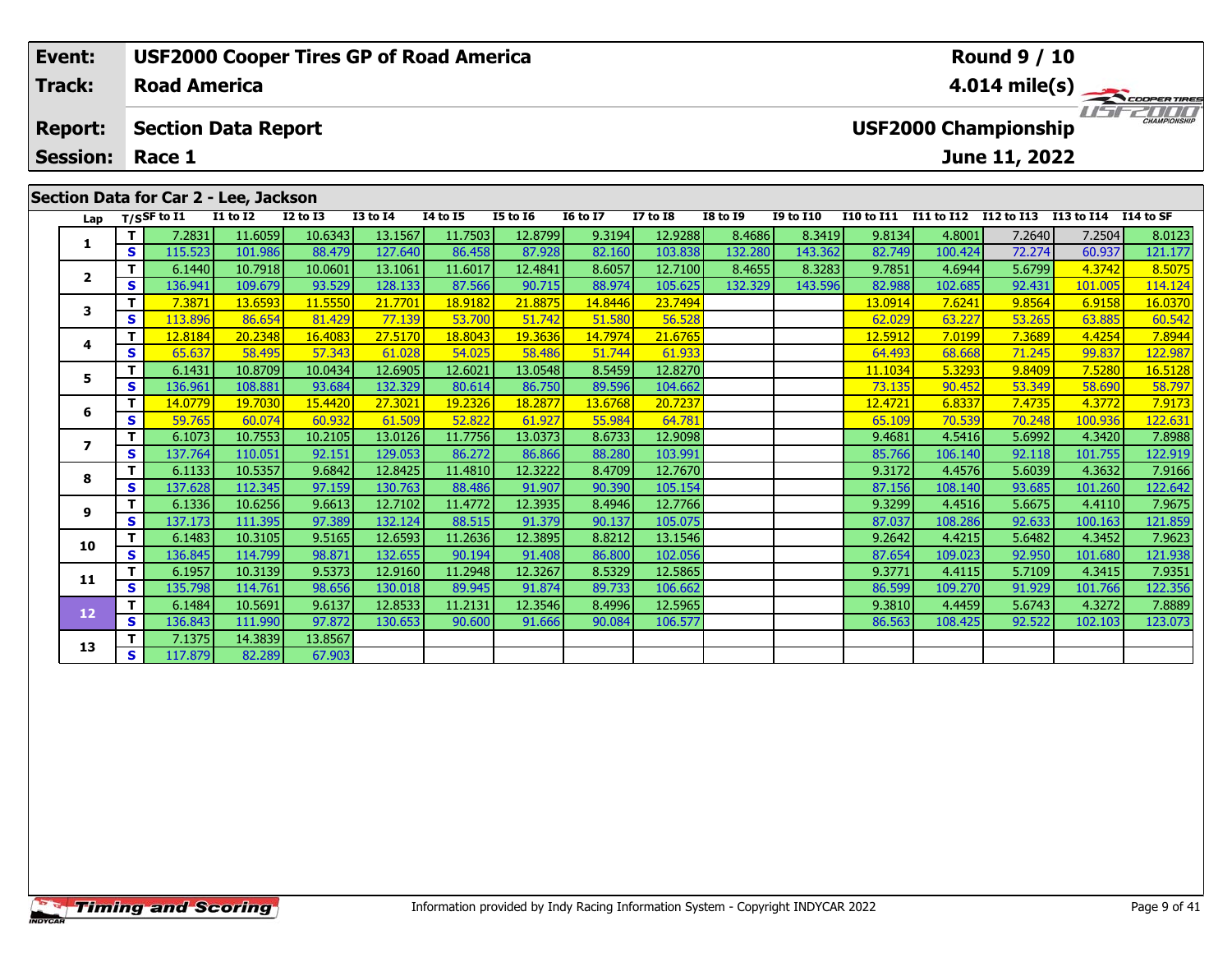| Event:                 | <b>USF2000 Cooper Tires GP of Road America</b> | <b>Round 9 / 10</b>                                |
|------------------------|------------------------------------------------|----------------------------------------------------|
| Track:                 | <b>Road America</b>                            | $4.014 \text{ mile(s)}$                            |
| <b>Report:</b>         | Section Data Report                            | <b>CHAMPIONSHIP</b><br><b>USF2000 Championship</b> |
| <b>Session: Race 1</b> |                                                | June 11, 2022                                      |
|                        |                                                |                                                    |

|                         |                         | Section Data for Car 2 - Lee, Jackson |
|-------------------------|-------------------------|---------------------------------------|
| Lap T/SLap              |                         | PO to SF                              |
| 1                       | τI                      | 139.2623<br>225.1700                  |
|                         | S                       | 103.764<br>60.436                     |
| $\overline{2}$          | T.                      | 135.3384                              |
|                         | $\mathbf{s}$<br>T.      | 106.772<br>231.9993                   |
| 3                       | $\overline{\mathbf{s}}$ | 62.286                                |
|                         | T.                      | 225.5516                              |
| 4                       | $\overline{\mathbf{s}}$ | 64.067                                |
|                         | T.                      | 159.4739                              |
| 5                       | $\overline{\mathbf{s}}$ | 90.613                                |
| 6                       | T.                      | 221.3630                              |
|                         | S                       | 65.279                                |
| $\overline{\mathbf{z}}$ | $\mathbf{T}$            | 135.2842                              |
|                         | $\mathbf{s}$            | 106.815                               |
| 8                       | $\mathbf{T}$            | 132.7383                              |
|                         | <b>S</b>                | 108.864                               |
| 9                       | T.                      | 132.8886                              |
|                         | <b>S</b>                | 108.741                               |
| 10                      | $\mathbf{T}$            | 132.8306                              |
|                         | $\mathbf{s}$            | 108.788                               |
| 11                      | T.<br>$\mathbf{s}$      | 132.3912<br>109.149                   |
|                         | $\mathbf{T}$            | 132.3231                              |
| 12 <sub>2</sub>         | S                       | 109.205                               |
|                         | T.                      |                                       |
| 13                      | $\overline{\mathbf{s}}$ |                                       |
|                         |                         |                                       |
|                         |                         |                                       |

Ξ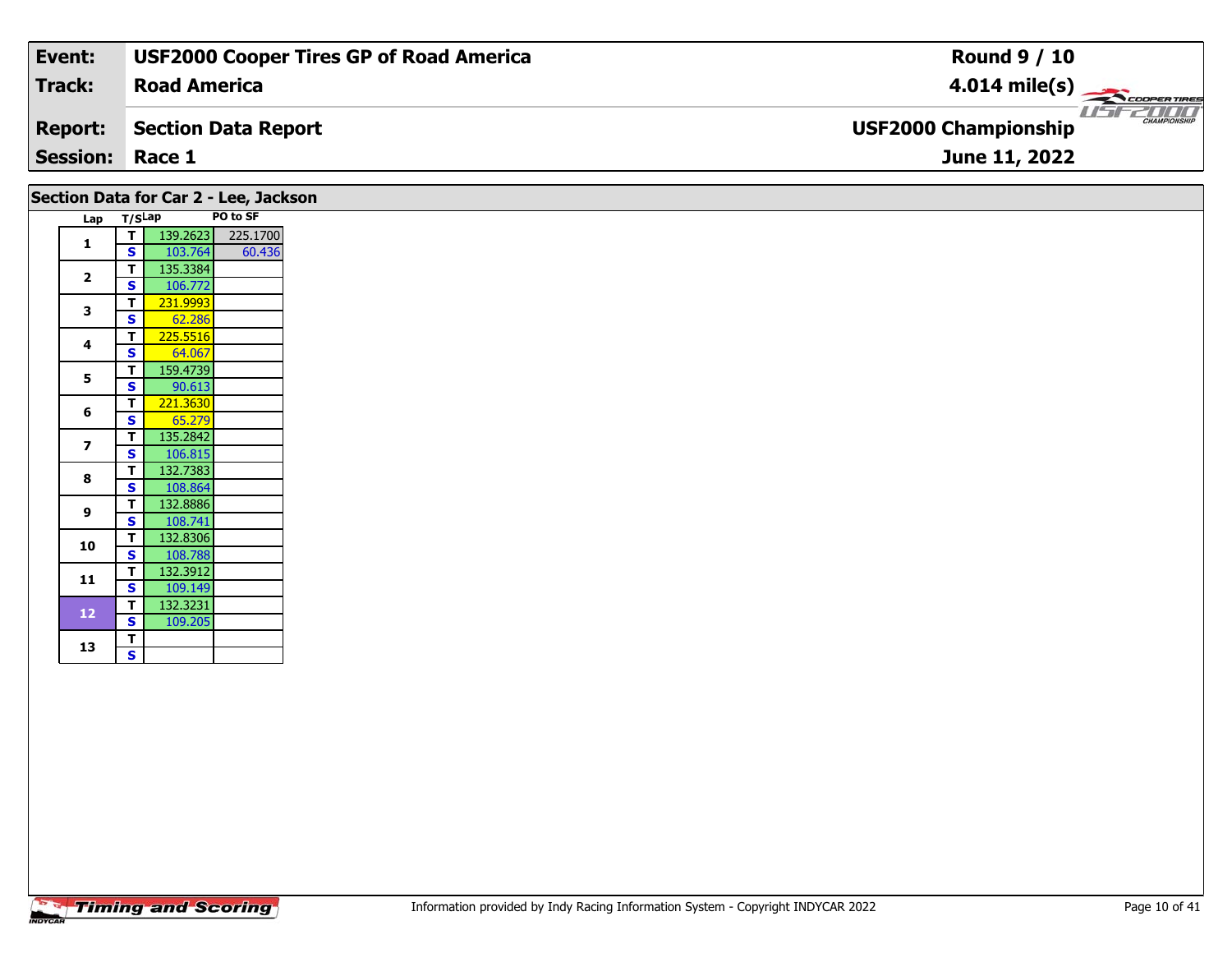| Event:                            |     |                                                                                      |                 | <b>USF2000 Cooper Tires GP of Road America</b> |              |                 |                 |                         |                 |                 |                  |                   |                   | <b>Round 9 / 10</b> |            |                     |
|-----------------------------------|-----|--------------------------------------------------------------------------------------|-----------------|------------------------------------------------|--------------|-----------------|-----------------|-------------------------|-----------------|-----------------|------------------|-------------------|-------------------|---------------------|------------|---------------------|
| <b>Track:</b>                     |     | <b>Road America</b>                                                                  |                 |                                                |              |                 |                 | $4.014 \text{ mile(s)}$ |                 |                 |                  |                   |                   |                     |            |                     |
| <b>Report:</b><br><b>Session:</b> |     | <b>USF2000 Championship</b><br><b>Section Data Report</b><br>Race 1<br>June 11, 2022 |                 |                                                |              |                 |                 |                         |                 |                 |                  |                   |                   |                     |            | <b>CHAMPIONSHIP</b> |
|                                   |     |                                                                                      |                 |                                                |              |                 |                 |                         |                 |                 |                  |                   |                   |                     |            |                     |
|                                   |     | Section Data for Car 22 - Rowe, Myles                                                |                 |                                                |              |                 |                 |                         |                 |                 |                  |                   |                   |                     |            |                     |
| Lap                               |     | $T/S$ SF to $I1$                                                                     | <b>I1 to I2</b> | $I2$ to $I3$                                   | $I3$ to $I4$ | <b>I4 to I5</b> | <b>I5 to 16</b> | <b>16 to 17</b>         | <b>I7 to I8</b> | <b>I8 to I9</b> | <b>I9 to I10</b> | <b>I10 to I11</b> | <b>I11 to I12</b> | I12 to I13          | I13 to I14 | I14 to SF           |
|                                   |     | 7.2741                                                                               | 11.3675         | 9.9563                                         | 13.0817      | 11.6171         | 12.4089         | 8.7106                  | 12.6663         | 8.5698          | 8.5629           | 9.3880            | 4.4493            | 5.7244              | 4.4027     | 8.0660              |
|                                   | S.  | 115.666                                                                              | 104.125         | 94.504                                         | 128.372      | 87.449          | 91.265          | 87.902                  | 105.990         | 130.718         | 139.662          | 86.498            | 108.342           | 91.713              | 100.352    | 120.371             |
| $\overline{2}$                    |     | 6.2736                                                                               | 10.5621         | 9.6073                                         | 13.0310      | 11.4982         | 12.3206         | 8.6066                  | 12.5006         | 8.5091          | 8.5268           | 9.3228            | 4.4191            | 5.6659              | 4.3641     | 8.5926              |
|                                   | S I | 134.112                                                                              | 112.064         | 97.937                                         | 128.871      | 88.354          | 91.919          | 88.964                  | 107.395         | 131.651         | 140.253          | 87.103            | 109.082           | 92.660              | 101.239    | 112.994             |
|                                   | - 1 | 70010                                                                                | 12.4000         | 12,022                                         | 22.7401      | 10.7522         | 22.122          | 1.47220                 | 2200            |                 |                  | $\overline{11}$   | 77724             | 0.1022              | 7.1007     | 100220              |

| Lap                      |    | T/SSF to I1 | <b>I1 to I2</b> | <b>I2 to I3</b> | <b>I3 to I4</b> | <b>I4 to I5</b> | <b>I5 to 16</b> | <b>16 to 17</b> | <b>I7 to I8</b> | <b>I8 to 19</b> | <b>I9 to I10</b> |         |         | I10 to I11 I11 to I12 I12 to I13 I13 to I14 I14 to SF |         |         |
|--------------------------|----|-------------|-----------------|-----------------|-----------------|-----------------|-----------------|-----------------|-----------------|-----------------|------------------|---------|---------|-------------------------------------------------------|---------|---------|
|                          | Τ. | 7.2741      | 11.3675         | 9.9563          | 13.0817         | 11.6171         | 12.4089         | 8.7106          | 12.6663         | 8.5698          | 8.5629           | 9.3880  | 4.4493  | 5.7244                                                | 4.4027  | 8.0660  |
|                          | S  | 115.666     | 104.125         | 94.504          | 128.372         | 87.449          | 91.265          | 87.902          | 105.990         | 130.718         | 139.662          | 86.498  | 108.342 | 91.713                                                | 100.352 | 120.371 |
| $\overline{\mathbf{2}}$  |    | 6.2736      | 10.5621         | 9.6073          | 13.0310         | 11.4982         | 12.3206         | 8.6066          | 12.5006         | 8.5091          | 8.5268           | 9.3228  | 4.4191  | 5.6659                                                | 4.3641  | 8.5926  |
|                          | S  | 134.112     | 112.064         | 97.937          | 128.871         | 88.354          | 91.919          | 88.964          | 107.395         | 131.651         | 140.253          | 87.103  | 109.082 | 92.660                                                | 101.239 | 112.994 |
| 3                        | Τ. | 7.9940      | 12.4899         | 12.6073         | 22.7491         | 18.7522         | 22.1478         | 14.7229         | 23.6859         |                 |                  | 14.5622 | 7.7721  | 9.1033                                                | 7.1067  | 16.0778 |
|                          | S  | 105.249     | 94.767          | 74.632          | 73.819          | 54.175          | 51.134          | 52.006          | 56.679          |                 |                  | 55.764  | 62.023  | 57.671                                                | 62.169  | 60.388  |
| 4                        | Τ. | 13.7492     | 20.1353         | 16.0814         | 26,8627         | 19.7471         | 19.6125         | 14.0504         | 22.1399         |                 |                  | 13.9107 | 7.6779  | 7.5964                                                | 4.4646  | 8.0438  |
|                          | S  | 61.194      | 58.784          | 58.509          | 62.515          | 51.446          | 57.744          | 54.495          | 60.637          |                 |                  | 58.376  | 62.784  | 69.112                                                | 98.960  | 120.703 |
| 5                        | T. | 6.3162      | 10.8713         | 10.0565         | 13.0604         | 11.6075         | 12.6573         | 8.4894          | 12.5338         |                 |                  | 10.8774 | 5.5450  | 9.9074                                                | 7.4136  | 16.6323 |
|                          | S  | 133.207     | 108.877         | 93.562          | 128.581         | 87.522          | 89.474          | 90.193          | 107.110         |                 |                  | 74.654  | 86.933  | 52.991                                                | 59.596  | 58.375  |
| 6                        |    | 13.6704     | 19,8087         | 16.2087         | 26.3262         | 19.2026         | 18.6842         | 13.5014         | 21.3091         |                 |                  | 13.5019 | 7.3793  | 7.7257                                                | 4.4385  | 8.0263  |
|                          | S  | 61.546      | 59.753          | 58.050          | 63.789          | 52.905          | 60.613          | 56.711          | 63.001          |                 |                  | 60.143  | 65.324  | 67.955                                                | 99.542  | 120.966 |
| $\overline{\phantom{a}}$ |    | 6.1765      | 10.6161         | 9.6295          | 13.1035         | 11.3504         | 12.3343         | 8.4442          | 12.4859         |                 |                  | 9.3434  | 4.4542  | 5.5881                                                | 4.3531  | 8.0825  |
|                          | S  | 136.220     | 111.494         | 97.711          | 128.158         | 89.504          | 91.817          | 90.675          | 107.521         |                 |                  | 86.911  | 108.223 | 93.950                                                | 101.495 | 120.125 |
| 8                        | T. | 6.3484      | 10.4400         | 9.5647          | 13.0426         | 11.3562         | 12.2802         | 8.4842          | 12.4593         |                 |                  | 9.3016  | 4.4337  | 5.5144                                                | 4.3592  | 8.1036  |
|                          | S  | 132.532     | 113.375         | 98.373          | 128.756         | 89.459          | 92.222          | 90.248          | 107.751         |                 |                  | 87.302  | 108.723 | 95.205                                                | 101.353 | 119.812 |
| 9                        | T. | 6.3501      | 10.3150         | 9.6624          | 13.1107         | 11.3150         | 12.2020         | 8.4330          | 12.4918         |                 |                  | 9.3249  | 4.4388  | 5.4899                                                | 4.3610  | 8.0846  |
|                          | S  | 132.496     | 114.749         | 97.378          | 128.088         | 89.784          | 92.813          | 90.796          | 107.471         |                 |                  | 87.084  | 108.598 | 95.630                                                | 101.311 | 120.094 |
| 10                       | Τ. | 6.3376      | 10.7434         | 9.6367          | 13.0628         | 11.2855         | 12.1786         | 8.4300          | 12.4346         |                 |                  | 9.2574  | 4.4211  | 5.4923                                                | 4.4095  | 8.1371  |
|                          | S. | 132.757     | 110.173         | 97.638          | 128.557         | 90.019          | 92.991          | 90.828          | 107.965         |                 |                  | 87.719  | 109.033 | 95.588                                                | 100.197 | 119.319 |
| 11                       | T. | 6.3620      | 10.3995         | 9.5872          | 13.0933         | 11.3395         | 12.2348         | 8.4165          | 12.4972         |                 |                  | 9.2314  | 4.5121  | 5.6832                                                | 4.3706  | 8.0910  |
|                          | S  | 132.248     | 113.817         | 98.142          | 128,258         | 89.590          | 92.564          | 90.974          | 107.424         |                 |                  | 87.966  | 106.834 | 92.378                                                | 101.089 | 119.999 |
| 12                       | T. | 6.4226      | 10.7847         | 9.7190          | 12.9077         | 11.3843         | 12.2553         | 8.3999          | 12.5863         |                 |                  | 9.2185  | 4.4049  | 5.5997                                                | 4.3837  | 7.9865  |
|                          | S  | 131.000     | 109.751         | 96.811          | 130.102         | 89.238          | 92.409          | 91.154          | 106.664         |                 |                  | 88.089  | 109.434 | 93.755                                                | 100.787 | 121.569 |
| 13                       |    | 6.5934      | 15.2467         | 13.8931         |                 |                 |                 |                 |                 |                 |                  |         |         |                                                       |         |         |
|                          | S  | 127.607     | 77.632          | 67.725          |                 |                 |                 |                 |                 |                 |                  |         |         |                                                       |         |         |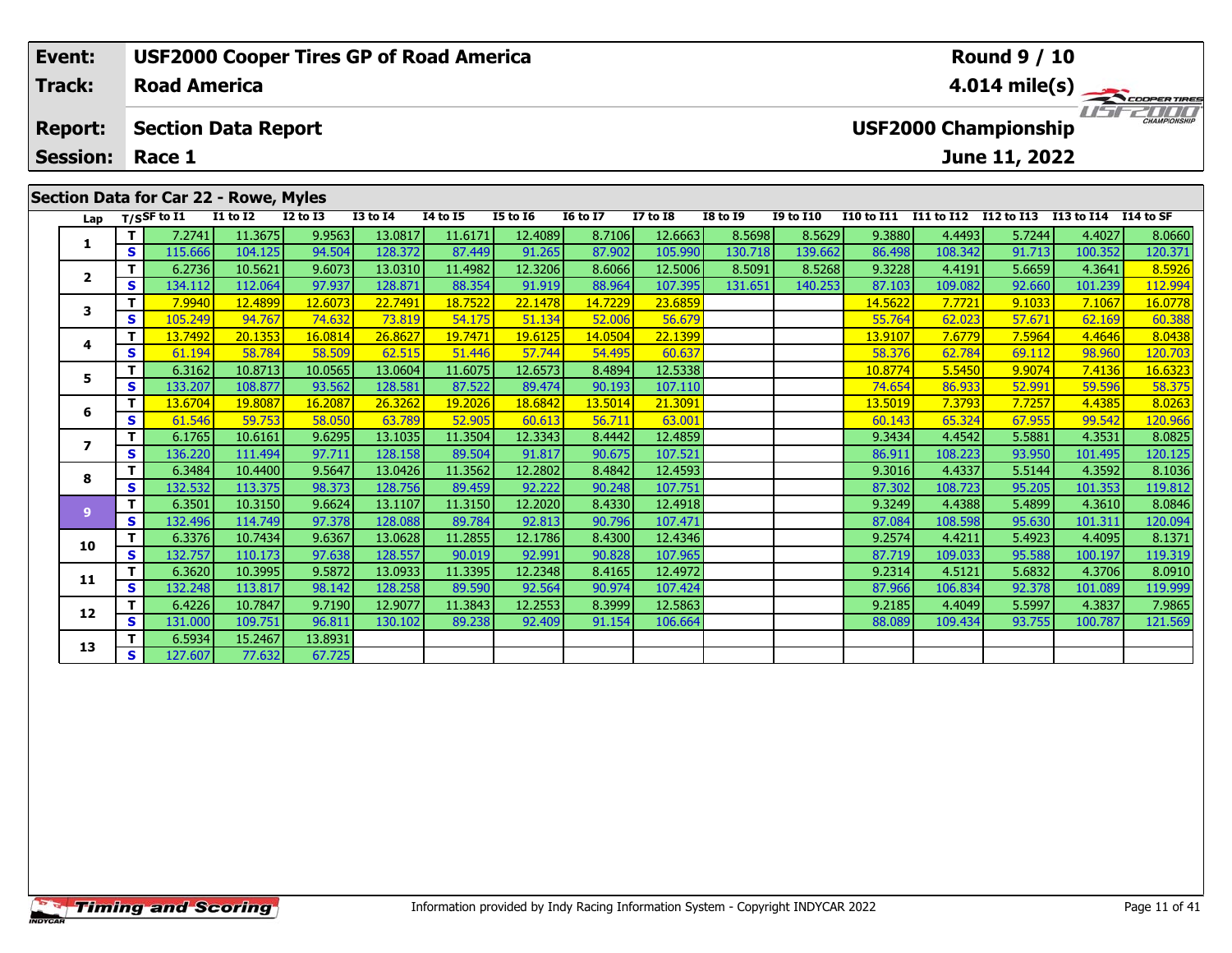| Event:                 | <b>USF2000 Cooper Tires GP of Road America</b> | <b>Round 9 / 10</b>                                |
|------------------------|------------------------------------------------|----------------------------------------------------|
| Track:                 | <b>Road America</b>                            | $4.014 \text{ mile(s)}$                            |
| <b>Report:</b>         | Section Data Report                            | <b>CHAMPIONSHIP</b><br><b>USF2000 Championship</b> |
| <b>Session: Race 1</b> |                                                | June 11, 2022                                      |
|                        |                                                |                                                    |

| Section Data for Car 22 - Rowe, Myles |                         |          |          |
|---------------------------------------|-------------------------|----------|----------|
| Lap                                   | T/SLap                  |          | PO to SF |
| 1                                     | T                       | 136.2456 | 235.1828 |
|                                       | <b>S</b>                | 106.061  | 57.863   |
| $\mathbf{2}$                          | т                       | 133.8004 |          |
|                                       | S                       | 108.000  |          |
| 3                                     | T.                      | 233.0362 |          |
|                                       | $\mathbf{s}$            | 62.009   |          |
|                                       | т                       | 228.2865 |          |
| 4                                     | <b>S</b>                | 63.299   |          |
|                                       | т                       | 157.7727 |          |
| 5                                     | S                       | 91.590   |          |
|                                       | T                       | 223.2954 |          |
| 6                                     | S                       | 64.714   |          |
|                                       | T.                      | 133.0470 |          |
| 7                                     | $\mathbf{s}$            | 108.611  |          |
|                                       | т                       | 132.8170 |          |
| 8                                     | S                       | 108.799  |          |
|                                       | T                       | 132.6861 |          |
| 9 <sup>°</sup>                        | S                       | 108.907  |          |
|                                       | T                       | 132.9308 |          |
| 10                                    | $\mathbf{s}$            | 108.706  |          |
|                                       | т                       | 132.9417 |          |
| 11                                    | S                       | 108.697  |          |
|                                       | T                       | 133.0535 |          |
| 12                                    | S                       | 108.606  |          |
|                                       |                         |          |          |
| 13                                    | т                       |          |          |
|                                       | $\overline{\mathbf{s}}$ |          |          |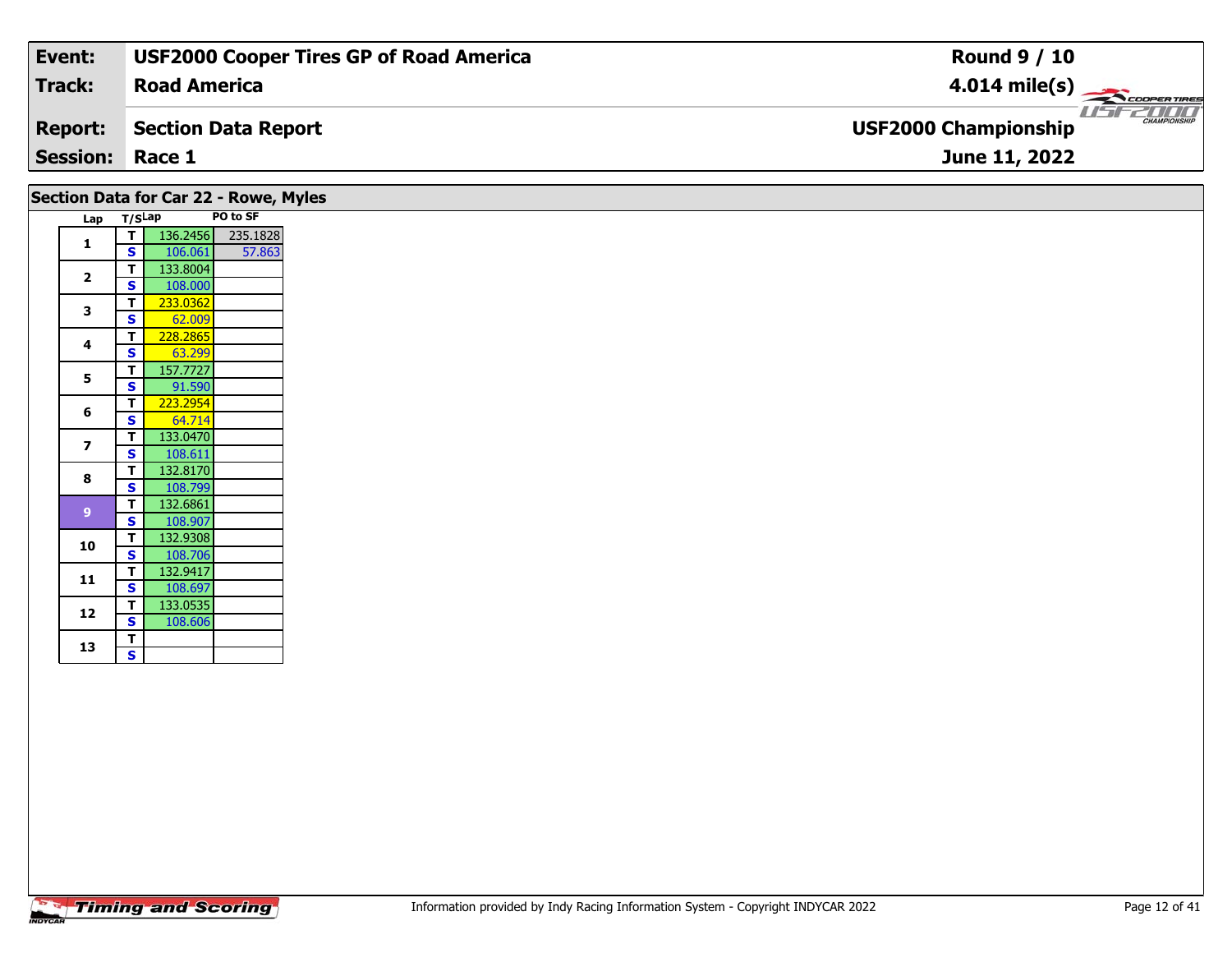| Event:          |     |                     |                                         | <b>USF2000 Cooper Tires GP of Road America</b> |                 |                 |                                                    |                 |                 |                 |                  |                   |                   | <b>Round 9 / 10</b> |            |            |
|-----------------|-----|---------------------|-----------------------------------------|------------------------------------------------|-----------------|-----------------|----------------------------------------------------|-----------------|-----------------|-----------------|------------------|-------------------|-------------------|---------------------|------------|------------|
| <b>Track:</b>   |     | <b>Road America</b> |                                         |                                                |                 |                 | $4.014 \text{ mile(s)}$                            |                 |                 |                 |                  |                   |                   |                     |            |            |
| <b>Report:</b>  |     |                     | <b>Section Data Report</b>              |                                                |                 |                 | <b>CHAMPIONSHIP</b><br><b>USF2000 Championship</b> |                 |                 |                 |                  |                   |                   |                     |            |            |
| <b>Session:</b> |     | Race 1              |                                         |                                                |                 |                 |                                                    |                 |                 | June 11, 2022   |                  |                   |                   |                     |            |            |
|                 |     |                     | Section Data for Car 23 - Denmark, Jace |                                                |                 |                 |                                                    |                 |                 |                 |                  |                   |                   |                     |            |            |
| Lap             |     | T/SSF to I1         | <b>I1 to I2</b>                         | $I2$ to $I3$                                   | <b>I3 to I4</b> | <b>I4 to I5</b> | <b>I5 to 16</b>                                    | <b>I6 to I7</b> | <b>I7 to I8</b> | <b>I8 to I9</b> | <b>I9 to I10</b> | <b>I10 to I11</b> | <b>I11 to I12</b> | I12 to I13          | I13 to I14 | I 14 to SF |
|                 |     | 7.4675 <b>1</b>     | 11.6211                                 | 10.0342                                        | 13.1079         | 11.6765         | 12.8240                                            | 8.6554          | 12.7178         | 8.5492          | 8.5213           | 9.3938            | 4.4476            | 5.6535              | 4.3840     | 7.9765     |
|                 | s l | 112.670             | 101.852                                 | 93.770                                         | 128.115         | 87.005          | 88.311                                             | 88.463          | 105.561         | 131.033         | 140.344          | 86.445            | 108.383           | 92.863              | 100.780    | 121.721    |
|                 |     | 6.1712              | 10.5117                                 | 9.9198                                         | 12.9656         | 11.7407         | 12.3416                                            | 8.5501          | 12.4894         | 8.4789          | 8.4810           | 9.2261            | 4.4086            | 5.5933              | 4.3410     | 8.5984     |
| $\overline{2}$  |     | 136.3371            | 112.602                                 | 94.852                                         | 129.521         | 86.529          | 91.763                                             | 89.552          | 107.491         | 132.119         | 141.010          | 88.016            | 109.342           | 93.862              | 101.778    | 112.917    |

**<sup>T</sup>** 8.1985 12.5159 12.8610 22.8403 18.6015 22.1593 15.2352 23.0934 14.1844 7.7897 9.3182 7.0322 16.2072 **<sup>S</sup>** 102.624 94.571 73.160 73.524 54.614 51.107 50.257 58.133 57.249 61.882 56.341 62.828 59.906

**<sup>T</sup>** 13.2945 20.3769 15.9075 27.0477 19.7811 19.4728 14.6007 21.6007 13.5240 7.5787 7.5061 4.4763 7.9900 **<sup>S</sup>** 63.287 58.087 59.149 62.087 51.358 58.158 52.441 62.151 60.045 63.605 69.943 98.702 121.516

5 **T** 6.1377 10.8054 10.1341 12.7861 11.5451 13.0338 8.9518 12.9443 10.7308 10.7308 5.3665 10.1855 7.3753 16.8462<br>5 S 137.081 109.541 92.846 131.339 87.995 86.889 85.534 103.714 75.674 89.825 51.544 59.905 57.634

**<sup>T</sup>** 13.8012 19.4450 16.2671 26.2175 19.1006 18.6875 13.4804 21.4658 13.3386 7.2184 7.6912 4.4270 7.9337 **<sup>S</sup>** 60.963 60.871 57.841 64.053 53.187 60.602 56.800 62.541 60.879 66.780 68.260 99.801 122.378

**<sup>T</sup>** 6.1042 10.9645 10.0291 12.9310 11.5241 12.5286 8.5674 12.6551 9.3133 4.5810 5.6775 4.3597 7.9236 **<sup>S</sup>** 137.834 107.952 93.818 129.868 88.155 90.393 89.372 106.084 87.192 105.227 92.470 101.341 122.534

**<sup>T</sup>** 6.1552 10.5206 9.5956 12.7970 11.3571 12.3115 8.4678 12.5962 9.3657 4.4440 5.6601 4.3373 7.8907 **<sup>S</sup>** 136.692 112.507 98.056 131.227 89.451 91.987 90.423 106.580 86.704 108.471 92.755 101.865 123.045

**<sup>T</sup>** 6.0819 10.6627 9.8586 12.9448 11.4279 12.1866 8.4822 12.5492 9.1768 4.4322 5.6184 4.3285 7.8992 **<sup>S</sup>** 138.339 111.007 95.440 129.729 88.897 92.930 90.269 106.979 88.489 108.760 93.443 102.072 122.912

**<sup>T</sup>** 6.1300 10.5367 10.0024 12.8201 11.4290 12.4010 8.5088 12.5590 9.2064 4.4047 5.5106 4.3168 7.9737 **<sup>S</sup>** 137.253 112.335 94.068 130.991 88.889 91.323 89.987 106.895 88.204 109.439 95.271 102.349 121.764

**<sup>T</sup>** 6.2428 10.5419 9.6048 12.8908 11.3562 12.2546 8.4810 12.5257 9.3257 4.4233 5.6913 4.4153 7.9489 **<sup>S</sup>** 134.773 112.279 97.962 130.273 89.459 92.414 90.282 107.180 87.076 108.979 92.246 100.065 122.144

1 1 6.1944| 10.6997| 9.4907| 13.0097| 11.2728| 12.2928| 8.3847| 12.5068| | | | | | 9.2019| 4.4471| 5.5639| 4.3589| 8.0388<br>| S 135.826 110.623| 99.140 129.082| 90.120| 92.127| 91.319| 107.342 | | | | | | | | | | | | | | |

**<sup>T</sup>** 6.5456 15.6467 13.7090 **<sup>S</sup>** 128.539 75.648 68.634

**3**

**4**

**5**

**6**

**7**

**8**

**9**

**10**

**11**

**12**

**13**

121.516

122.912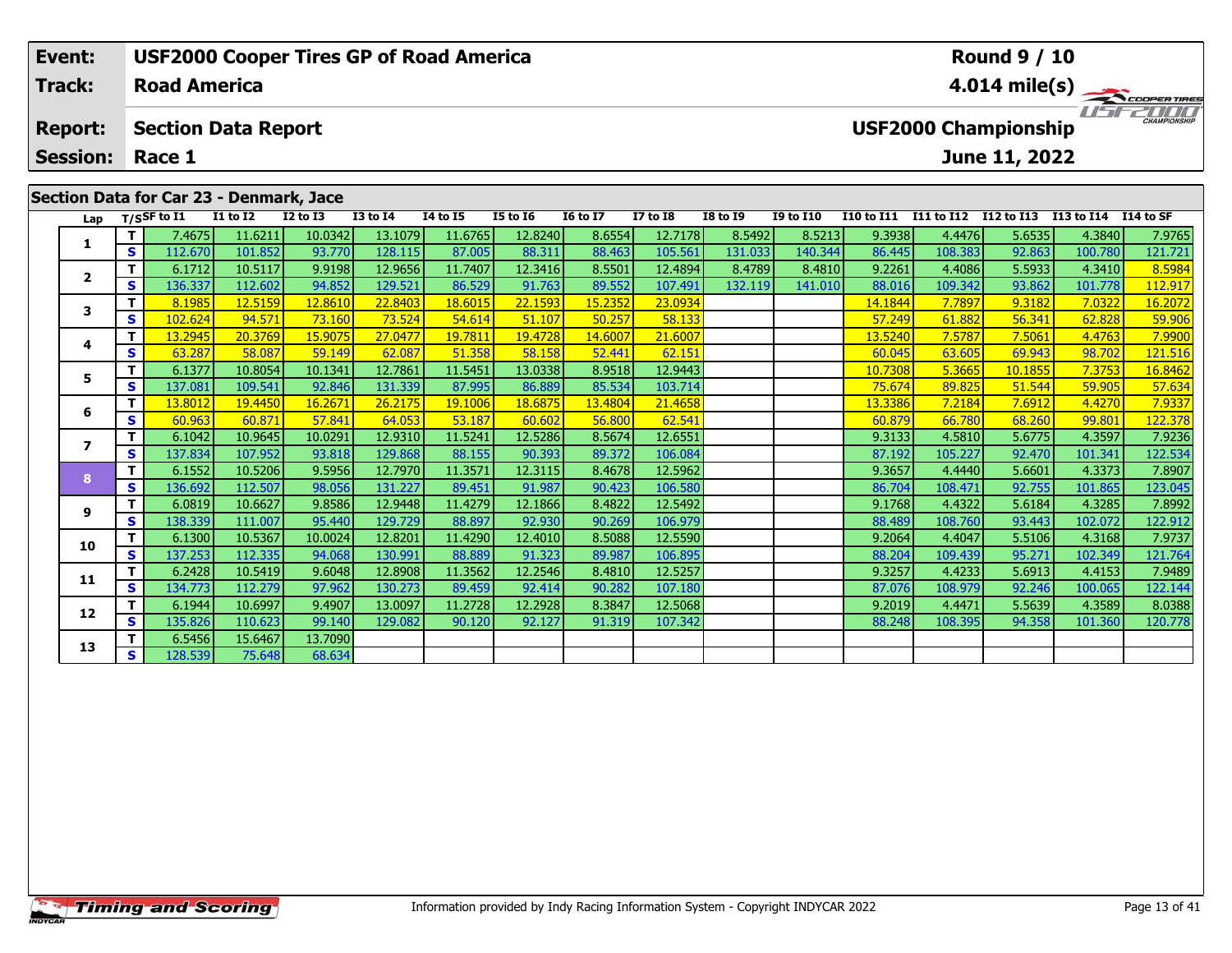| Event:                 | <b>USF2000 Cooper Tires GP of Road America</b> | <b>Round 9 / 10</b>                                |
|------------------------|------------------------------------------------|----------------------------------------------------|
| Track:                 | <b>Road America</b>                            | $4.014 \text{ mile(s)}$                            |
| <b>Report:</b>         | Section Data Report                            | <b>CHAMPIONSHIP</b><br><b>USF2000 Championship</b> |
| <b>Session: Race 1</b> |                                                | June 11, 2022                                      |

|                          | Lap T/SLap   | Section Data for Car 23 - Denmark, Jace | PO to SF |
|--------------------------|--------------|-----------------------------------------|----------|
|                          | $\mathbf{T}$ | 137.0303                                | 237.8366 |
| $\mathbf{1}$             | <b>S</b>     | 105.454                                 | 57.217   |
|                          | $\mathbf{T}$ | 133.8174                                |          |
| 2                        | <b>S</b>     | 107.986                                 |          |
|                          | $\mathbf{T}$ | 233.7247                                |          |
| 3                        | S            | 61.827                                  |          |
|                          | $\mathbf{T}$ | 227.4360                                |          |
| 4                        | $\mathbf{s}$ | 63.536                                  |          |
|                          | т            |                                         |          |
| 5                        |              | 158.5096                                |          |
|                          | S            | 91.164                                  |          |
| 6                        | $\mathbf{T}$ | 222.4458                                |          |
|                          | S            | 64.961                                  |          |
| $\overline{\phantom{a}}$ | $\mathbf{T}$ | 134.0198                                |          |
|                          | $\mathbf{s}$ | 107.823                                 |          |
| 8                        | $\mathbf{T}$ | 132.3034                                |          |
|                          | <b>S</b>     | 109.222                                 |          |
| 9                        | $\mathbf{T}$ | 132.5071                                |          |
|                          | <b>S</b>     | 109.054                                 |          |
| 10                       | $\mathbf{T}$ | 132.7879                                |          |
|                          | $\mathbf{s}$ | 108.823                                 |          |
| 11                       | T            | 132.6391                                |          |
|                          | $\mathbf{s}$ | 108.945                                 |          |
| 12                       | $\mathbf{T}$ | 132.5808                                |          |
|                          | S            | 108.993                                 |          |
| 13                       | $\mathbf{T}$ |                                         |          |
|                          | $\mathbf{s}$ |                                         |          |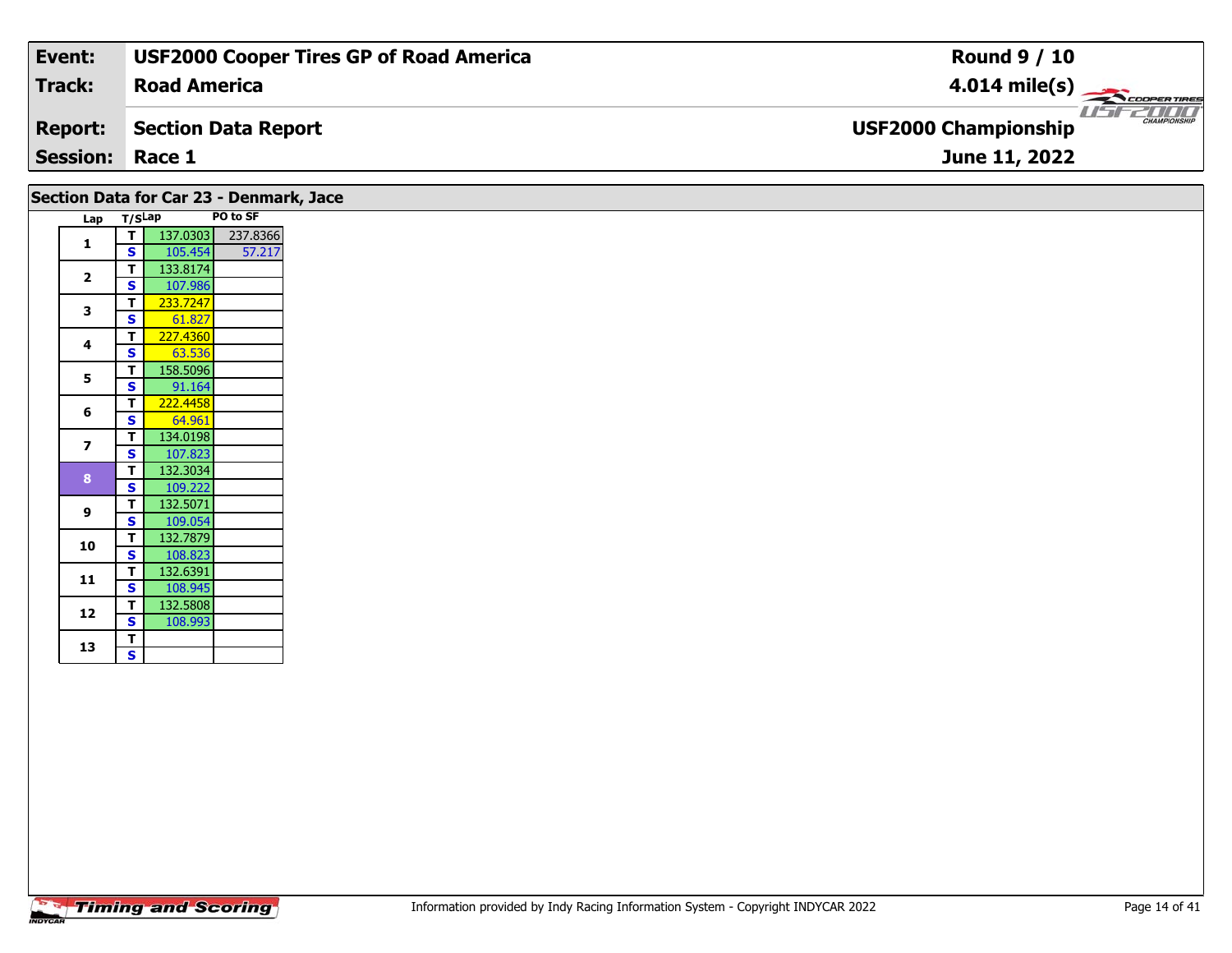| Event:          |     |                     | <b>USF2000 Cooper Tires GP of Road America</b> |                 |                 |                |                 |                 |                 |                 |                  |                   |                   | <b>Round 9 / 10</b>         |            |                          |
|-----------------|-----|---------------------|------------------------------------------------|-----------------|-----------------|----------------|-----------------|-----------------|-----------------|-----------------|------------------|-------------------|-------------------|-----------------------------|------------|--------------------------|
| <b>Track:</b>   |     | <b>Road America</b> |                                                |                 |                 |                |                 |                 |                 |                 |                  |                   |                   |                             |            | $4.014 \text{ mile(s)}$  |
| <b>Report:</b>  |     |                     | <b>Section Data Report</b>                     |                 |                 |                |                 |                 |                 |                 |                  |                   |                   | <b>USF2000 Championship</b> |            | <b>LIST CHAMPIONSHIP</b> |
| <b>Session:</b> |     | Race 1              |                                                |                 |                 |                |                 |                 |                 |                 |                  |                   |                   | June 11, 2022               |            |                          |
|                 |     |                     |                                                |                 |                 |                |                 |                 |                 |                 |                  |                   |                   |                             |            |                          |
|                 |     |                     | Section Data for Car 3 - Jones, Jagger (R)     |                 |                 |                |                 |                 |                 |                 |                  |                   |                   |                             |            |                          |
| Lap             |     | $T/S$ SF to $I1$    | <b>I1 to I2</b>                                | <b>I2 to I3</b> | <b>I3 to I4</b> | 14 to 15       | <b>I5 to 16</b> | <b>I6 to I7</b> | <b>I7 to I8</b> | <b>I8 to I9</b> | <b>I9 to I10</b> | <b>I10 to I11</b> | <b>I11 to I12</b> | I12 to I13                  | I13 to I14 | I14 to SF                |
|                 |     | 7.3831              | 11.7720                                        | 16.2485         | 15.9430         | 11.7072        | 12.6477         | 8.6329          | 12.6729         | 8.5419          | 8.5411           | 9.2774            | 4.4442            | 5.6501                      | 4.3630     | 8.0204                   |
| л.              | s l | 113.958             | 100.547                                        | 57.907          | 105.333         | 86.776         | 89.542          | 88.693          | 105.935         | 131.145         | 140.018          | 87.529            | 108.466           | 92.919                      | 101.265    | 121.055                  |
| $\overline{2}$  |     | 6.2075              | 10.4672                                        | 9.6126          | 12.9518         | 11.3283        | 12.3592         | 8.5314          | 12.7130         |                 |                  | 9.4551            | 4.4530            | 6.3337                      | 4.7063     | 9.0215                   |
|                 | s l | 135.540             | 113.081                                        | 97.883          | 129.659         | 89.679         | 91.632          | 89.749          | 105.601         |                 |                  | 85.884            | 108.252           | 82.890                      | 93.878     | 107.622                  |
| 3               |     | 8.7013              | 13.2751                                        | 11.6555         | 23.5451         | 17.9163        | 21.0495         | 15.2936         | 24.4949         |                 |                  | 12.1673           | 6.7773            | 10.4193                     | 8.9298     | 14.1441                  |
|                 | C   | 96.694              | $RQ$ 162                                       | ROZ27           | 71.323          | <b>56.703.</b> | <b>53.802</b>   | 50.066          | <b>54 807</b>   |                 |                  | 66 740            | 71126             | <b>50.387</b>               | 49 477     | <b>68 644</b>            |

| Lap            |    | $T/S$ SF to I1 | <b>I1 to I2</b> | <b>I2 to I3</b> | <b>I3 to I4</b> | 14 to 15 | <b>I5 to 16</b> | <b>16 to 17</b> | <b>I7 to I8</b> | <b>I8 to I9</b> | <b>I9 to I10</b> | I10 to I11 I11 to I12 I12 to I13 |         |         | I13 to I14 | I14 to SF            |
|----------------|----|----------------|-----------------|-----------------|-----------------|----------|-----------------|-----------------|-----------------|-----------------|------------------|----------------------------------|---------|---------|------------|----------------------|
|                | T. | 7.3831         | 11.7720         | 16.2485         | 15.9430         | 11.7072  | 12.6477         | 8.6329          | 12.6729         | 8.5419          | 8.5411           | 9.2774                           | 4.4442  | 5.6501  | 4.3630     | 8.0204               |
|                | S  | 113.958        | 100.547         | 57.907          | 105.333         | 86.776   | 89.542          | 88.693          | 105.935         | 131.145         | 140.018          | 87.529                           | 108.466 | 92.919  | 101.265    | 121.055              |
| $\overline{2}$ | T. | 6.2075         | 10.4672         | 9.6126          | 12.9518         | 11.3283  | 12.3592         | 8.5314          | 12.7130         |                 |                  | 9.4551                           | 4.4530  | 6.3337  | 4.7063     | 9.0215               |
|                | S. | 135.540        | 113.081         | 97.883          | 129.659         | 89.679   | 91.632          | 89.749          | 105.601         |                 |                  | 85.884                           | 108.252 | 82.890  | 93.878     | 107.622              |
| 3              | т  | 8.7013         | 13.2751         | 11.6555         | 23.5451         | 17.9163  | 21.0495         | 15.2936         | 24.4949         |                 |                  | 12.1673                          | 6.7773  | 10.4193 | 8.9298     | 14.1441              |
|                | S  | 96.694         | 89.162          | 80.727          | 71.323          | 56.703   | 53.802          | 50.066          | 54.807          |                 |                  | 66.740                           | 71.126  | 50.387  | 49.477     | 68.644               |
| 4              | т  | 13.3614        | 20.4662         | 16.4063         | 26.7181         | 18.8147  | 18.7612         | 14.7494         | 23.5348         |                 |                  | 11.0776                          | 5.7087  | 6.3737  | 4.4601     | 7.9002               |
|                | S. | 62.970         | 57.834          | 57.350          | 62.853          | 53.995   | 60.364          | 51.913          | 57.043          |                 |                  | 73.305                           | 84.440  | 82.370  | 99.060     | 122.897              |
| 5              | т  | 6.1338         | 10.7868         | 10.0131         | 12.8036         | 11.9545  | 13.1113         | 8.6622          | 12.9726         |                 |                  | 10.4599                          | 5.3158  | 10.5070 | 7.4088     | <mark>16.1511</mark> |
|                | S  | 137.168        | 109.730         | 93.968          | 131.160         | 84.981   | 86.376          | 88.393          | 103.487         |                 |                  | 77.634                           | 90.682  | 49.967  | 59.634     | 60.114               |
| 6              | т  | 14.6225        | 18.8545         | 16.5836         | 26.2025         | 21.7262  | 15.9833         | 13.3139         | 20.8988         |                 |                  | 10.6736                          | 5.8310  | 7.4968  | 4.5790     | 8.1781               |
|                | S. | 57.539         | 62.777          | 56.737          | 64.090          | 46.760   | 70.855          | 57.510          | 64.238          |                 |                  | 76.080                           | 82.669  | 70.030  | 96.488     | 118.721              |
| 7              | т  | 6.3505         | 10.9413         | 10.2027         | 12.8422         | 11.6223  | 12.8683         | 8.5674          | 12.8087         |                 |                  | 21.7531                          | 4.9935  | 5.8814  | 4.3833     | 8.0574               |
|                | S  | 132.488        | 108.181         | 92.222          | 130.766         | 87.410   | 88.007          | 89.372          | 104.812         |                 |                  | 37.330                           | 96.535  | 89.264  | 100.796    | 120.499              |
| 8              | T. | 6.3015         | 10.7515         | 10.0955         | 13.0527         | 11.2990  | 12.3131         | 8.4695          | 12.5976         |                 |                  | 9.3134                           | 4.4245  | 5.5803  | 4.3624     | 8.0306               |
|                | S. | 133.518        | 110.090         | 93.201          | 128.657         | 89.911   | 91.975          | 90.405          | 106.568         |                 |                  | 87.191                           | 108.949 | 94.081  | 101.279    | 120.901              |
| 9              | т  | 6.2710         | 10.4040         | 9.5941          | 13.0202         | 11.2930  | 12.3306         | 8.4899          | 12.6023         |                 |                  | 9.2599                           | 4.4116  | 5.5254  | 4.4014     | 8.0660               |
|                | S  | 134.167        | 113.767         | 98.072          | 128.978         | 89.959   | 91.845          | 90.187          | 106.528         |                 |                  | 87.695                           | 109.268 | 95.016  | 100.381    | 120.371              |
| 10             | T. | 6.2739         | 10.3760         | 9.6161          | 13.0263         | 11.2684  | 12.2846         | 8.7002          | 12.7804         |                 |                  | 9.2698                           | 4.4070  | 5.4912  | 4.3910     | 8.0521               |
|                | S. | 134.105        | 114.074         | 97.847          | 128.918         | 90.156   | 92.189          | 88,007          | 105.044         |                 |                  | 87.601                           | 109.382 | 95.608  | 100.619    | 120.578              |
| 11             | T. | 6.2811         | 10.3118         | 9.5464          | 13.0536         | 11.3560  | 12.2767         | 8.3883          | 12.6482         |                 |                  | 9.2945                           | 4.4342  | 5.5174  | 4.4075     | 8.0572               |
|                | S. | 133.952        | 114.785         | 98.562          | 128.648         | 89.460   | 92.248          | 91.280          | 106.142         |                 |                  | 87.368                           | 108.711 | 95.154  | 100.242    | 120.502              |
| 12             | T. | 6.2658         | 10.3472         | 9.5390          | 13.0240         | 11.2097  | 12.2452         | 8.3710          | 12.6167         |                 |                  | 9.7746                           | 4.4812  | 5.6720  | 4.3892     | 8.0594               |
|                | S. | 134.279        | 114.392         | 98.638          | 128.940         | 90.628   | 92.485          | 91.468          | 106.407         |                 |                  | 83.077                           | 107.571 | 92.560  | 100.660    | 120.469              |
| 13             | T. | 6.2856         | 11.3184         |                 |                 |          |                 |                 |                 |                 |                  |                                  |         |         |            |                      |
|                | S  | 133.856        | 104.576         |                 |                 |          |                 |                 |                 |                 |                  |                                  |         |         |            |                      |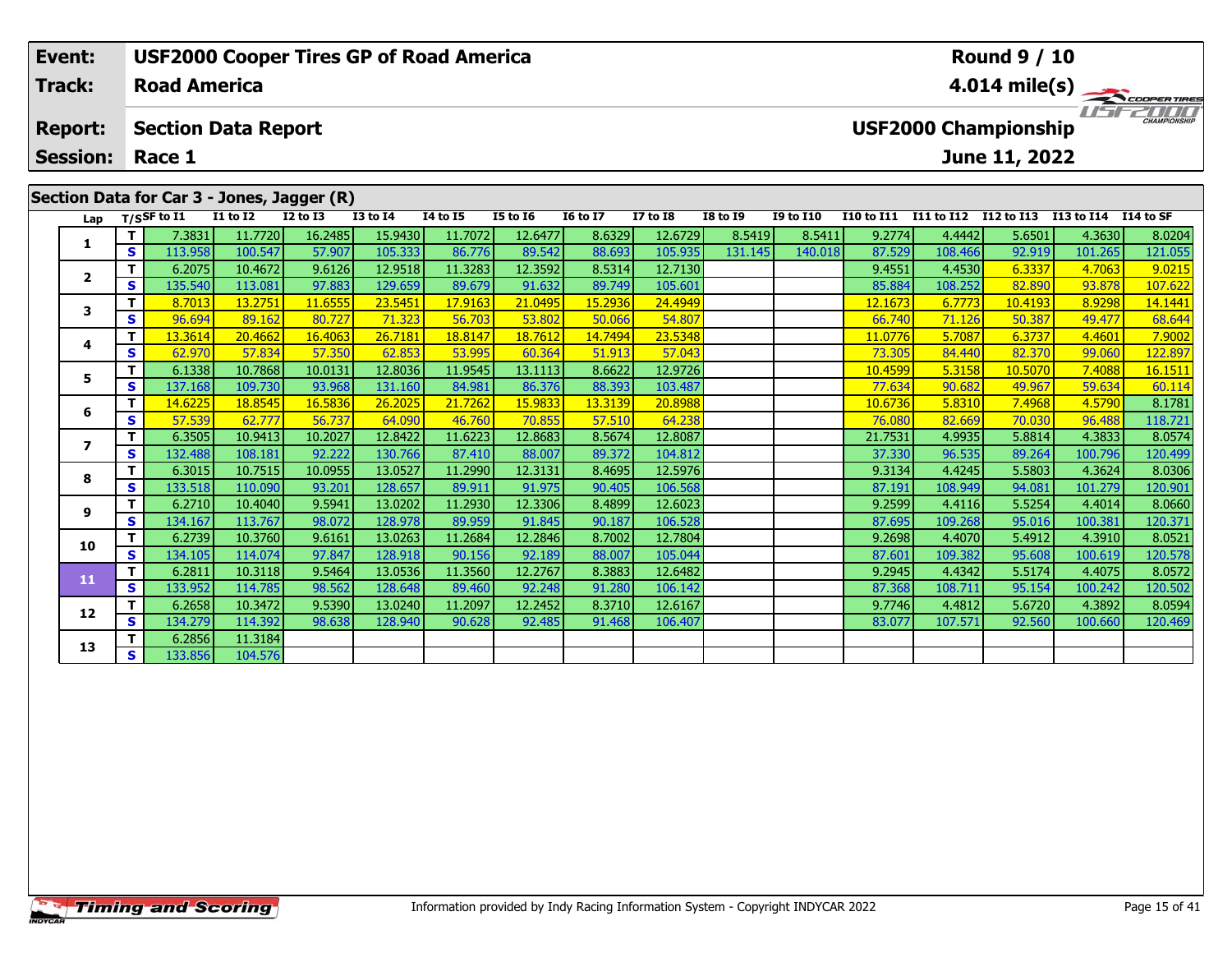| Event:<br><b>USF2000 Cooper Tires GP of Road America</b> | <b>Round 9 / 10</b>                                |
|----------------------------------------------------------|----------------------------------------------------|
| Track:<br><b>Road America</b>                            | $4.014 \text{ mile(s)}$                            |
| <b>Report:</b><br>Section Data Report                    | <b>CHAMPIONSHIP</b><br><b>USF2000 Championship</b> |
| <b>Session: Race 1</b>                                   | June 11, 2022                                      |

|                         |                             | Section Data for Car 3 - Jones, Jagger (R) |          |
|-------------------------|-----------------------------|--------------------------------------------|----------|
|                         | Lap T/SLap                  |                                            | PO to SF |
| $\mathbf{1}$            | - T I                       | 145.8454                                   | 236.2591 |
|                         | <b>S</b>                    | 99.080                                     | 57.600   |
| $\overline{2}$          | $\mathbf{T}$                | 135.2134                                   |          |
|                         | S<br>$\mathbf{T}$           | 106.871<br>234.2772                        |          |
| $\overline{\mathbf{3}}$ | $\mathbf{s}$                | 61.681                                     |          |
|                         | $\mathbf{T}$                | 220.4577                                   |          |
| 4                       | S                           | 65.547                                     |          |
| 5                       | $\mathbf{T}$                | 161.7297                                   |          |
|                         | S                           | 89.349                                     |          |
| 6                       | $\mathbf{T}$                | 219.0070                                   |          |
|                         | $\mathbf{s}$                | 65.981                                     |          |
| $\overline{\mathbf{z}}$ | $\mathbf{T}$                | 148.0474                                   |          |
|                         | S<br>$\mathbf{T}$           | 97.607<br>133.6653                         |          |
| 8                       | $\mathbf{s}$                | 108.109                                    |          |
|                         | T                           | 132.7250                                   |          |
| 9                       | S                           | 108.875                                    |          |
| 10                      | $\mathbf{T}$                | 133.0188                                   |          |
|                         | <b>S</b>                    | 108.634                                    |          |
| 11                      | $\mathbf{T}$                | 132.6144                                   |          |
|                         | $\mathbf{s}$                | 108.966                                    |          |
| 12                      | $\mathbf{T}$                | 133.0121                                   |          |
|                         | $\mathbf{s}$<br>$\mathbf T$ | 108.640                                    |          |
| 13                      | $\overline{\mathbf{s}}$     |                                            |          |
|                         |                             |                                            |          |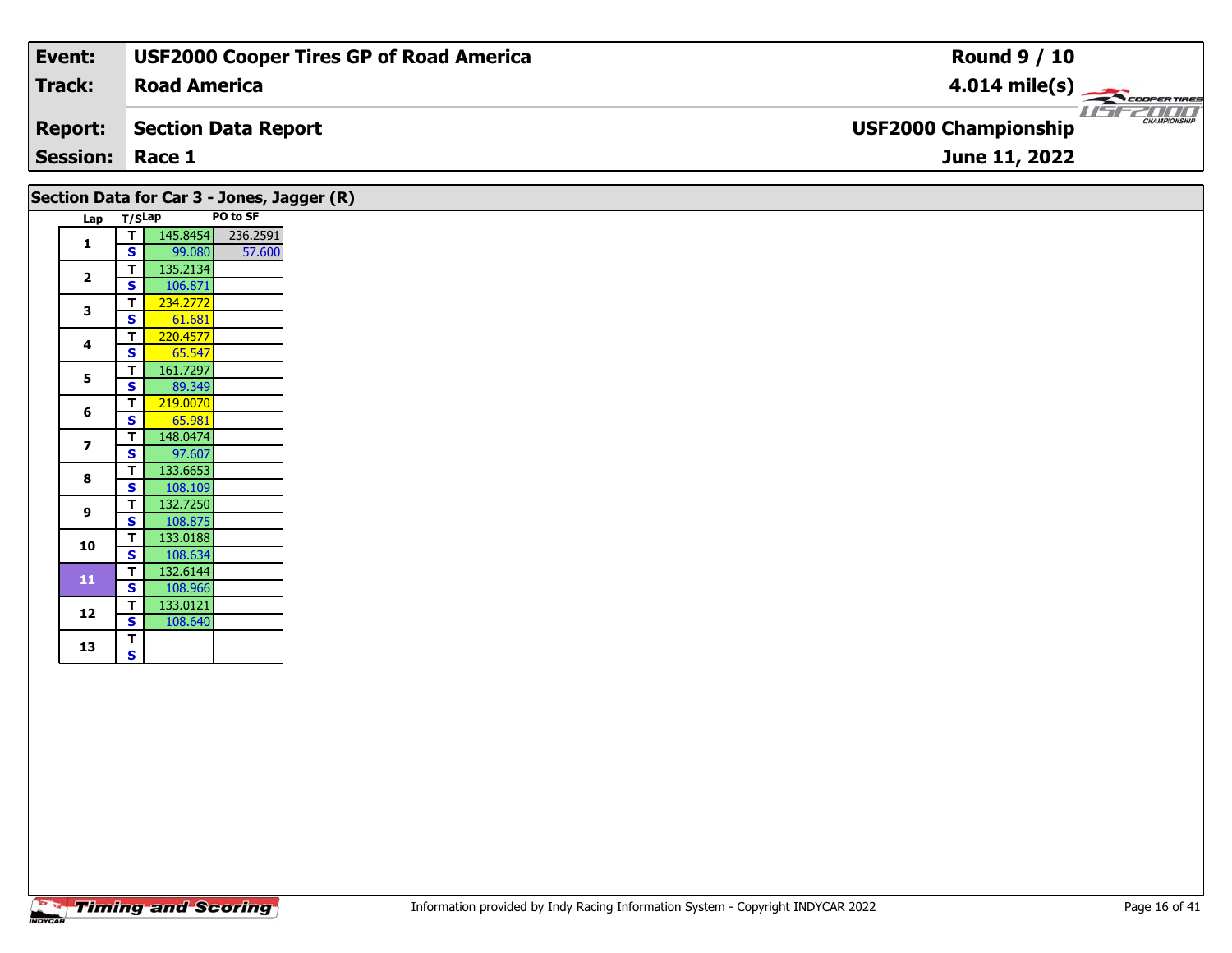|                                                 | <b>USF2000 Cooper Tires GP of Road America</b><br>Event: |      |                                |                 |              |                 |                 |                 |                 |                 |                 |                  |                         | <b>Round 9 / 10</b> |                                                              |            |           |  |  |  |
|-------------------------------------------------|----------------------------------------------------------|------|--------------------------------|-----------------|--------------|-----------------|-----------------|-----------------|-----------------|-----------------|-----------------|------------------|-------------------------|---------------------|--------------------------------------------------------------|------------|-----------|--|--|--|
|                                                 | Track:                                                   |      | <b>Road America</b>            |                 |              |                 |                 |                 |                 |                 |                 |                  | $4.014 \text{ mile(s)}$ |                     |                                                              |            |           |  |  |  |
|                                                 | <b>Report:</b>                                           |      | <b>Section Data Report</b>     |                 |              |                 |                 |                 |                 |                 |                 |                  |                         |                     | CHAMPIONSHIP<br><b>USF2000 Championship</b><br>June 11, 2022 |            |           |  |  |  |
|                                                 | <b>Session:</b>                                          |      | Race 1                         |                 |              |                 |                 |                 |                 |                 |                 |                  |                         |                     |                                                              |            |           |  |  |  |
| Section Data for Car 30 - Andersson, Viktor (R) |                                                          |      |                                |                 |              |                 |                 |                 |                 |                 |                 |                  |                         |                     |                                                              |            |           |  |  |  |
|                                                 |                                                          |      | Lap $T/SSF$ to $\overline{11}$ | <b>I1 to I2</b> | $I2$ to $I3$ | <b>I3 to I4</b> | <b>I4 to I5</b> | <b>I5 to 16</b> | <b>16 to 17</b> | <b>I7 to I8</b> | <b>I8 to I9</b> | <b>I9 to I10</b> | <b>I10 to I11</b>       | <b>I11 to I12</b>   | I12 to I13                                                   | I13 to I14 | I14 to SF |  |  |  |
|                                                 | 1                                                        |      | 7.1099                         | 11.9887         | 10.7083      | 12.7805         | 12.5068         | 13.7182         | 8.9094          | 13.1581         | 8.5523          | 8.4461           | 9.5938                  | 4.5769              | 6.2250                                                       | 4.4886     | 7.9348    |  |  |  |
|                                                 |                                                          | -s l | 118.337                        | 98.729          | 87.867       | 131.397         | 81.229          | 82.555          | 85.941          | 102.028         | 130.985         | 141.593          | 84.643                  | 105.321             | 84.337                                                       | 98.431     | 122.361   |  |  |  |
|                                                 | $\overline{2}$                                           |      | 6.0854                         | 11.1022         | 10.0352      | 12.7684         | 11.5833         | 13.1750         | 8.9027          | 13.0001         | 8.5696          | 8.5008           | 9.7292                  | 4.9090              | 6.0246                                                       | 4.6439     | 8.9323    |  |  |  |
|                                                 |                                                          | -s l | 138.259                        | 106.613         | 93.761       | 131.521         | 87.705          | 85.958          | 86.006          | 103.268         | 130.721         | 140.682          | 83.465                  | 98.196              | 87.143                                                       | 95.139     | 108.696   |  |  |  |
|                                                 | 3                                                        |      | 8.1949                         | 13.3800         | 11.9112      | 22.2525         | 18.8466         | 21.1313         | 15.3562         | 23.9970         |                 |                  | 12.1351                 | 7.0122              | 10.4938                                                      | 7.8154     | 14.9773   |  |  |  |
|                                                 |                                                          | S.   | 102.669                        | 88.463          | 78.994       | 75.466          | 53.904          | 53.593          | 49.861          | 55.944          |                 |                  | 66.917                  | 68.744              | 50.030                                                       | 56.532     | 64.825    |  |  |  |

|    | .   |                |         |         |         |         |         |                      |         |         |         |                |         |         |         |         |
|----|-----|----------------|---------|---------|---------|---------|---------|----------------------|---------|---------|---------|----------------|---------|---------|---------|---------|
|    |     | 7.1099         | 11.9887 | 10.7083 | 12.7805 | 12.5068 | 13.7182 | 8.9094               | 13.1581 | 8.5523  | 8.4461  | 9.5938         | 4.5769  | 6.2250  | 4.4886  | 7.9348  |
|    | s l | 118.337        | 98.729  | 87.867  | 131.397 | 81.229  | 82.555  | 85.941               | 102.028 | 130.985 | 141.593 | 84.643         | 105.321 | 84.337  | 98.431  | 122.361 |
|    |     | 6.0854         | 11.1022 | 10.0352 | 12.7684 | 11.5833 | 13.1750 | 8.9027               | 13.0001 | 8.5696  | 8.5008  | 9.7292         | 4.9090  | 6.0246  | 4.6439  | 8.9323  |
|    | S   | 138.259        | 106.613 | 93.761  | 131.521 | 87.705  | 85.958  | 86.006               | 103.268 | 130.721 | 140.682 | 83.465         | 98.196  | 87.143  | 95.139  | 108.696 |
|    |     | 8.1949         | 13.3800 | 11.9112 | 22.2525 | 18.8466 | 21.1313 | <u>15.3562</u>       | 23.9970 |         |         | 12.1351        | 7.0122  | 10.4938 | 7.8154  | 14.9773 |
|    | S   | 102.669        | 88.463  | 78.994  | 75.466  | 53.904  | 53.593  | 49.861               | 55.944  |         |         | 66.917         | 68.744  | 50.030  | 56.532  | 64.825  |
|    |     | 13.5815        | 20.2796 | 15.6463 | 27.5214 | 19.1088 | 18.5263 | 14.7828              | 23.6964 |         |         | <u>11.0469</u> | 5.7389  | 6.6394  | 4.5048  | 7.9873  |
|    | s   | 61.949         | 58.366  | 60.136  | 61.019  | 53.164  | 61.129  | 51.795               | 56.654  |         |         | 73.509         | 83.996  | 79.073  | 98.07   | 121.557 |
|    |     | 6.1178         | 10.9075 | 10.1877 | 12.6651 | 11.7678 | 13.4097 | 8.7548               | 13.0442 |         |         | 10.3752        | 5.3502  | 10.3350 | 7.5137  | 16.2557 |
|    | S.  | 137.527        | 108.516 | 92.357  | 132.594 | 86.330  | 84.454  | 87.459               | 102.919 |         |         | 78.268         | 90.099  | 50.798  | 58.802  | 59.727  |
|    |     | <u>14.9817</u> | 18.4788 | 16.9582 | 26.7851 | 20.9391 | 15.7318 | <mark>13.1874</mark> | 21.1894 |         |         | 10.6352        | 5.7414  | 7.4248  | 4.5031  | 8.0502  |
|    | s   | 56.159         | 64.054  | 55.484  | 62.696  | 48.517  | 71.988  | 58.062               | 63.357  |         |         | 76.355         | 83.960  | 70.709  | 98.114  | 120.607 |
|    |     | 6.1788         | 10.9646 | 10.1319 | 13.0171 | 11.5619 | 12.5589 | 8.6635               | 12.9617 |         |         | 9.7247         | 4.5144  | 5.8016  | 4.3865  | 7.9149  |
|    | s l | 136.169        | 107.951 | 92.866  | 129.009 | 87.867  | 90.175  | 88.380               | 103.574 |         |         | 83.503         | 106.780 | 90.492  | 100.722 | 122.669 |
|    |     | 6.1022         | 10.7354 | 10.0895 | 12.6502 | 11.6785 | 12.7192 | 8.6083               | 12.9738 |         |         | 9.7133         | 4.5570  | 5.8471  | 4.4109  | 7.9431  |
|    | S.  | 137.879        | 110.255 | 93.256  | 132.750 | 86.990  | 89.039  | 88.947               | 103.478 |         |         | 83.601         | 105.781 | 89.788  | 100.165 | 122.233 |
|    |     | 6.1133         | 10.6158 | 9.6921  | 12.8348 | 11.3041 | 12.5378 | 8.5070               | 12.9660 |         |         | 9.5768         | 4.6602  | 5.7792  | 4.4223  | 7.9064  |
|    | S.  | 137.628        | 111.498 | 97.080  | 130.841 | 89.871  | 90.327  | 90.006               | 103.540 |         |         | 84.793         | 103.439 | 90.843  | 99.907  | 122.800 |
| 10 |     | 6.1665         | 10.7234 | 9.7099  | 12.8637 | 11.3169 | 12.9458 | 9.6170               |         |         |         |                |         |         |         |         |
|    | s l | 136.441        | 110.379 | 96.902  | 130.547 | 89.769  | 87.480  | 79.618               |         |         |         |                |         |         |         |         |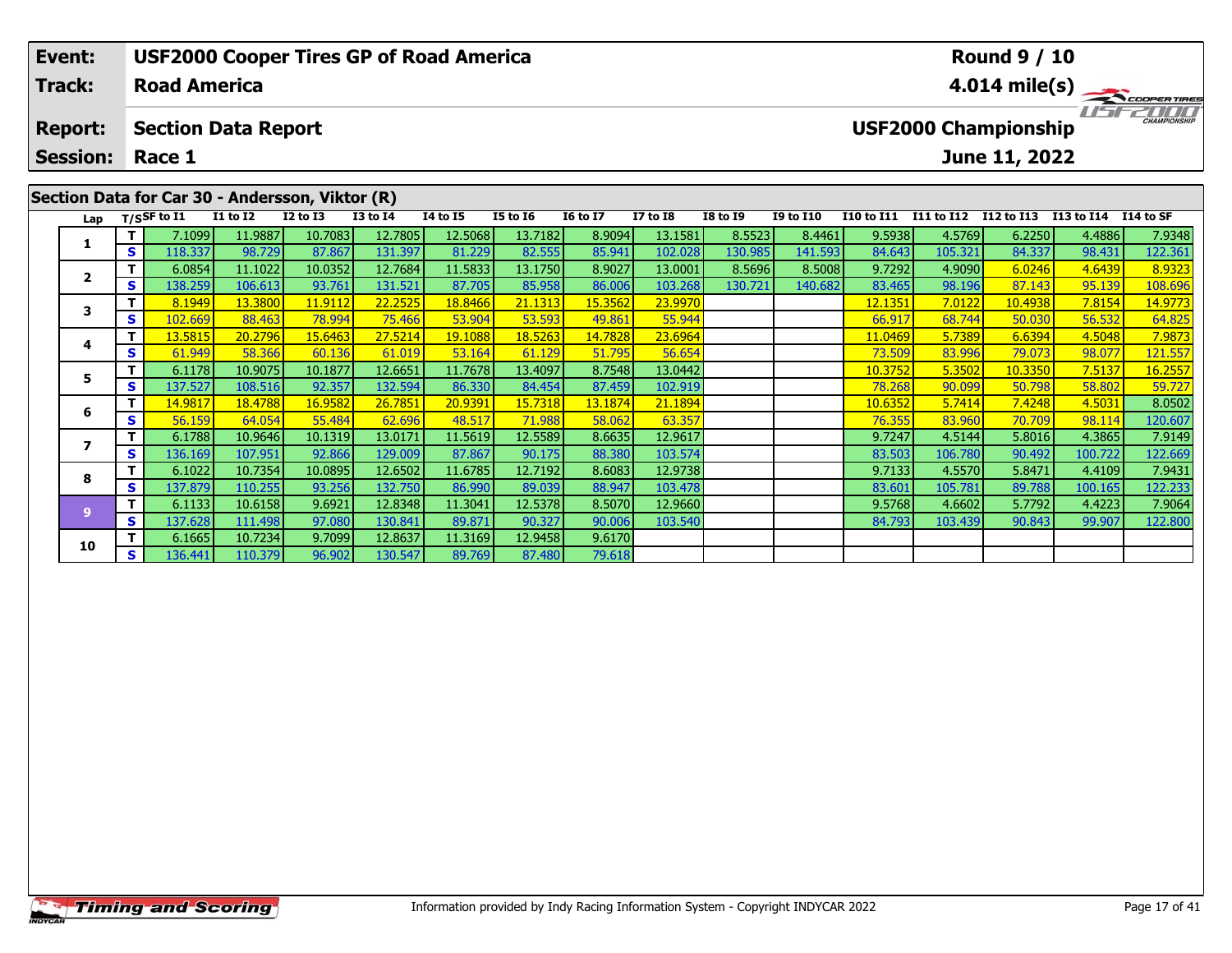| Track:<br><b>Road America</b><br>$4.014 \text{ mile(s)}$<br><b>USF2000 Championship</b><br>Section Data Report |              |
|----------------------------------------------------------------------------------------------------------------|--------------|
| <b>Report:</b>                                                                                                 |              |
|                                                                                                                | CHAMPIONSHIP |
| <b>Session: Race 1</b><br><b>June 11, 2022</b>                                                                 |              |

# **Section Data for Car 30 - Andersson, Viktor (R)**

| Lap | T/SLap |          |
|-----|--------|----------|
| 1   | т      | 140.6974 |
|     | S      | 102.706  |
|     | т      | 137.9617 |
| 2   | S      | 104.742  |
| 3   | Т      | 233.7648 |
|     | S      | 61.816   |
| 4   | Т      | 221.5050 |
|     | S      | 65.237   |
| 5   | T      | 162.4383 |
|     | S      | 88.959   |
| 6   | т      | 218.4083 |
|     | S      | 66.162   |
| 7   | T      | 135.2890 |
|     | S      | 106.811  |
| 8   | т      | 134.7996 |
|     | S      | 107.199  |
| 9   | т      | 133.7340 |
|     | S      | 108.053  |
| 10  | т      |          |
|     | S      |          |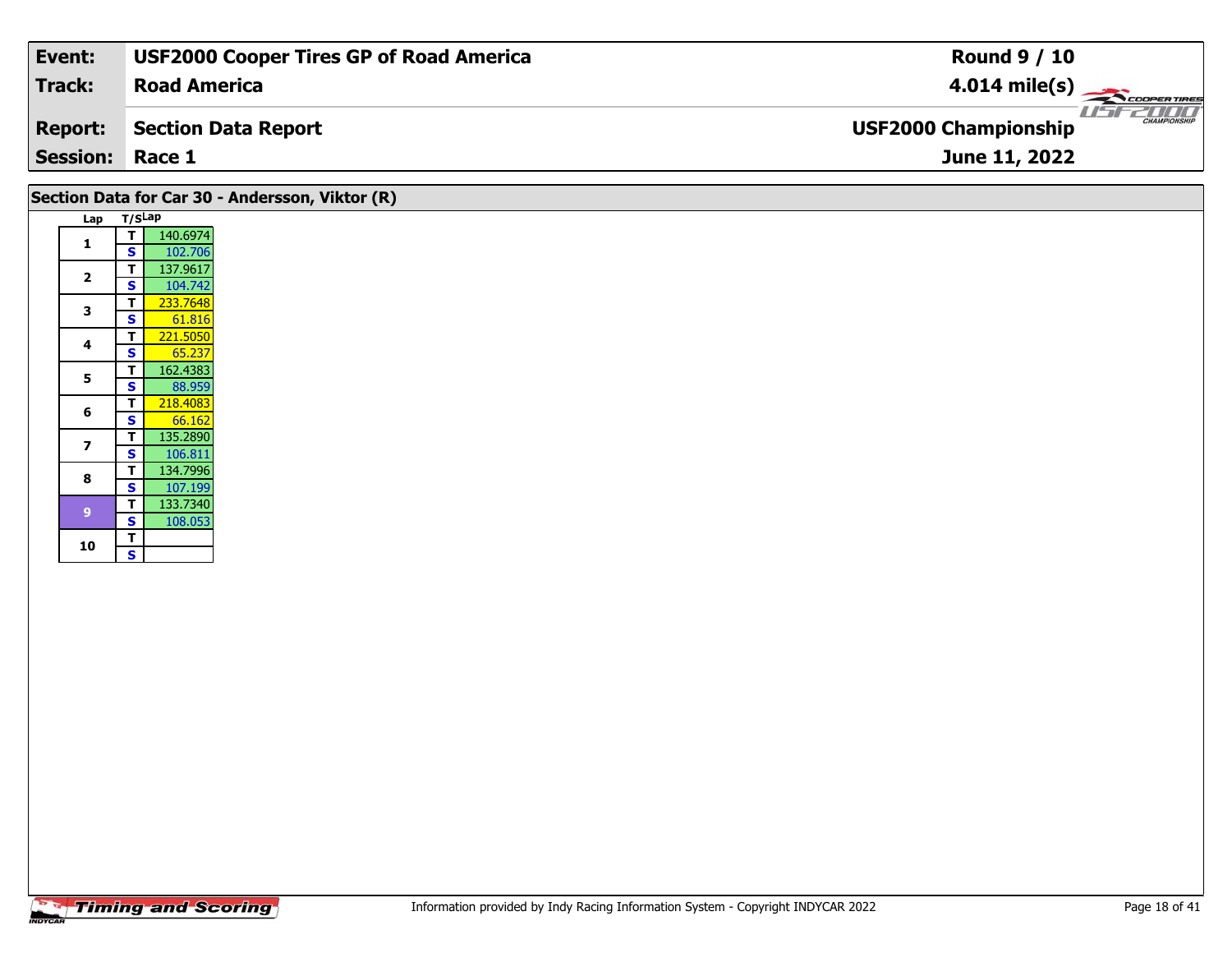| Event:                                                                                                                                          |     |                     |                            | <b>USF2000 Cooper Tires GP of Road America</b> |                 |                 |                 | <b>Round 9 / 10</b> |         |                                                    |                  |                   |            |               |            |           |  |
|-------------------------------------------------------------------------------------------------------------------------------------------------|-----|---------------------|----------------------------|------------------------------------------------|-----------------|-----------------|-----------------|---------------------|---------|----------------------------------------------------|------------------|-------------------|------------|---------------|------------|-----------|--|
| <b>Track:</b>                                                                                                                                   |     | <b>Road America</b> |                            |                                                |                 |                 |                 |                     |         | $4.014 \text{ mile(s)}$                            |                  |                   |            |               |            |           |  |
| <b>Report:</b>                                                                                                                                  |     |                     | <b>Section Data Report</b> |                                                |                 |                 |                 |                     |         | <b>CHAMPIONSHIP</b><br><b>USF2000 Championship</b> |                  |                   |            |               |            |           |  |
| <b>Session:</b>                                                                                                                                 |     | Race 1              |                            |                                                |                 |                 |                 |                     |         |                                                    |                  |                   |            | June 11, 2022 |            |           |  |
| Section Data for Car 32 - Weir, Christian<br>T/SSF to I1<br><b>I1 to I2</b><br>$I2$ to $I3$<br><b>I7 to I8</b><br><b>I8 to I9</b><br>I12 to I13 |     |                     |                            |                                                |                 |                 |                 |                     |         |                                                    |                  |                   |            |               |            |           |  |
| Lap                                                                                                                                             |     |                     |                            |                                                | <b>I3 to I4</b> | <b>I4 to I5</b> | <b>I5 to 16</b> | <b>I6 to I7</b>     |         |                                                    | <b>I9 to I10</b> | <b>I10 to I11</b> | I11 to I12 |               | I13 to I14 | I14 to SF |  |
|                                                                                                                                                 |     | 7.3399              | 11.9512                    | 10.7980                                        | 13.0639         | 12.1421         | 13.6587         | 9.1646              | 13.1348 | 8.4536                                             | 8.3613           | 9.6833            | 4.8549     | 6.2203        | 4.4684     | 7.9218    |  |
|                                                                                                                                                 | s l | 114.629             | 99.039                     | 87.137                                         | 128.546         | 83.668          | 82.914          | 83.548              | 102.209 | 132.515                                            | 143.029          | 83.860            | 99.291     | 84.401        | 98.876     | 122.562   |  |
| $\overline{2}$                                                                                                                                  |     | 6.1150              | 10.6423                    | 9.8751                                         | 12.9579         | 11.4163         | 12.7755         | 8.7098              | 12.8433 | 8.3882                                             | 8.3393           | 9.5426            | 4.5594     | 5.8148        | 4.5218     | 9.4784    |  |
|                                                                                                                                                 |     | 137.590             | 111.220                    | 95.281                                         | 129.598         | 88.988          | 88.646          | 87.910              | 104.529 | 133.548                                            | 143.406          | 85.097            | 105.726    | 90.287        | 97.708     | 102.434   |  |

**<sup>T</sup>** 7.1966 14.0484 11.5616 22.0356 19.0035 21.8658 15.3126 23.8041 12.8861 7.0463 10.5381 6.4030 16.1521 **<sup>S</sup>** 116.911 84.254 81.382 76.209 53.459 51.793 50.003 56.398 63.017 68.411 49.819 69.002 60.110

**<sup>T</sup>** 13.0118 19.9024 16.5040 27.3407 19.1519 19.2627 15.1760 23.0346 11.0919 6.3815 6.8358 4.4467 7.9121 **<sup>S</sup>** 64.662 59.472 57.011 61.422 53.045 58.792 50.453 58.282 73.211 75.538 76.802 99.359 122.712

**<sup>T</sup>** 6.0495 10.8563 9.9588 12.9544 11.5409 12.9375 8.7736 12.8244 11.0609 5.3383 10.1740 7.5394 16.2540 **<sup>S</sup>** 139.080 109.028 94.480 129.633 88.027 87.536 87.271 104.683 73.416 90.299 51.602 58.601 59.734

**<sup>T</sup>** 14.4700 19.3678 15.7747 26.9052 20.0063 17.5025 13.8214 20.8595 12.3401 6.3452 7.3910 4.3850 7.9308 **<sup>S</sup>** 58.145 61.114 59.647 62.416 50.779 64.705 55.398 64.359 65.805 75.970 71.032 100.757 122.423

**<sup>T</sup>** 6.0904 10.6423 10.0277 12.8320 11.9783 13.0499 8.7982 12.9916 9.6137 4.4342 5.7416 4.3596 7.9328 **<sup>S</sup>** 138.146 111.220 93.831 130.870 84.812 86.782 87.027 103.336 84.468 108.711 91.438 101.344 122.392

**<sup>T</sup>** 6.1313 10.6054 9.7829 12.7979 11.5078 12.7160 8.5590 12.6698 9.5331 4.4475 5.5901 4.3445 8.0117 **<sup>S</sup>** 137.224 111.607 96.179 131.218 88.280 89.061 89.459 105.961 85.182 108.386 93.916 101.696 121.186

**<sup>T</sup>** 6.2509 10.5162 9.6232 12.9805 11.2838 12.3095 8.4794 12.6341 9.2961 4.4087 5.6336 4.3557 8.0045 **<sup>S</sup>** 134.599 112.554 97.775 129.372 90.033 92.002 90.299 106.260 87.353 109.340 93.191 101.434 121.295

**<sup>T</sup>** 6.2282 10.5075 9.6285 12.9650 11.3432 12.3225 8.5183 12.8201 9.3905 4.4213 5.6160 4.3410 7.9476 **<sup>S</sup>** 135.089 112.647 97.721 129.527 89.561 91.905 89.887 104.718 86.475 109.028 93.483 101.778 122.164

**<sup>T</sup>** 6.1681 10.4643 9.5438 12.8146 11.2995 12.3914 8.5048 12.7682 9.4672 4.4111 5.5680 4.3277 7.9367 **<sup>S</sup>** 136.406 113.112 98.589 131.047 89.907 91.394 90.029 105.144 85.775 109.280 94.289 102.091 122.332

**<sup>T</sup>** 6.1616 10.4271 9.6512 12.9491 11.2100 12.2803 8.5010 12.6868 9.3310 4.4693 5.6047 4.3530 7.8598 **<sup>S</sup>** 136.550 113.515 97.491 129.686 90.625 92.221 90.070 105.819 87.027 107.857 93.671 101.497 123.528

## **Timing and Scoring**

**<sup>T</sup>** 6.9140 14.5411 13.7717 **<sup>S</sup>** 121.690 81.399 68.322

**3**

**4**

**5**

**6**

**7**

**8**

**9**

**10**

**11**

**12**

**13**

102.434

122.712

122.392

121.295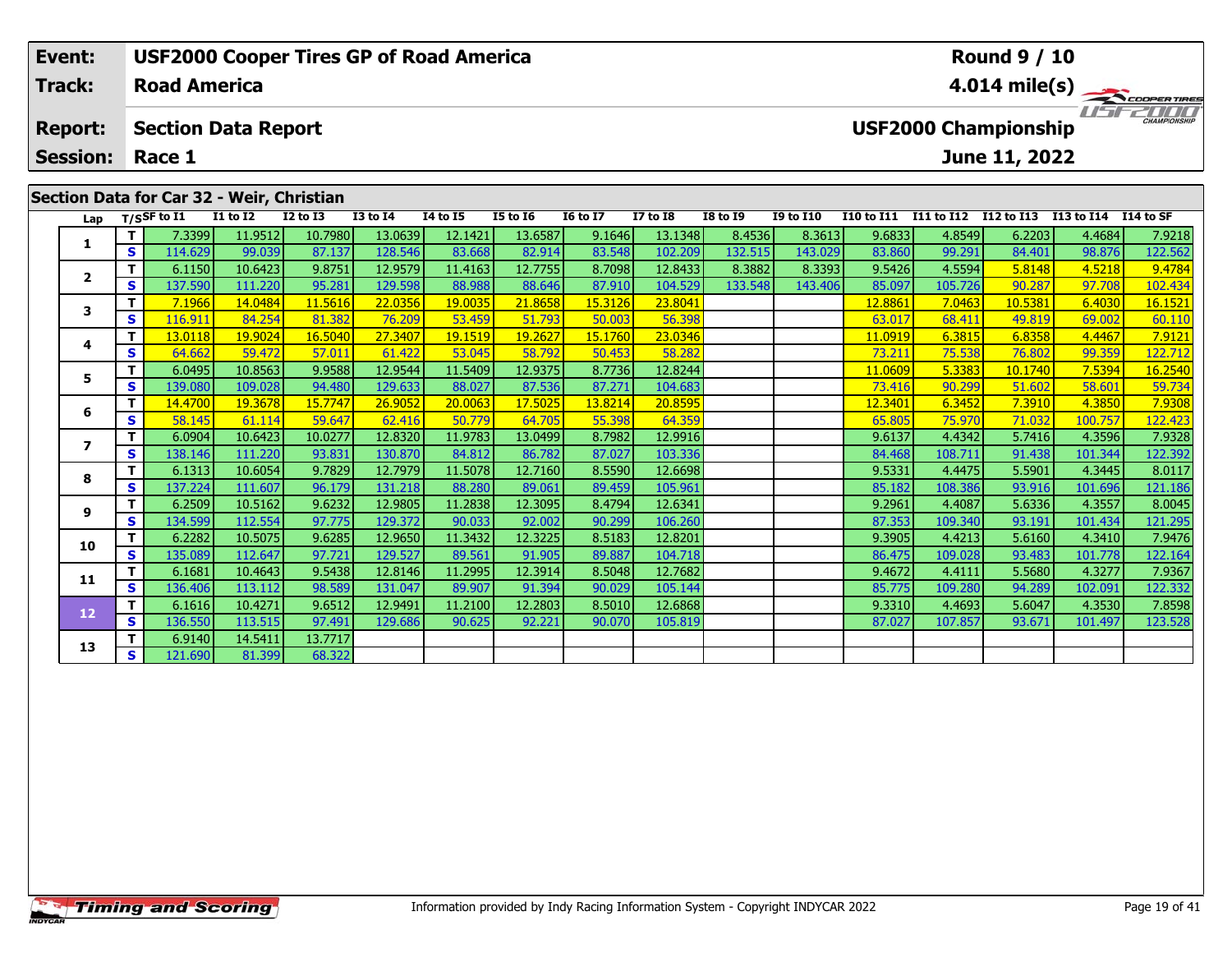| Event:                 | <b>USF2000 Cooper Tires GP of Road America</b> | <b>Round 9 / 10</b>                         |
|------------------------|------------------------------------------------|---------------------------------------------|
| Track:                 | <b>Road America</b>                            | $4.014 \text{ mile(s)}$                     |
| <b>Report:</b>         | Section Data Report                            | CHAMPIONSHIP<br><b>USF2000 Championship</b> |
| <b>Session: Race 1</b> |                                                | June 11, 2022                               |

#### **Lap T/SLap 1 <sup>T</sup>** 141.2168 **<sup>S</sup>** 102.328**2P**  $\begin{array}{|c|c|c|}\n\hline\n\textbf{S} & \textbf{106.269}\n\hline\n\end{array}$ **3T** 232.9106<br>**S** 62.043 **<sup>T</sup>** 223.3365 **<sup>S</sup>** 64.702**4**64.70 **55 T** 159.0197<br>**S** 90.872 **6T** 220.7974<br>**S** 65.446 135.4466 **7T** 135.4466<br>**S** 106.687 **8a T** 133.4899<br>**S** 108.251 **9 <sup>T</sup>** 132.8172 **<sup>S</sup>** 108.799 **10 <sup>T</sup>** 132.9281 **<sup>S</sup>** 108.708132.5111 **11 <sup>T</sup>** 132.5111 **<sup>S</sup>** 109.050 **12 <sup>T</sup>** 132.2524 **<sup>S</sup>** 109.264 13  $\frac{1}{s}$  $\overline{\mathbf{s}}$ **Section Data for Car 32 - Weir, Christian**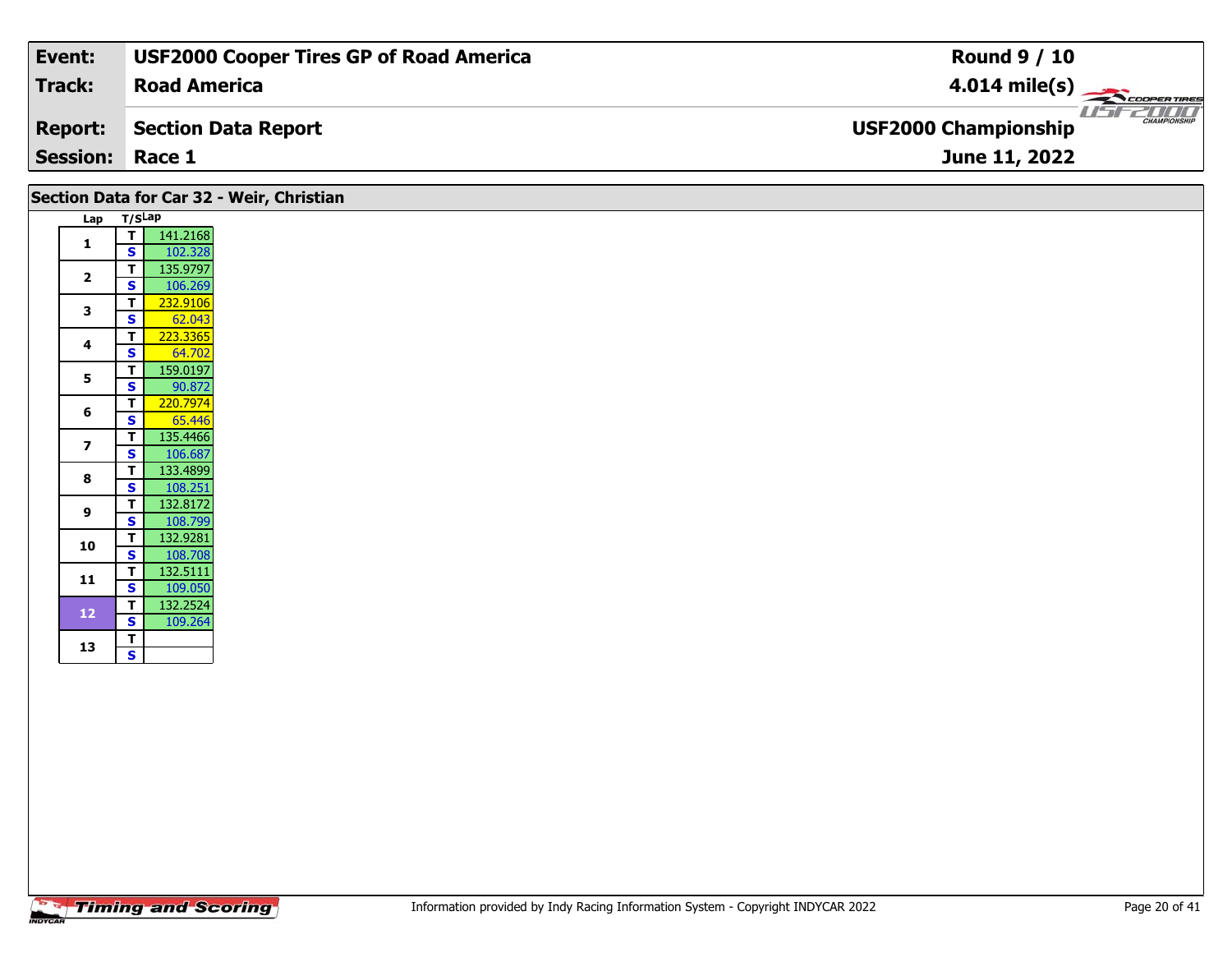| Event:                                      |    |                     |                            | <b>USF2000 Cooper Tires GP of Road America</b> |              |                 |          |                 | <b>Round 9 / 10</b> |                         |                  |                   |            |                             |            |                     |  |
|---------------------------------------------|----|---------------------|----------------------------|------------------------------------------------|--------------|-----------------|----------|-----------------|---------------------|-------------------------|------------------|-------------------|------------|-----------------------------|------------|---------------------|--|
| Track:                                      |    | <b>Road America</b> |                            |                                                |              |                 |          |                 |                     | $4.014 \text{ mile(s)}$ |                  |                   |            |                             |            |                     |  |
| <b>Report:</b>                              |    |                     | <b>Section Data Report</b> |                                                |              |                 |          |                 |                     |                         |                  |                   |            | <b>USF2000 Championship</b> |            | <b>CHAMPIONSHIP</b> |  |
| <b>Session:</b>                             |    | Race 1              |                            |                                                |              |                 |          |                 |                     |                         |                  |                   |            | June 11, 2022               |            |                     |  |
| Section Data for Car 33 - Kohlbecker, Spike |    |                     |                            |                                                |              |                 |          |                 |                     |                         |                  |                   |            |                             |            |                     |  |
| Lap                                         |    | T/SSF to I1         | <b>I1 to I2</b>            | $I2$ to $I3$                                   | $I3$ to $I4$ | <b>I4 to I5</b> | I5 to 16 | <b>16 to 17</b> | <b>I7 to I8</b>     | <b>I8 to I9</b>         | <b>I9 to I10</b> | <b>I10 to I11</b> | I11 to I12 | I12 to I13                  | I13 to I14 | I 14 to SF          |  |
|                                             |    | 7.2494              | 11.6752                    | 10.7232                                        | 12.9465      | 12.1907         | 13.1801  | 8.8923          | 13.0833             | 8.6023                  | 8.4707           | 9.5551            | 4.6570     | 5.9973                      | 4.4659     | 8.0138              |  |
|                                             | S. | 116.060             | 101.380                    | 87.745                                         | 129.712      | 83.335          | 85.925   | 86.106          | 102.612             | 130.224                 | 141.182          | 84.986            | 103.510    | 87.539                      | 98.931     | 121.155             |  |
|                                             |    | 6.2581              | 10.8466                    | 10.0445                                        | 12.7415      | 12.0189         | 12.8060  | 8.7830          | 12.8965             | 8.5084                  | 8.3636           | 9.6527            | 4.7801     | 5.9635                      | 4.5615     | 9.6326              |  |
| $\mathbf{2}$                                |    | 134.444             | 109.125                    | 93.674                                         | 131.799      | 84.526          | 88.435   | 87.178          | 104.098             | 131.661                 | 142.990          | 84.126            | 100.844    | 88.036                      | 96.858     | 100.794             |  |

**<sup>T</sup>** 7.5455 13.7602 11.7219 21.8159 18.9895 22.0984 15.3433 23.6206 12.7295 7.0652 10.4114 6.7091 15.9350 **<sup>S</sup>** 111.505 86.019 80.269 76.977 53.498 51.248 49.903 56.836 63.792 68.228 50.425 65.854 60.929

**<sup>T</sup>** 13.3480 19.6833 16.3628 27.3467 19.0280 19.4594 15.1463 22.9569 11.0528 6.2712 6.7494 4.4789 7.9878 **<sup>S</sup>** 63.033 60.134 57.503 61.408 53.390 58.198 50.552 58.479 73.470 76.867 77.785 98.644 121.549

5 TT 6.0883 10.8435 10.0097 13.0505 11.5930 12.5197 8.7812 12.8819 10.6311 5.3009 10.3150 7.5061 16.2207<br>S S 138.194 109.156 94.000 128.678 87.631 90.457 87.196 104.216 76.384 90.937 50.897 58.861 59.85

**<sup>T</sup>** 14.6245 19.2561 15.8284 26.7566 20.5113 17.1766 13.6075 20.9475 12.1464 6.2463 7.4285 4.4018 7.9649 **<sup>S</sup>** 57.531 61.468 59.444 62.763 49.529 65.933 56.269 64.089 66.855 77.173 70.674 100.372 121.898

**<sup>T</sup>** 6.1334 10.6773 9.9043 12.7214 12.8805 12.8771 8.8910 13.1006 9.5741 4.5844 5.7315 4.4830 8.0574 **<sup>S</sup>** 137.177 110.855 95.000 132.007 78.872 87.947 86.119 102.476 84.817 105.149 91.599 98.554 120.499

**<sup>T</sup>** 6.2199 10.8569 9.7180 12.9378 11.2397 12.3401 8.6258 12.8379 9.5712 4.6374 5.7648 4.3819 7.8917 **<sup>S</sup>** 135.270 109.022 96.821 129.799 90.386 91.774 88.766 104.573 84.843 103.947 91.070 100.828 123.029

**<sup>T</sup>** 6.0709 10.6018 9.6859 12.9379 11.5205 12.3171 8.4956 12.7556 9.3040 4.4272 5.6328 4.3479 7.8983 **<sup>S</sup>** 138.590 111.645 97.142 129.798 88.183 91.945 90.127 105.248 87.279 108.883 93.204 101.616 122.926

**<sup>T</sup>** 6.0975 10.5612 9.6948 12.9247 11.2347 12.2900 8.6991 12.8431 9.2951 4.4351 5.6355 4.3881 8.0091 **<sup>S</sup>** 137.985 112.074 97.053 129.931 90.426 92.148 88.019 104.531 87.363 108.689 93.159 100.686 121.226

**<sup>T</sup>** 6.2080 10.6007 9.6370 12.9390 11.2962 12.2916 8.4717 12.6323 9.2683 4.4074 5.6049 4.3898 7.9729 **<sup>S</sup>** 135.529 111.656 97.635 129.787 89.934 92.136 90.381 106.275 87.615 109.372 93.668 100.647 121.776

**<sup>T</sup>** 6.1662 10.4451 9.7091 12.8866 11.2337 12.3413 8.4941 12.7618 9.2954 4.5625 5.5660 4.3729 7.8919 **<sup>S</sup>** 136.448 113.320 96.910 130.315 90.434 91.765 90.143 105.197 87.360 105.654 94.323 101.036 123.026

## **Timing and Scoring**

**T** 6.4187 13.6618 14.2383<br>**S** 131.080 86.638 66.083

**3**

**4**

**5**

**6**

**7**

**8**

**9**

**10**

**11**

**12**

**13**

121.549

120.499

122.926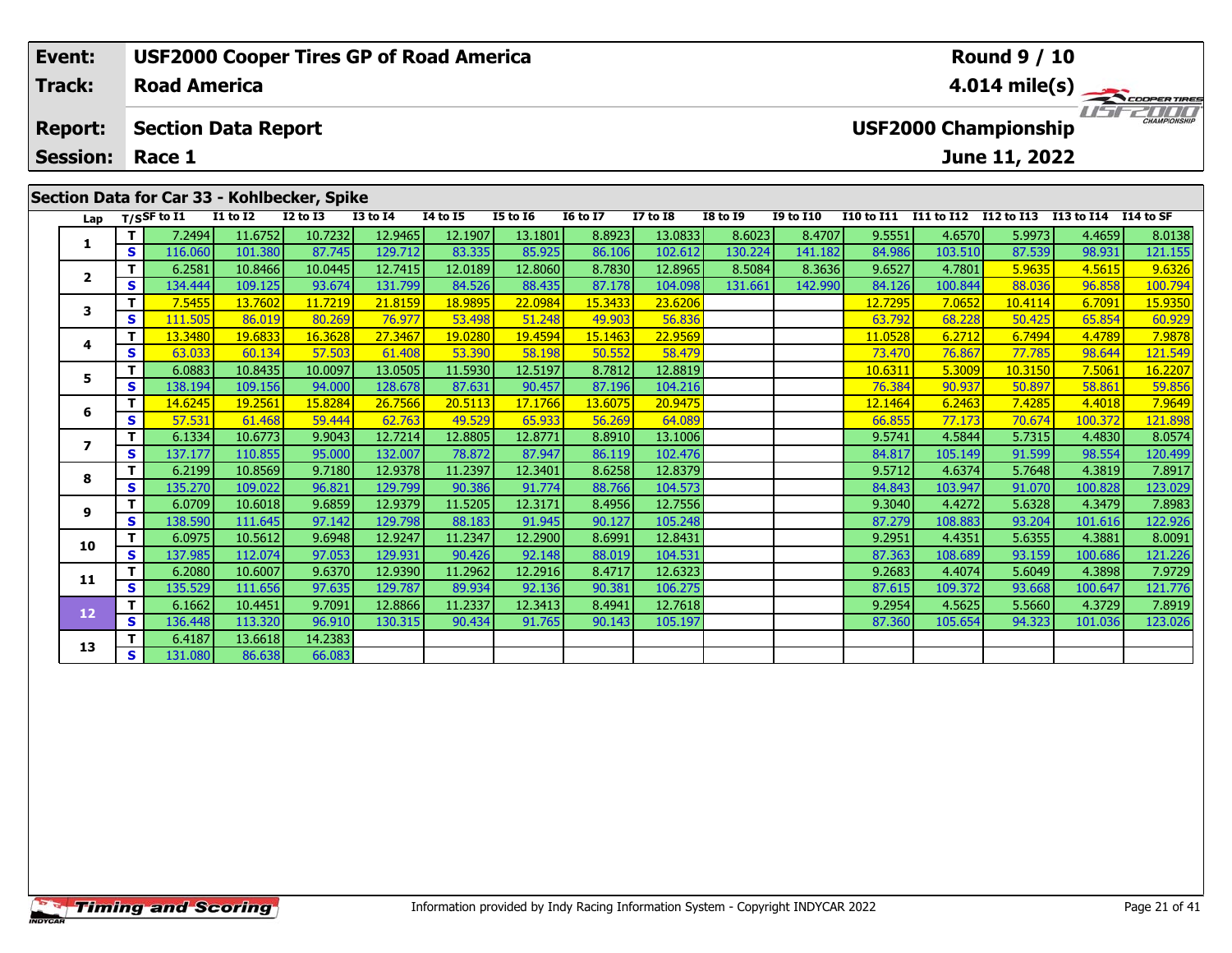| Event:                 | <b>USF2000 Cooper Tires GP of Road America</b> | <b>Round 9 / 10</b>                         |
|------------------------|------------------------------------------------|---------------------------------------------|
| Track:                 | <b>Road America</b>                            | $4.014 \text{ mile(s)}$                     |
| <b>Report:</b>         | Section Data Report                            | CHAMPIONSHIP<br><b>USF2000 Championship</b> |
| <b>Session: Race 1</b> |                                                | June 11, 2022                               |

|                         |        |          |          | Section Data for Car 33 - Kohlbecker, Spike |
|-------------------------|--------|----------|----------|---------------------------------------------|
| Lap                     | T/SLap |          | PO to SF |                                             |
| 1                       | т      | 139.7028 | 220.8457 |                                             |
|                         | S      | 103.437  | 61.620   |                                             |
| $\overline{2}$          | т      | 137.8575 |          |                                             |
|                         | S      | 104.821  |          |                                             |
| 3                       | т      | 232.9677 |          |                                             |
|                         | Ś      | 62.027   |          |                                             |
| 4                       | T      | 223.0267 |          |                                             |
|                         | Ś      | 64.792   |          |                                             |
| 5                       | т      | 159.2942 |          |                                             |
|                         | S      | 90.715   |          |                                             |
| 6                       | т      | 220.5343 |          |                                             |
|                         | S      | 65.525   |          |                                             |
| $\overline{\mathbf{z}}$ | т      | 136.5124 |          |                                             |
|                         | S      | 105.854  |          |                                             |
| 8                       | т      | 133.8274 |          |                                             |
|                         | S      | 107.978  |          |                                             |
| 9                       | T      | 132.9025 |          |                                             |
|                         | Ś      | 108.729  |          |                                             |
| 10                      | т      | 133.1150 |          |                                             |
|                         | S      | 108.556  |          |                                             |
| 11                      | т      | 132.6339 |          |                                             |
|                         | S      | 108.950  |          |                                             |
| 12                      | т      | 132.5975 |          |                                             |
|                         | S      | 108.979  |          |                                             |
| 13                      | т      |          |          |                                             |
|                         | S      |          |          |                                             |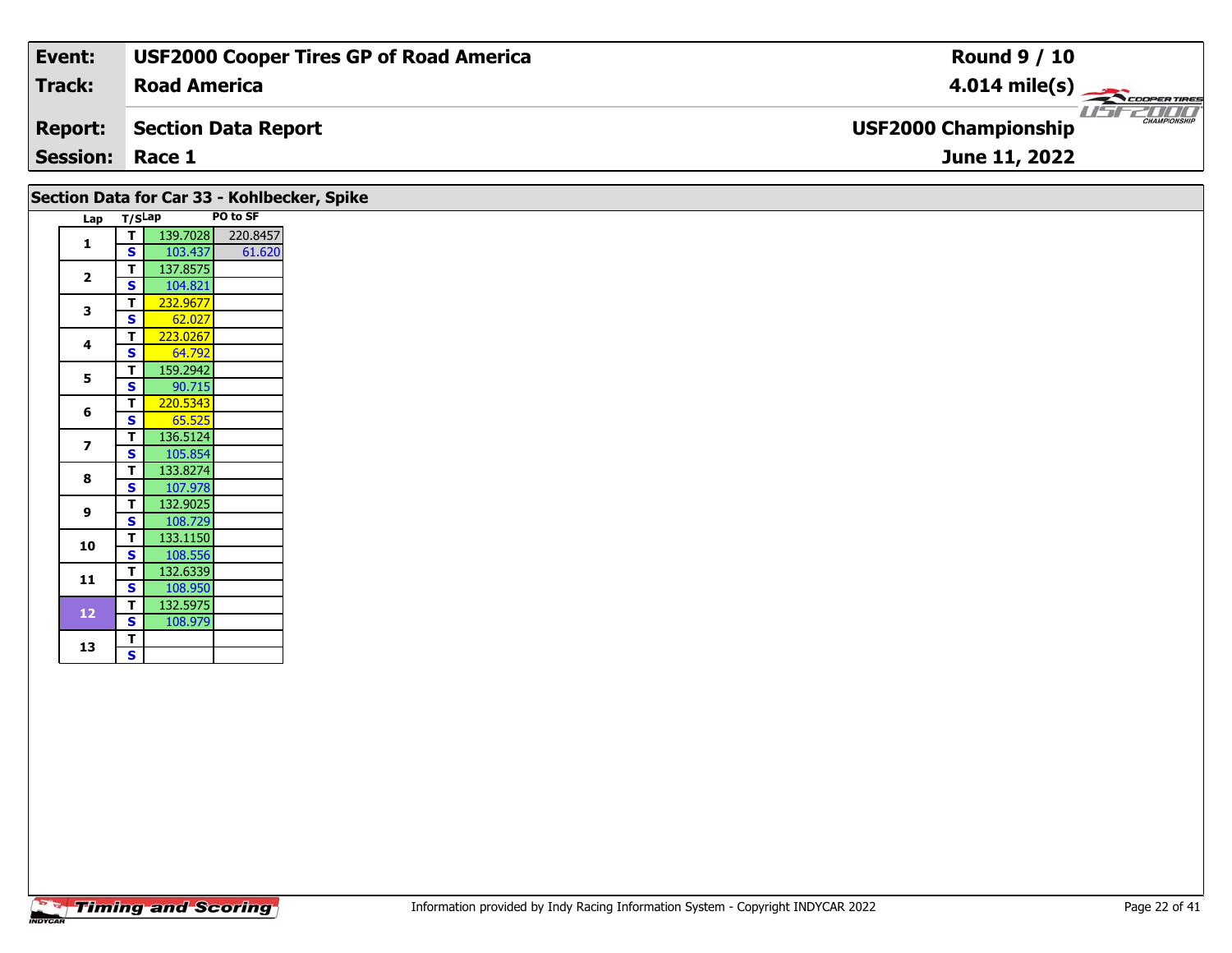| Event:                                      |            |                                |                            | <b>USF2000 Cooper Tires GP of Road America</b> |                 |                 |                 |                 | <b>Round 9 / 10</b> |                 |                         |                   |            |                             |                      |                     |  |
|---------------------------------------------|------------|--------------------------------|----------------------------|------------------------------------------------|-----------------|-----------------|-----------------|-----------------|---------------------|-----------------|-------------------------|-------------------|------------|-----------------------------|----------------------|---------------------|--|
| <b>Track:</b>                               |            | <b>Road America</b>            |                            |                                                |                 |                 |                 |                 |                     |                 | $4.014 \text{ mile(s)}$ |                   |            |                             |                      |                     |  |
| <b>Report:</b><br><b>Session:</b>           |            | Race 1                         | <b>Section Data Report</b> |                                                |                 |                 |                 |                 |                     |                 |                         |                   |            | <b>USF2000 Championship</b> |                      | <b>CHAMPIONSHIP</b> |  |
|                                             |            |                                |                            |                                                |                 |                 |                 |                 |                     |                 |                         |                   |            | June 11, 2022               |                      |                     |  |
| Section Data for Car 4 - d'Orlando, Michael |            |                                |                            |                                                |                 |                 |                 |                 |                     |                 |                         |                   |            |                             |                      |                     |  |
|                                             |            | Lap $T/SSF$ to $\overline{11}$ | $I1$ to $I2$               | $I2$ to $I3$                                   | <b>I3 to I4</b> | <b>I4 to I5</b> | <b>I5 to 16</b> | <b>16 to 17</b> | <b>I7 to I8</b>     | <b>I8 to I9</b> | <b>I9 to I10</b>        | <b>I10 to I11</b> | I11 to I12 | I12 to I13                  | I13 to I14 I14 to SF |                     |  |
|                                             |            | 7.4147                         | 11.2327                    | 9.9489                                         | 12.9652         | 12.3638         | 12.6876         | 8.6144          | 12.6087             | 8.4980          | 8.5447                  | 9.4724            | 4.4480     | 5.7015                      | 4.4076               | 7.9742              |  |
|                                             | S I        | 113.472                        | 105.374                    | 94.574                                         | 129.525         | 82.168          | 89.260          | 88.884          | 106.474             | 131.822         | 139.959                 | 85.728            | 108.374    | 92.081                      | 100.240              | 121.756             |  |
|                                             |            | 6.1489                         | 10.7425                    | 9.7597                                         | 12.9114         | 11.4666         | 12.3739         | 8.5057          | 12.5891             | 8.4778          | 8.5016                  | 9.3211            | 4.4155     | 5.6685                      | 4.3502               | 8.5655              |  |
| 2                                           | $\epsilon$ | וכדם אבו ∎                     | 110182                     | $QG$ $\triangle$ $QQ$                          | 130.065         | 88.507          | 01522           | an nonli        | 106.640             | 132137          | 140660                  | 87 110            | 100171     | Q2617                       | 101563               | 112.251             |  |

|                         | S  | 113.472 | 105.374 | 94.574  | 129.525 | 82.168  | 89.260  | 88.884  | 106.474 | 131.822 | 139.959 | 85.728  | 108.374 | 92.081  | 100.240 | 121.756 |
|-------------------------|----|---------|---------|---------|---------|---------|---------|---------|---------|---------|---------|---------|---------|---------|---------|---------|
| $\overline{\mathbf{2}}$ | т  | 6.1489  | 10.7425 | 9.7597  | 12.9114 | 11.4666 | 12.3739 | 8.5057  | 12.5891 | 8.4778  | 8.5016  | 9.3211  | 4.4155  | 5.6685  | 4.3502  | 8.5655  |
|                         | S  | 136.832 | 110.183 | 96.408  | 130.065 | 88.597  | 91.523  | 90.020  | 106.640 | 132.137 | 140.669 | 87.119  | 109.171 | 92.617  | 101.563 | 113.351 |
| 3                       | т  | 8.2959  | 12.5171 | 12.7832 | 22.7862 | 18.4490 | 22.2441 | 15.1722 | 23.0674 |         |         | 14.3282 | 7.7857  | 9.1846  | 7.2386  | 16.1007 |
|                         | s  | 101.419 | 94.562  | 73.605  | 73.699  | 55.066  | 50.912  | 50.466  | 58.199  |         |         | 56.675  | 61.914  | 57.161  | 61.036  | 60.302  |
| 4                       | т  | 13.4354 | 20.2550 | 15.9855 | 27.1669 | 19.6260 | 19.5791 | 13.9382 | 22.0915 |         |         | 13.6867 | 7.5897  | 7.5454  | 4.4779  | 8.0024  |
|                         | S  | 62.623  | 58.437  | 58.860  | 61.815  | 51.763  | 57.842  | 54.934  | 60.770  |         |         | 59.331  | 63.513  | 69.579  | 98.666  | 121.327 |
| 5                       | т  | 6.1674  | 10.9067 | 10.0819 | 12.8784 | 11.8468 | 12.7937 | 8.8351  | 12.6482 |         |         | 10.8809 | 5.3556  | 10.1243 | 7.4501  | 16.8094 |
|                         | S  | 136.421 | 108.524 | 93.327  | 130.398 | 85.754  | 88.520  | 86.664  | 106.142 |         |         | 74.630  | 90.008  | 51.855  | 59.304  | 57.760  |
| 6                       | т  | 13.6853 | 19.6624 | 16.1399 | 26.3128 | 19.1142 | 18.5704 | 13.6712 | 21.3715 |         |         | 13.4373 | 7.2975  | 7.7216  | 4.4382  | 7.9526  |
|                         | S  | 61.479  | 60.198  | 58.297  | 63.821  | 53.149  | 60.984  | 56.007  | 62.817  |         |         | 60.432  | 66.056  | 67.991  | 99.549  | 122.087 |
| 7                       | т  | 6.1034  | 10.9257 | 9.9087  | 13.0458 | 12.0573 | 12.4925 | 8.6130  | 12.6534 |         |         | 9.3132  | 4.4290  | 5.6779  | 4.3585  | 7.8936  |
|                         | s  | 137.852 | 108.335 | 94.958  | 128.725 | 84.257  | 90.654  | 88.898  | 106.098 |         |         | 87.193  | 108.838 | 92.464  | 101.369 | 123.000 |
| 8                       | т  | 6.1128  | 10.6166 | 9.7187  | 12.8029 | 11.3612 | 12.2960 | 8.4819  | 12.6423 |         |         | 9.2158  | 4.3898  | 5.6267  | 4.3856  | 7.9685  |
|                         | S  | 137.640 | 111.489 | 96.814  | 131.167 | 89.419  | 92.103  | 90.272  | 106.191 |         |         | 88.114  | 109.810 | 93.305  | 100.743 | 121.843 |
| 9                       | т  | 6.2000  | 10.3390 | 9.8074  | 12.8234 | 11.5200 | 12.3442 | 8.5038  | 12.6056 |         |         | 9.2423  | 4.4017  | 5.5605  | 4.3379  | 7.9334  |
|                         | S  | 135.704 | 114.483 | 95.939  | 130.957 | 88.187  | 91.743  | 90.040  | 106.500 |         |         | 87.862  | 109.513 | 94.416  | 101.851 | 122.382 |
| 10                      | т  | 6.1746  | 10.3785 | 9.7850  | 12.7976 | 11.4785 | 12.6201 | 27.3855 | 13.3157 |         |         | 9.4085  | 4.4228  | 5.5426  | 4.3261  | 7.9714  |
|                         | S  | 136.262 | 114.047 | 96.158  | 131.221 | 88.505  | 89.738  | 27.959  | 100.821 |         |         | 86.310  | 108.991 | 94.721  | 102.129 | 121.799 |
| 11                      | т  | 6.2303  | 10.3342 | 9.5719  | 12.9174 | 11.2414 | 12.2365 | 8.4827  | 12.6022 |         |         | 9.4827  | 4.4260  | 5.5483  | 4.3519  | 7.9552  |
|                         | S  | 135.044 | 114.536 | 98.299  | 130.004 | 90.372  | 92.551  | 90.264  | 106.529 |         |         | 85.634  | 108.912 | 94.624  | 101.523 | 122.047 |
| 12                      | т  | 6.1695  | 10.4498 | 9.5929  | 12.8143 | 11.3124 | 12.2439 | 8.3952  | 12.6101 |         |         | 10.6036 | 4.5808  | 5.6201  | 4.3589  | 8.0082  |
|                         | S  | 136.375 | 113.269 | 98.084  | 131.050 | 89.805  | 92.495  | 91.205  | 106.462 |         |         | 76.582  | 105.232 | 93.415  | 101.360 | 121.239 |
| 13                      | т  | 6.2446  | 11.2534 |         |         |         |         |         |         |         |         |         |         |         |         |         |
|                         | S. | 134.735 | 105.180 |         |         |         |         |         |         |         |         |         |         |         |         |         |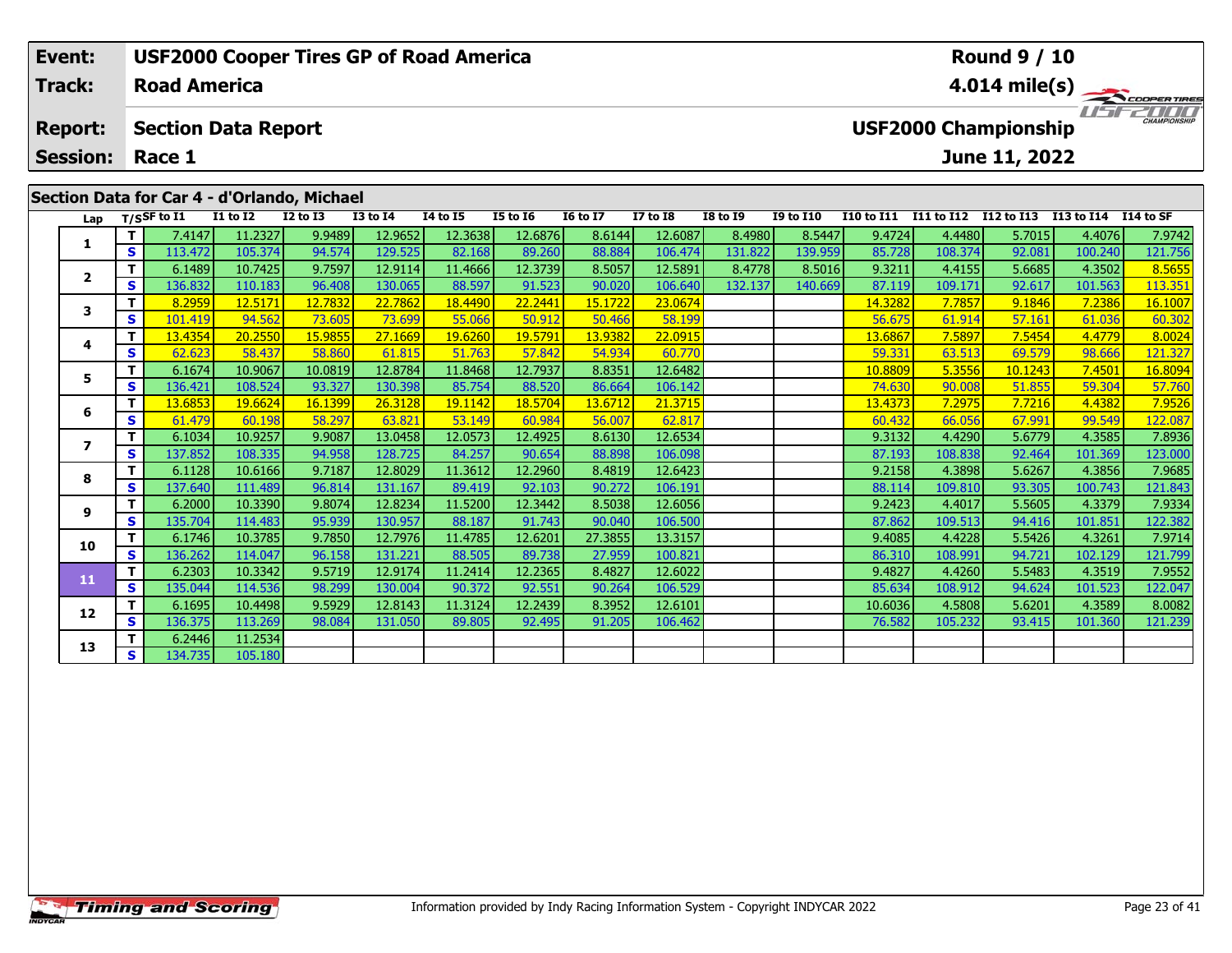| Event:                 | <b>USF2000 Cooper Tires GP of Road America</b> | <b>Round 9 / 10</b>                                |
|------------------------|------------------------------------------------|----------------------------------------------------|
| Track:                 | <b>Road America</b>                            | $4.014 \text{ mile(s)}$                            |
| <b>Report:</b>         | Section Data Report                            | <b>CHAMPIONSHIP</b><br><b>USF2000 Championship</b> |
| <b>Session: Race 1</b> |                                                | June 11, 2022                                      |

|                          |              | Section Data for Car 4 - d'Orlando, Michael | PO to SF |
|--------------------------|--------------|---------------------------------------------|----------|
| Lap                      | T/SLap       |                                             |          |
| $\mathbf{1}$             | T.           | 136.8824                                    | 239.6051 |
|                          | $\mathbf{s}$ | 105.568                                     | 56.795   |
| $\overline{2}$           | T            | 133.7980                                    |          |
|                          | $\mathbf s$  | 108.002                                     |          |
| 3                        | т            | 233.5336                                    |          |
|                          | $\mathbf s$  | 61.877                                      |          |
| 4                        | T            | 227.7792                                    |          |
|                          | S            | 63.440                                      |          |
| 5                        | т            | 158.2671                                    |          |
|                          | $\mathbf{s}$ | 91.304                                      |          |
| 6                        | T            | 222.7283                                    |          |
|                          | S            | 64.879                                      |          |
| $\overline{\phantom{a}}$ | T            | 134.3812                                    |          |
|                          | S            | 107.533                                     |          |
| 8                        | T            | 132.5513                                    |          |
|                          | $\mathbf{s}$ | 109.017                                     |          |
|                          | T            | 132.5262                                    |          |
| 9                        | S            | 109.038                                     |          |
|                          | T            | 152.6381                                    |          |
| 10                       | $\mathbf s$  | 94.671                                      |          |
|                          | T            | 132.3233                                    |          |
| 11                       | S            | 109.205                                     |          |
|                          | T            | 133.7067                                    |          |
| 12                       | $\mathbf{s}$ | 108.075                                     |          |
|                          | T            |                                             |          |
| 13                       | S.           |                                             |          |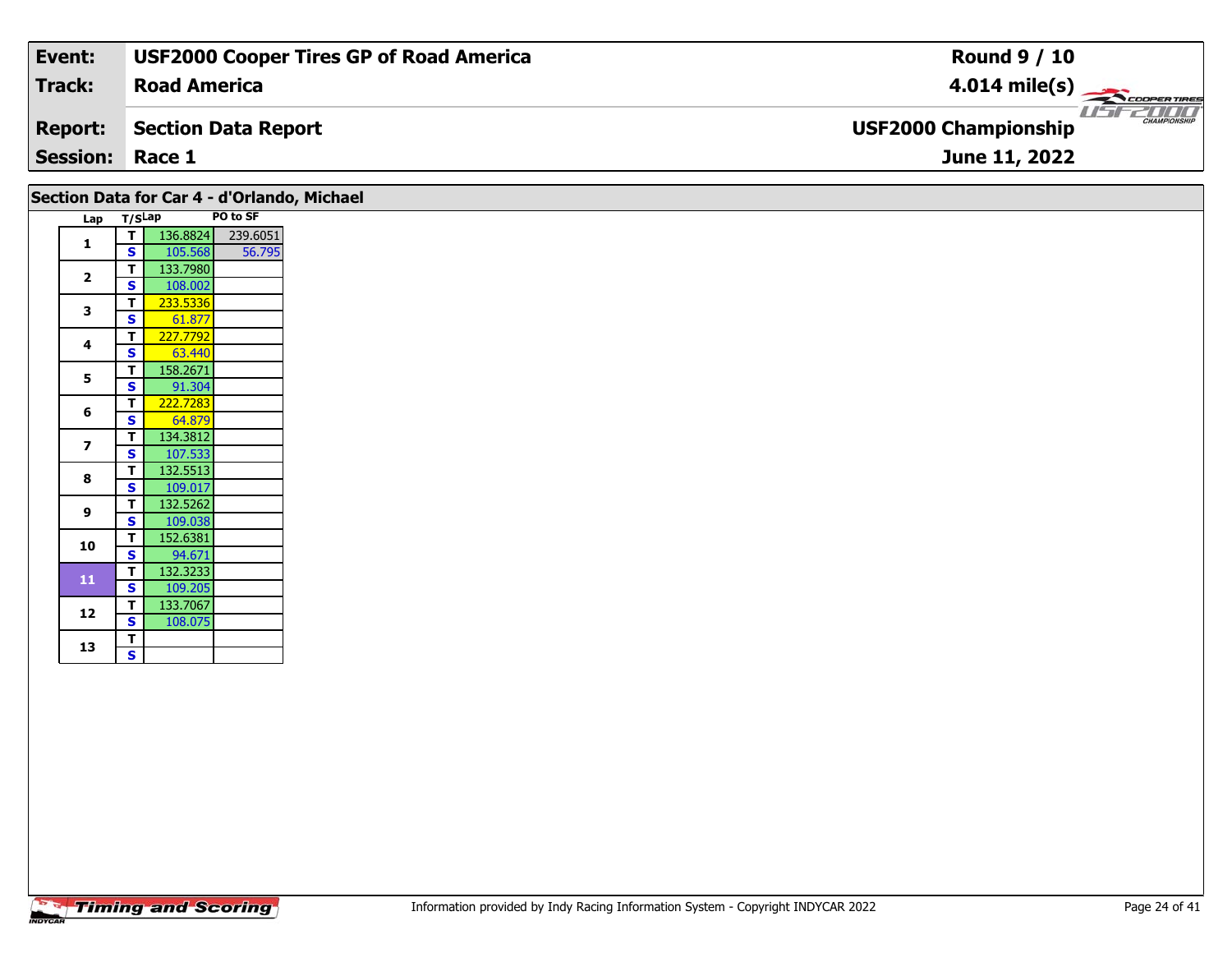| Event:                  |     | <b>USF2000 Cooper Tires GP of Road America</b> |                 |              |                 |                 |                 |                 |                 |                 |                  |                   |                   | <b>Round 9 / 10</b>         |                      |                         |
|-------------------------|-----|------------------------------------------------|-----------------|--------------|-----------------|-----------------|-----------------|-----------------|-----------------|-----------------|------------------|-------------------|-------------------|-----------------------------|----------------------|-------------------------|
| <b>Track:</b>           |     | <b>Road America</b>                            |                 |              |                 |                 |                 |                 |                 |                 |                  |                   |                   |                             |                      | $4.014 \text{ mile(s)}$ |
| <b>Report:</b>          |     | <b>Section Data Report</b>                     |                 |              |                 |                 |                 |                 |                 |                 |                  |                   |                   | <b>USF2000 Championship</b> |                      | $\frac{1}{1}$           |
| <b>Session:</b>         |     | Race 1                                         |                 |              |                 |                 |                 |                 |                 |                 |                  |                   |                   | June 11, 2022               |                      |                         |
|                         |     | Section Data for Car 5 - Hays, Nicky (R)       |                 |              |                 |                 |                 |                 |                 |                 |                  |                   |                   |                             |                      |                         |
|                         |     | Lap $T/SSF$ to I1                              | <b>I1 to I2</b> | $I2$ to $I3$ | <b>I3 to I4</b> | <b>I4 to I5</b> | <b>I5 to I6</b> | <b>16 to 17</b> | <b>I7 to I8</b> | <b>I8 to I9</b> | <b>I9 to I10</b> | <b>I10 to I11</b> | <b>I11 to I12</b> | I12 to I13                  | I13 to I14 I14 to SF |                         |
|                         |     | 7.2409                                         | 11.7796         | 10.8365      | 12.8227         | 12.3211         | 13.7265         | 8.8947          | 12.7792         | 8.5352          | 8.4567           | 9.8205            | 4.6979            | 5.7636                      | 4.3927               | 7.9438                  |
|                         | s l | 116.196                                        | 100.482         | 86.828       | 130.964         | 82.453          | 82.505          | 86.083          | 105.054         | 131.248         | 141.416          | 82.689            | 102.609           | 91.089                      | 100.580              | 122.222                 |
| $\overline{\mathbf{2}}$ |     | 6.1968                                         | 10.6746         | 9.9434       | 12.6945         | 11.5180         | 12.7306         | 8.7099          | 12.8318         | 8.5309          | 8.4967           | 9.3081            | 4.5271            | 5.7578                      | 4.4490               | 9.2548                  |
|                         | s l | 135.774                                        | 110.883         | 94.626       | 132.287         | 88.202          | 88.959          | 87.909          | 104.623         | 131.314         | 140.750          | 87.241            | 106.480           | 91.181                      | 99.307               | 104.909                 |
| 3                       |     | 7.1333                                         | 13.7088         | 11.8889      | 21.5258         | 19.0918         | 21.9723         | 14.8500         | 23.7680         |                 |                  | 13.0910           | 7.2904            | 10.0001                     | 6.8944               | 16.1725                 |
|                         | S.  | 117.949                                        | 86.341          | 79.142       | 78.014          | 53.212          | 51.542          | 51.561          | 56.484          |                 |                  | 62.031            | 66.121            | 52.499                      | 64.084               | 60.035                  |
| 4                       |     | 12.7540                                        | 20.1702         | 16.2598      | 27.7785         | 19.0946         | 19.4432         | 14.3205         | 23.2026         |                 |                  | 11.6234           | 6.6982            | 7.1455                      | 4.5174               | 8.1208                  |
|                         | S.  | 65.969                                         | 58.682          | 57.867       | 60.454          | 53.204          | 58.247          | 53.468          | 57.860          |                 |                  | 69.863            | <b>71.966</b>     | 73.473                      | 97.804               | 119.558                 |

**<sup>T</sup>** 6.2509 10.6796 9.8616 12.9418 11.8311 12.9253 8.6205 12.8687 11.2620 5.1507 10.1624 7.4962 16.2598 **<sup>S</sup>** 134.599 110.832 95.411 129.759 85.868 87.619 88.821 104.323 72.105 93.588 51.661 58.939 59.712

**<sup>T</sup>** 14.3584 19.2845 15.9133 27.0589 19.8908 17.7158 13.6224 20.6953 12.2796 6.5420 7.3369 4.4039 7.9830 **<sup>S</sup>** 58.597 61.378 59.127 62.062 51.074 63.926 56.208 64.870 66.130 73.685 71.556 100.324 121.622

**<sup>T</sup>** 6.1589 10.6672 9.9682 12.9504 11.7806 13.1866 8.8475 12.8368 9.4149 4.5139 5.7428 4.3891 7.9850 **<sup>S</sup>** 136.609 110.960 94.391 129.673 86.236 85.883 86.542 104.582 86.251 106.791 91.419 100.663 121.592

**<sup>T</sup>** 6.2236 10.5931 9.6807 13.0840 11.6356 12.4418 8.5069 12.6934 9.4216 4.5919 5.7057 4.3522 7.9890 **<sup>S</sup>** 135.189 111.737 97.194 128.349 87.310 91.024 90.007 105.764 86.190 104.977 92.013 101.516 121.531

**<sup>T</sup>** 6.2465 10.8287 9.7888 12.9357 11.5144 12.5507 8.6137 12.7619 9.3675 4.4635 5.6055 4.3666 8.0079 **<sup>S</sup>** 134.694 109.305 96.121 129.820 88.229 90.234 88.891 105.196 86.688 107.997 93.658 101.181 121.244

**<sup>T</sup>** 6.2824 10.8563 9.7718 12.9253 11.3363 12.3630 8.8628 12.9127 9.2795 4.4412 5.5839 4.3784 8.0616 **<sup>S</sup>** 133.924 109.028 96.288 129.925 89.616 91.604 86.393 103.967 87.510 108.539 94.020 100.909 120.436

**<sup>T</sup>** 6.2894 10.5111 9.7107 13.1939 11.4298 12.2850 8.4617 12.6340 9.4283 4.4545 5.6307 4.3784 8.0639 **<sup>S</sup>** 133.775 112.608 96.894 127.280 88.882 92.186 90.488 106.261 86.129 108.215 93.239 100.909 120.402

**<sup>T</sup>** 6.2909 10.4758 9.6489 13.0108 11.3024 12.3631 8.5338 12.7523 9.3231 4.4446 5.5736 4.3826 8.1015 **<sup>S</sup>** 133.743 112.988 97.515 129.071 89.884 91.603 89.723 105.275 87.100 108.456 94.194 100.812 119.843

**<sup>T</sup>** 6.3239 13.9015 13.0096 **<sup>S</sup>** 133.045 85.145 72.324

**5**

**6**

**7**

**8**

**9**

**10**

**11**

**12**

**13**

119.558

121.592

121.244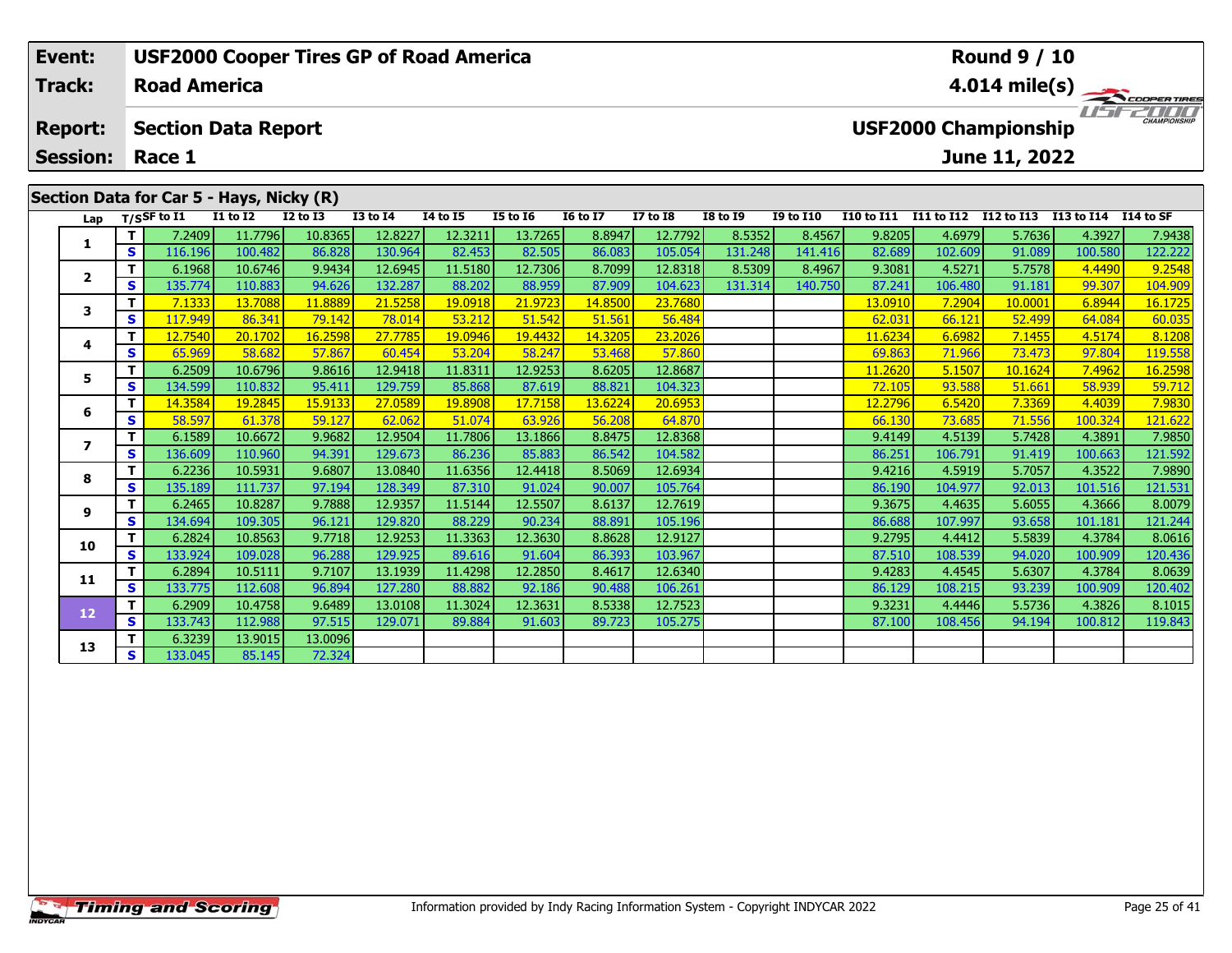| Event:                 | <b>USF2000 Cooper Tires GP of Road America</b> | <b>Round 9 / 10</b>                                |
|------------------------|------------------------------------------------|----------------------------------------------------|
| Track:                 | <b>Road America</b>                            | $4.014 \text{ mile(s)}$                            |
| <b>Report:</b>         | Section Data Report                            | <b>CHAMPIONSHIP</b><br><b>USF2000 Championship</b> |
| <b>Session: Race 1</b> |                                                | June 11, 2022                                      |
|                        |                                                |                                                    |

## **Section Data for Car 5 - Hays, Nicky (R)**

|                |                         |          | PO to SF |
|----------------|-------------------------|----------|----------|
| Lap            | T/SLap                  |          |          |
| 1              | т                       | 140.0116 | 218.7585 |
|                | S                       | 103.209  | 62.207   |
| $\overline{2}$ | т                       | 135.6240 |          |
|                | S                       | 106.548  |          |
| 3              | т                       | 232.2749 |          |
|                | S                       | 62.212   |          |
| 4              | Т                       | 224.6785 |          |
|                | S                       | 64.316   |          |
| 5              | Т                       | 158.8898 |          |
|                | $\overline{\mathbf{s}}$ | 90.946   |          |
|                | т                       | 221.1503 |          |
| 6              | S                       | 65.342   |          |
|                | т                       | 135.3471 |          |
| 7              | S                       | 106.765  |          |
|                | T                       | 134.2078 |          |
| 8              | S                       | 107.672  |          |
| 9              | Т                       | 134.0941 |          |
|                | S                       | 107.763  |          |
|                | T                       | 134.2343 |          |
| 10             | $\overline{\mathbf{s}}$ | 107.651  |          |
|                | Т                       | 133.8240 |          |
| 11             | S                       | 107.981  |          |
|                | Т                       | 133.4479 |          |
| 12             | S                       | 108.285  |          |
|                | T                       |          |          |
| 13             | S                       |          |          |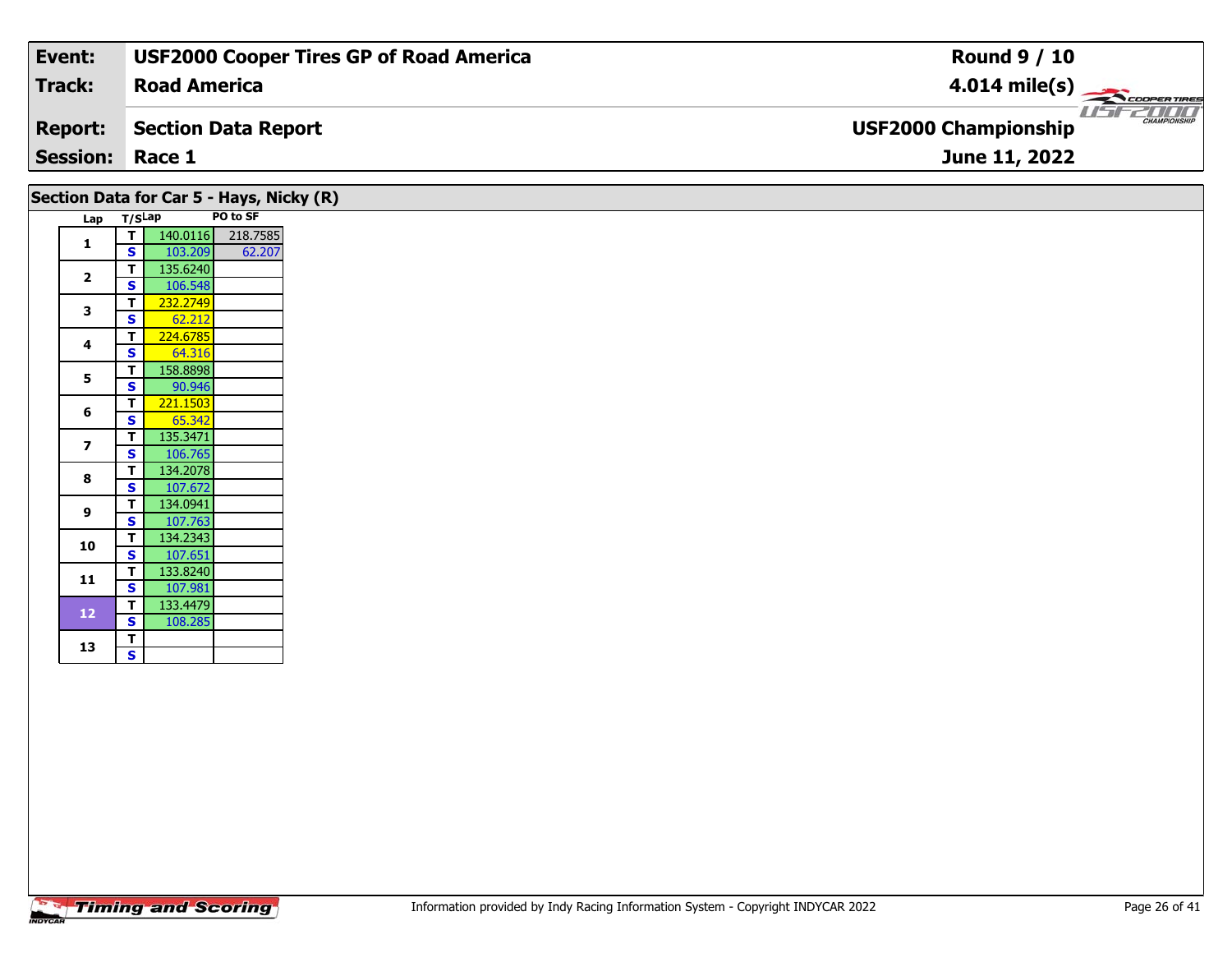| Event:                                            | <b>USF2000 Cooper Tires GP of Road America</b> | <b>Round 9 / 10</b>                                |  |  |  |  |  |  |  |
|---------------------------------------------------|------------------------------------------------|----------------------------------------------------|--|--|--|--|--|--|--|
| Track:                                            | <b>Road America</b>                            | $4.014 \text{ mile(s)}$                            |  |  |  |  |  |  |  |
| <b>Report:</b>                                    | <b>Section Data Report</b>                     | <b>CHAMPIONSHIP</b><br><b>USF2000 Championship</b> |  |  |  |  |  |  |  |
| <b>Session: Race 1</b>                            |                                                | June 11, 2022                                      |  |  |  |  |  |  |  |
| Section Data for Car 6 - Papasavvas, Evagoras (R) |                                                |                                                    |  |  |  |  |  |  |  |

#### Lap T/S<sup>SF</sup> to I1 I1 to I2 I2 to I3 I3 to I4 I4 to I5 I5 to I6 I6 to I7 I7 to I8 I8 to I9 I9 to I10 I10 to I11 I11 to I12 I12 to I13 I13 to I14 I14 to SF **1 <sup>T</sup>** 7.2739 11.9715 10.8113 12.7903 12.5198 13.6679 9.0766 13.1729 8.5451 8.4834 9.4621 4.5621 6.1610 4.4357 7.8439 **<sup>S</sup>** 115.669 98.871 87.030 131.296 81.144 82.858 84.358 101.914 131.096 140.970 85.821 105.663 85.213 99.605 123.779123.779 **2 <sup>T</sup>** 6.0602 11.1423 10.1179 12.6489 11.7532 13.0211 9.1258 13.0448 **<sup>S</sup>** 138.834 106.229 92.995 132.764 86.437 86.974 83.903 102.915102.915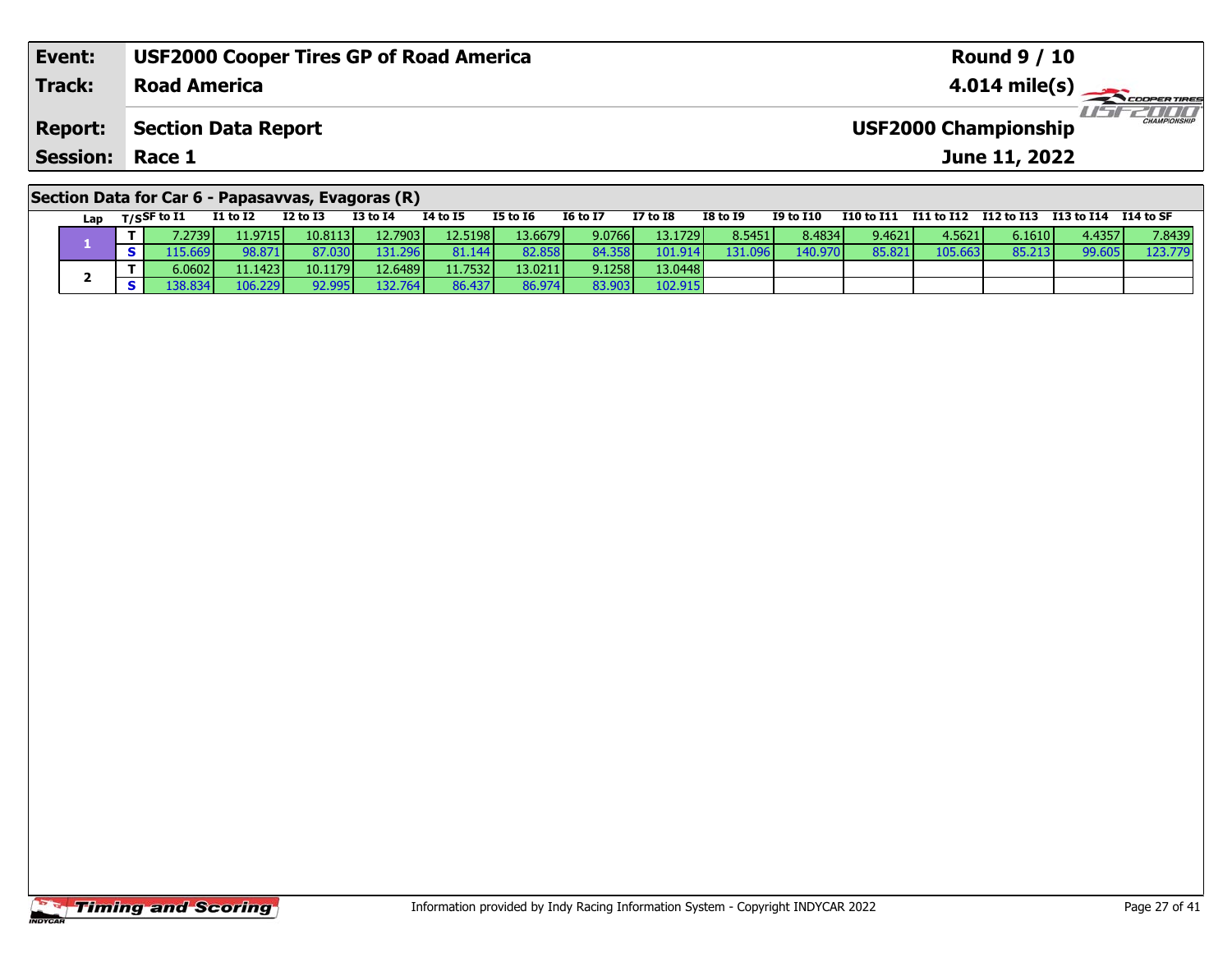| Event:                                            | <b>USF2000 Cooper Tires GP of Road America</b> | <b>Round 9 / 10</b>                         |  |  |  |  |  |  |  |
|---------------------------------------------------|------------------------------------------------|---------------------------------------------|--|--|--|--|--|--|--|
| <b>Track:</b>                                     | <b>Road America</b>                            | $4.014 \text{ mile(s)}$                     |  |  |  |  |  |  |  |
| <b>Report:</b>                                    | Section Data Report                            | CHAMPIONSHIP<br><b>USF2000 Championship</b> |  |  |  |  |  |  |  |
| <b>Session: Race 1</b>                            |                                                | June 11, 2022                               |  |  |  |  |  |  |  |
| Section Data for Car 6 - Papasavvas, Evagoras (R) |                                                |                                             |  |  |  |  |  |  |  |

| Lap | T/SLap |          |
|-----|--------|----------|
|     |        | 140.7775 |
|     | S      | 102.647  |
|     |        |          |
| 2   | S      |          |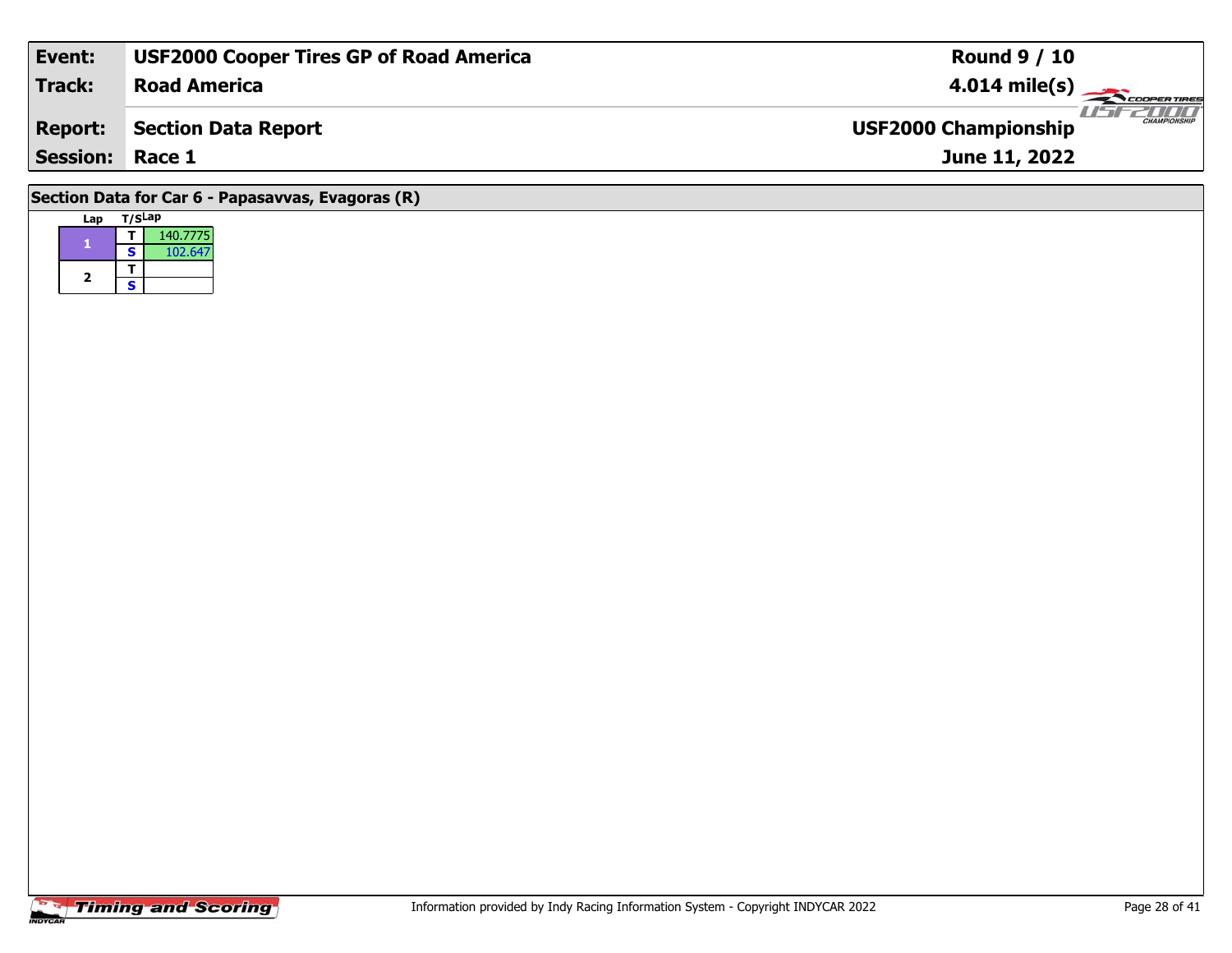| Event:<br><b>Track:</b> |     | <b>Road America</b>        |                 | <b>USF2000 Cooper Tires GP of Road America</b>    |                 |                 |                 |                 |                 |                 |                  |                   |            | <b>Round 9 / 10</b>         |            |                                                |
|-------------------------|-----|----------------------------|-----------------|---------------------------------------------------|-----------------|-----------------|-----------------|-----------------|-----------------|-----------------|------------------|-------------------|------------|-----------------------------|------------|------------------------------------------------|
| <b>Report:</b>          |     | <b>Section Data Report</b> |                 |                                                   |                 |                 |                 |                 |                 |                 |                  |                   |            | <b>USF2000 Championship</b> |            | $4.014 \text{ mile(s)}$<br><b>CHAMPIONSHIP</b> |
| <b>Session:</b>         |     | Race 1                     |                 |                                                   |                 |                 |                 |                 |                 |                 |                  |                   |            | June 11, 2022               |            |                                                |
|                         |     |                            |                 | Section Data for Car 61 - d'Orlando, Nicholas (R) |                 |                 |                 |                 |                 |                 |                  |                   |            |                             |            |                                                |
| Lap                     |     | $T/S$ SF to $I1$           | <b>I1 to I2</b> | <b>I2 to I3</b>                                   | <b>I3 to I4</b> | <b>I4 to I5</b> | <b>I5 to I6</b> | <b>16 to 17</b> | <b>I7 to I8</b> | <b>I8 to I9</b> | <b>I9 to I10</b> | <b>I10 to I11</b> | I11 to I12 | I12 to I13                  | I13 to I14 | <b>I14 to SF</b>                               |
|                         |     | 7.2362                     | 11.6786         | 10.6754                                           | 12.8772         | 12.2961         | 13.5363         | 8.7990          | 12.8261         | 8.5279          | 8.4716           | 9.6250            | 4.6208     | 6.1774                      | 4.3895     | 7.8049                                         |
|                         | s l | 116.271                    | 101.351         | 88.138                                            | 130.410         | 82.620          | 83.664          | 87.019          | 104.669         | 131.360         | 141.167          | 84.368            | 104.321    | 84.987                      | 100.653    | 124.397                                        |
|                         |     | 6.1445                     | 10.7609         | 9.9627                                            | 12.7242         | 12.0504         | 12.7375         | 8.8452          | 12.9342         | 8.4834          | 8.3735           | 9.5433            | 4.4458     | 5.8385                      | 4.5761     | 9.4490                                         |
| $\overline{2}$          | s l | 136.930                    | 109.994         | 94.443                                            | 131.978         | 84.305          | 88.911          | 86.565          | 103.795         | 132.049         | 142.821          | 85.091            | 108.427    | 89.920                      | 96.549     | 102.753                                        |
| 3                       |     | 7.1629                     | 13.6057         | 11.7940                                           | 22,0901         | 18.9149         | 22.0791         | 15.2435         | 23.4674         |                 |                  | 13.0590           | 7.1512     | 10.5381                     | 6.3416     | 16.2456                                        |
|                         | S.  | 117.461                    | 86.996          | 79.779                                            | 76.021          | 53.709          | 51.293          | 50.230          | 57.207          |                 |                  | 62.183            | 67.408     | 49.819                      | 69.670     | 59.764                                         |
|                         |     | 13.0155                    | 19.6274         | 16.3225                                           | 28.0152         | 19.0077         | 19.3688         | 15.0704         | 22.8462         |                 |                  | 11.1943           | 6.3928     | 6.9301                      | 4.4785     | 7.9966                                         |

|                         |   | 6.1445  | 10.7609 | 9.9627  | 12.7242 | 12.0504 | 12.7375 | 8.8452  | 12.9342 | 8.4834  | 8.3735  | 9.5433  | 4.4458  | 5.8385  | 4.5761  | 9.4490  |
|-------------------------|---|---------|---------|---------|---------|---------|---------|---------|---------|---------|---------|---------|---------|---------|---------|---------|
| $\overline{\mathbf{2}}$ | s | 136.930 | 109.994 | 94.443  | 131.978 | 84.305  | 88.911  | 86.565  | 103.795 | 132.049 | 142.821 | 85.091  | 108.427 | 89.920  | 96.549  | 102.753 |
|                         |   | 7.1629  | 13.6057 | 11.7940 | 22.0901 | 18.9149 | 22.0791 | 15.2435 | 23.4674 |         |         | 13.0590 | 7.1512  | 10.5381 | 6.3416  | 16.2456 |
| 3                       | s | 117.461 | 86.996  | 79.779  | 76.021  | 53.709  | 51.293  | 50.230  | 57.207  |         |         | 62.183  | 67.408  | 49.819  | 69.670  | 59.764  |
|                         |   | 13.0155 | 19.6274 | 16.3225 | 28.0152 | 19.0077 | 19.3688 | 15.0704 | 22.8462 |         |         | 11.1943 | 6.3928  | 6.9301  | 4.4785  | 7.9966  |
| 4                       | s | 64.643  | 60.305  | 57.645  | 59.943  | 53.447  | 58.470  | 50.807  | 58.763  |         |         | 72.541  | 75.404  | 75.756  | 98.653  | 121.415 |
| 5                       |   | 6.1442  | 10.9340 | 10.5426 | 13.2018 | 11.9838 | 13.0273 | 8.7635  | 12.9474 |         |         | 10.6293 | 5.2621  | 10.7422 | 7.6831  | 16.0281 |
|                         | s | 136.936 | 108.253 | 89.248  | 127.204 | 84.774  | 86.933  | 87.372  | 103.689 |         |         | 76.397  | 91.607  | 48.873  | 57.505  | 60.575  |
| 6                       |   | 14.9163 | 19.0545 | 16.0021 | 26.9328 | 21.4535 | 16.0354 | 13.8315 | 20.3388 |         |         | 10.9302 | 5.9865  | 7.6045  | 4.4916  | 8.0425  |
|                         | s | 56.406  | 62.118  | 58.799  | 62.352  | 47.354  | 70.625  | 55.358  | 66.007  |         |         | 74.294  | 80.522  | 69.038  | 98.365  | 120.722 |
|                         |   | 6.2120  | 10.7037 | 9.8924  | 12.8355 | 11.4869 | 12.8274 | 9.0301  | 13.0894 |         |         | 9.8496  | 4.5460  | 5.7411  | 4.3666  | 7.8879  |
|                         | s | 135.442 | 110.582 | 95.114  | 130.834 | 88.441  | 88.288  | 84.792  | 102.564 |         |         | 82.445  | 106.037 | 91.446  | 101.181 | 123.088 |
| 8                       |   | 6.1070  | 10.9798 | 10.0040 | 12.7769 | 11.5448 | 12.7314 | 8.6208  | 12.8736 |         |         | 9.6772  | 4.4629  | 5.5759  | 4.3570  | 7.9652  |
|                         | s | 137.770 | 107.801 | 94.053  | 131.434 | 87.997  | 88.953  | 88.818  | 104.283 |         |         | 83.913  | 108.012 | 94.155  | 101.404 | 121.894 |
| 9                       |   | 6.2012  | 10.5203 | 9.7578  | 12.9197 | 11.4384 | 12.2553 | 8.4259  | 12.7611 |         |         | 9.5422  | 4.8040  | 5.7759  | 4.4267  | 8.0609  |
|                         | s | 135.678 | 112.510 | 96.426  | 129.981 | 88.816  | 92.409  | 90.872  | 105.203 |         |         | 85.100  | 100.343 | 90.895  | 99.808  | 120.447 |
| 10                      |   | 6.2715  | 10.7569 | 9.8149  | 13.0356 | 11.3209 | 12.2136 | 8.6727  | 12.7654 |         |         | 9.2961  | 4.4092  | 5.5219  | 4.3834  | 8.0253  |
|                         | s | 134.157 | 110.035 | 95.865  | 128.826 | 89.737  | 92.725  | 88.286  | 105.167 |         |         | 87.353  | 109.327 | 95.076  | 100.793 | 120.981 |
| 11                      |   | 6.2395  | 10.3960 | 9.6469  | 12.9588 | 11.2145 | 12.2174 | 8.4534  | 12.6349 |         |         | 9.1879  | 4.4195  | 5.5049  | 4.3751  | 8.0268  |
|                         | s | 134.845 | 113.855 | 97.535  | 129.589 | 90.589  | 92.696  | 90.577  | 106.253 |         |         | 88.382  | 109.072 | 95.370  | 100.985 | 120.958 |
| 12                      |   | 6.2610  | 10.4666 | 9.5934  | 12.9161 | 11.2508 | 12.1293 | 8.3688  | 12.5787 |         |         | 9.2943  | 4.4156  | 5.5184  | 4.3547  | 7.9477  |
|                         | s | 134.382 | 113.087 | 98.079  | 130.017 | 90.297  | 93.369  | 91.492  | 106.728 |         |         | 87.370  | 109.169 | 95.136  | 101.458 | 122.162 |
| 13                      |   | 6.1944  | 13.7666 | 14.3770 |         |         |         |         |         |         |         |         |         |         |         |         |
|                         | S | 135.826 | 85.979  | 65.445  |         |         |         |         |         |         |         |         |         |         |         |         |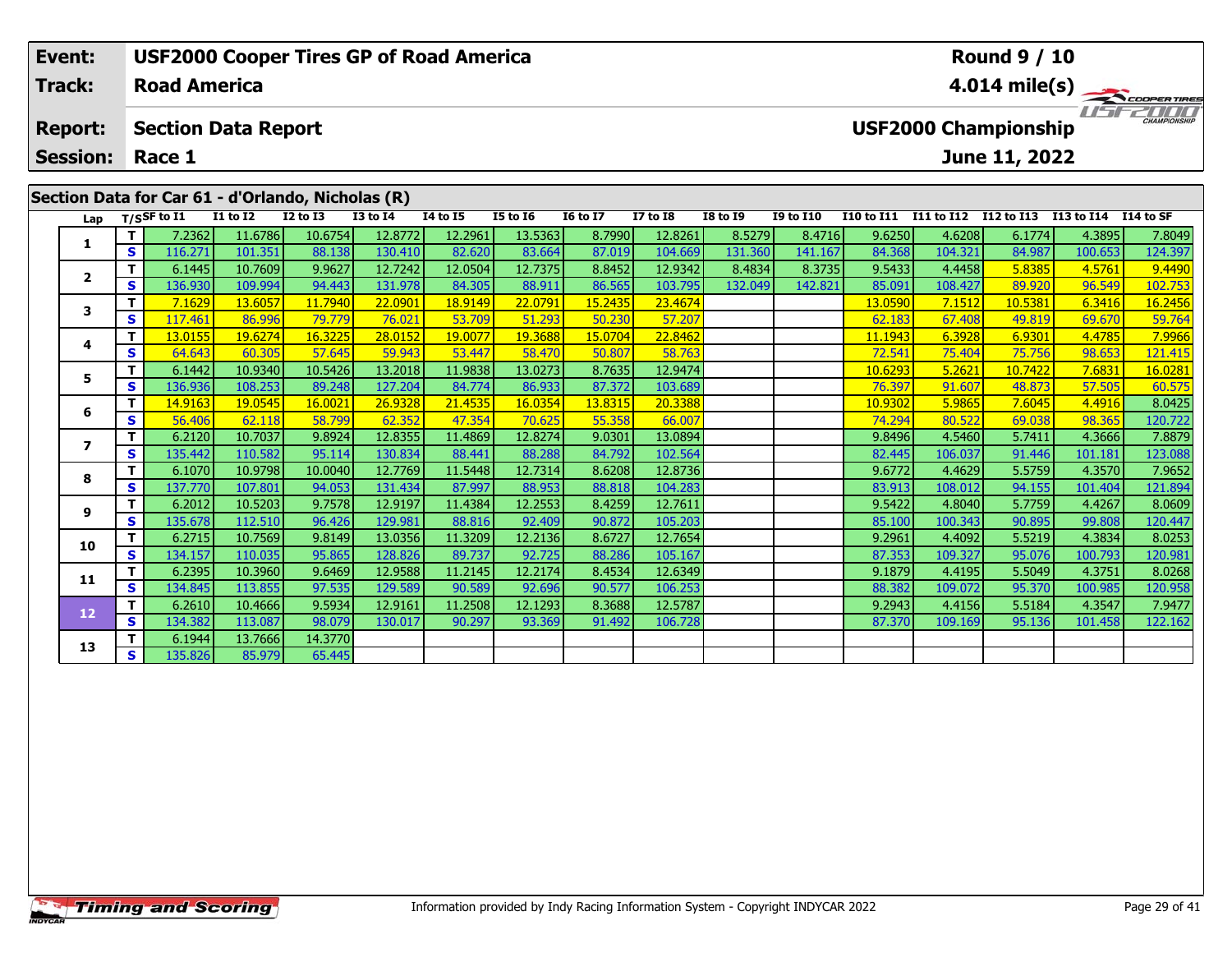| Event:                 | <b>USF2000 Cooper Tires GP of Road America</b> | <b>Round 9 / 10</b>                                |
|------------------------|------------------------------------------------|----------------------------------------------------|
| Track:                 | <b>Road America</b>                            | $4.014 \text{ mile(s)}$                            |
| <b>Report:</b>         | Section Data Report                            | <b>CHAMPIONSHIP</b><br><b>USF2000 Championship</b> |
| <b>Session: Race 1</b> |                                                | June 11, 2022                                      |
|                        |                                                |                                                    |

|                |        |          |          | Section Data for Car 61 - d'Orlando, Nicholas (R) |
|----------------|--------|----------|----------|---------------------------------------------------|
| Lap            | T/SLap |          | PO to SF |                                                   |
| 1              | T      | 139.5420 | 217.8672 |                                                   |
|                | S      | 103.556  | 62.462   |                                                   |
| $\overline{2}$ | т      | 136.8692 |          |                                                   |
|                | S      | 105.578  |          |                                                   |
| 3              | т      | 232.6359 |          |                                                   |
|                | S      | 62.116   |          |                                                   |
| 4              | т      | 223.8101 |          |                                                   |
|                | S      | 64.565   |          |                                                   |
| 5              | т      | 161.7604 |          |                                                   |
|                | S      | 89.332   |          |                                                   |
| 6              | т      | 219.9511 |          |                                                   |
|                | S      | 65.698   |          |                                                   |
| $\overline{z}$ | т      | 135.4177 |          |                                                   |
|                | S      | 106.710  |          |                                                   |
| 8              | т      | 134.4107 |          |                                                   |
|                | S      | 107.509  |          |                                                   |
| 9              | т      | 133.5539 |          |                                                   |
|                | S      | 108.199  |          |                                                   |
| 10             | T      | 133.5254 |          |                                                   |
|                | S      | 108.222  |          |                                                   |
| 11             | т      | 132.1162 |          |                                                   |
|                | S      | 109.376  |          |                                                   |
| 12             | т      | 131.9849 |          |                                                   |
|                | S      | 109.485  |          |                                                   |
| 13             | т      |          |          |                                                   |
|                | S      |          |          |                                                   |

 $\mathbf{s}$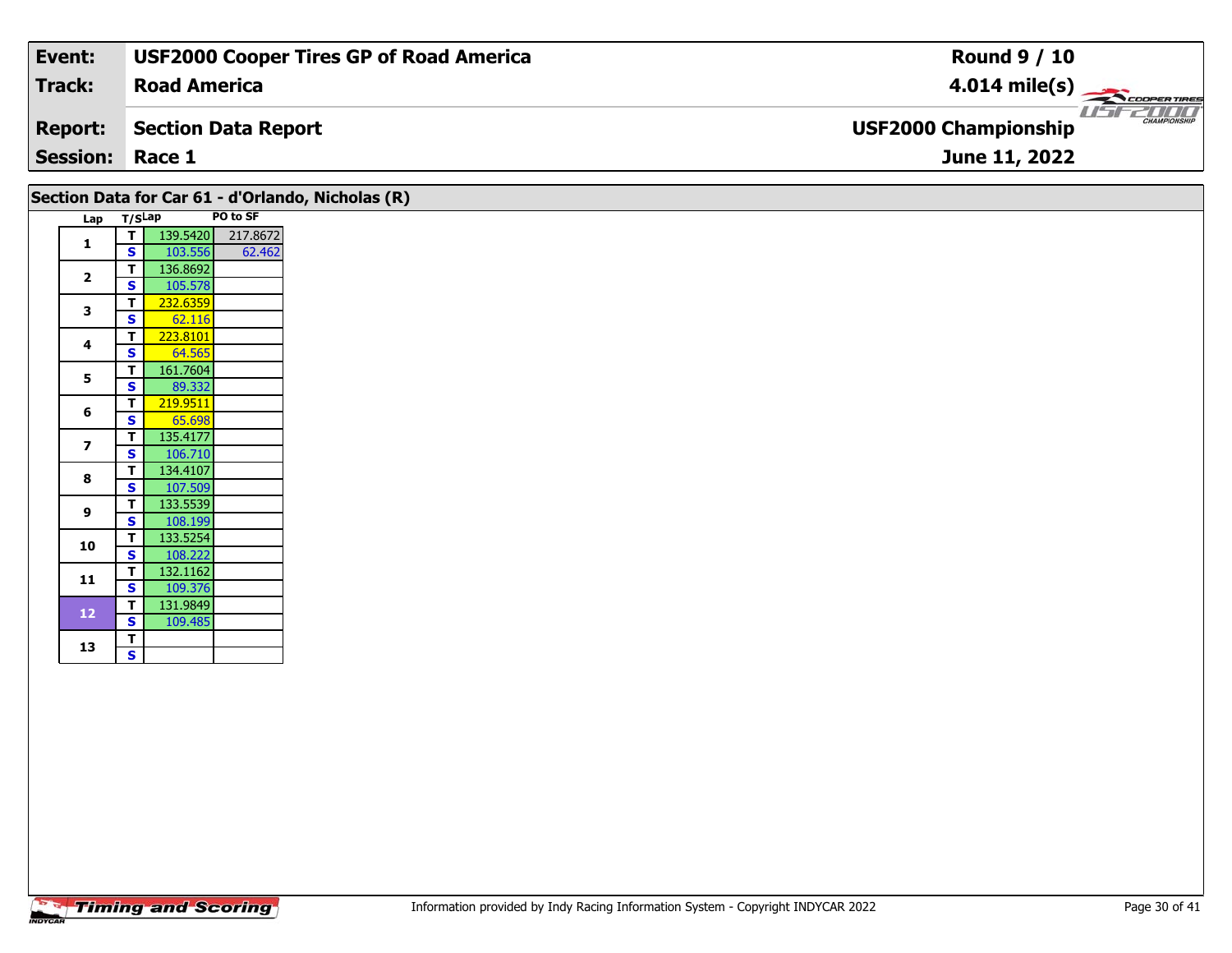| Event:<br><b>USF2000 Cooper Tires GP of Road America</b> |     |                                      |                 |              |                 |          |                 |                 |                 |                 |                  |                         | <b>Round 9 / 10</b> |                                              |            |                     |  |  |  |
|----------------------------------------------------------|-----|--------------------------------------|-----------------|--------------|-----------------|----------|-----------------|-----------------|-----------------|-----------------|------------------|-------------------------|---------------------|----------------------------------------------|------------|---------------------|--|--|--|
| <b>Track:</b><br><b>Road America</b>                     |     |                                      |                 |              |                 |          |                 |                 |                 |                 |                  | $4.014 \text{ mile(s)}$ |                     |                                              |            |                     |  |  |  |
| <b>Report:</b><br><b>Session:</b>                        |     | <b>Section Data Report</b><br>Race 1 |                 |              |                 |          |                 |                 |                 |                 |                  |                         |                     | <b>USF2000 Championship</b><br>June 11, 2022 |            | <b>CHAMPIONSHIP</b> |  |  |  |
| Section Data for Car 63 - Burke, Trey                    |     |                                      |                 |              |                 |          |                 |                 |                 |                 |                  |                         |                     |                                              |            |                     |  |  |  |
| Lap                                                      |     | T/SSF to $\overline{11}$             | <b>I1 to I2</b> | $I2$ to $I3$ | <b>I3 to I4</b> | 14 to 15 | <b>I5 to 16</b> | <b>16 to 17</b> | <b>I7 to I8</b> | <b>I8 to I9</b> | <b>I9 to I10</b> | I10 to I11              | I11 to I12          | I12 to I13                                   | I13 to I14 | I14 to SF           |  |  |  |
|                                                          |     | 7.2723                               | 11.7990         | 10.6646      | 13.1388         | 11.6963  | 12.9291         | 9.0559          | 12.9656         | 8.6429          | 8.5997           | 9.7132                  | 4.6728              | 5.7043                                       | 4.4146     | 8.1047              |  |  |  |
| л.                                                       | s l | 115.694                              | 100.317         | 88.227       | 127.814         | 86.857   | 87.593          | 84.551          | 103.543         | 129.612         | 139.064          | 83.602                  | 103.160             | 92.036                                       | 100.081    | 119.796             |  |  |  |
| $\overline{2}$                                           |     | 6.3086                               | 10.8955         | 10.1873      | 12.9651         | 11.4053  | 12.3970         | 8.5363          | 12.6948         | 8.5695          | 8.5843           | 9.6278                  | 4.4981              | 5.6321                                       | 4.3929     | 8.1983              |  |  |  |
|                                                          | s l | 133.368                              | 108.635         | 92.361       | 129.526         | 89.073   | 91.353          | 89.697          | 105.752         | 130.723         | 139.314          | 84.344                  | 107.166             | 93.216                                       | 100.576    | 118.428             |  |  |  |
|                                                          |     | 75624                                | 12 1718         | 11 9169 L    | <b>22 90871</b> | 187795   | 22,0194         | 14 8703 L       | 237215          |                 |                  | 13 6749 <b>l</b>        | <b>755651</b>       | 98704                                        | 679521     | 16,3780             |  |  |  |

| Lap                     |          | T/SSF to I1 | <b>I1 to I2</b> | <b>I2 to I3</b> | <b>I3 to I4</b> | 14 to 15 | <b>I5 to 16</b> | <b>16 to 17</b> | <b>I7 to I8</b> | <b>I8 to I9</b> | <b>I9 to I10</b> | I10 to I11 I11 to I12 I12 to I13 |         |         | I13 to I14 | I14 to SF |
|-------------------------|----------|-------------|-----------------|-----------------|-----------------|----------|-----------------|-----------------|-----------------|-----------------|------------------|----------------------------------|---------|---------|------------|-----------|
|                         | Τ.       | 7.2723      | 11.7990         | 10.6646         | 13.1388         | 11.6963  | 12.9291         | 9.0559          | 12.9656         | 8.6429          | 8.5997           | 9.7132                           | 4.6728  | 5.7043  | 4.4146     | 8.1047    |
| 1                       | S.       | 115.694     | 100.317         | 88.227          | 127.814         | 86.857   | 87.593          | 84.551          | 103.543         | 129.612         | 139.064          | 83.602                           | 103.160 | 92.036  | 100.081    | 119.796   |
| $\overline{\mathbf{2}}$ |          | 6.3086      | 10.8955         | 10.1873         | 12.9651         | 11.4053  | 12.3970         | 8.5363          | 12.6948         | 8.5695          | 8.5843           | 9.6278                           | 4.4981  | 5.6321  | 4.3929     | 8.1983    |
|                         | S        | 133.368     | 108.635         | 92.361          | 129.526         | 89.073   | 91.353          | 89.697          | 105.752         | 130.723         | 139.314          | 84.344                           | 107.166 | 93.216  | 100.576    | 118.428   |
| 3                       | т        | 7.5624      | 12.1718         | 11.9169         | 22,9087         | 18.7795  | 22.0194         | 14.8703         | 23.7215         |                 |                  | 13.6749                          | 7.5565  | 9.8704  | 6.7952     | 16.3780   |
|                         | s        | 111.256     | 97.244          | 78.956          | 73.305          | 54.097   | 51.432          | 51.491          | 56.594          |                 |                  | 59.382                           | 63.792  | 53.189  | 65.019     | 59.281    |
| 4                       | т        | 13.0385     | 20.0084         | 16.5127         | 27.4783         | 18.8396  | 19.3897         | 14.8002         | 21.4815         |                 |                  | 12.5870                          | 7.0835  | 7.4012  | 4.4659     | 8.0314    |
|                         | S        | 64.529      | 59.157          | 56.981          | 61.114          | 53.924   | 58.407          | 51.735          | 62.496          |                 |                  | 64.515                           | 68.052  | 70.934  | 98.931     | 120.889   |
| 5.                      | т        | 6.1852      | 10.7443         | 10.0360         | 12.7828         | 20.4467  | 12.9067         | 8.6395          | 12.7547         |                 |                  | 10.7342                          | 5.5793  | 10.4122 | 7.8900     | 16.0812   |
|                         | S.       | 136.029     | 110.164         | 93.753          | 131.373         | 49.686   | 87.745          | 88.626          | 105.255         |                 |                  | 75.650                           | 86.399  | 50.422  | 55.997     | 60.375    |
| 6                       | т        | 14.7080     | 18.3700         | 17.1694         | 26.9034         | 20.3034  | 15.6534         | 13.6153         | 21.0829         |                 |                  | 10.5247                          | 5.5284  | 6.8874  | 4.6458     | 8.1334    |
|                         | <b>S</b> | 57.204      | 64.433          | 54.802          | 62.420          | 50.036   | 72.348          | 56.237          | 63.677          |                 |                  | 77.156                           | 87.194  | 76.226  | 95.101     | 119.373   |
| 7                       | Τ.       | 6.1607      | 10.9125         | 9.8149          | 12.8500         | 11.4065  | 12.6276         | 8.7623          | 13.0013         |                 |                  | 9.5094                           | 4.5183  | 5.7465  | 4.4135     | 7.9257    |
|                         | S.       | 136.569     | 108.466         | 95.865          | 130.686         | 89.064   | 89.685          | 87.384          | 103.259         |                 |                  | 85.394                           | 106.687 | 91.360  | 100.106    | 122.501   |
| 8                       | Τ.       | 6.2644      | 11.1076         | 10.0957         | 12.6544         | 11.3078  | 12.3664         | 8.4840          | 12.7013         |                 |                  | 12.9802                          | 4.6878  | 5.7189  | 4.3764     | 8.0332    |
|                         | S.       | 134.309     | 106.561         | 93.199          | 132.706         | 89.841   | 91.579          | 90.250          | 105.698         |                 |                  | 62.560                           | 102.830 | 91.801  | 100.955    | 120.862   |
| 9                       | Τ.       | 6.2443      | 10.5353         | 9.6849          | 13.0987         | 11.2422  | 12.2215         | 8.3949          | 12.6061         |                 |                  | 9.2144                           | 4.3939  | 5.6412  | 4.3567     | 7.9806    |
|                         | S        | 134.741     | 112.350         | 97.152          | 128.205         | 90.366   | 92.665          | 91.208          | 106.496         |                 |                  | 88.128                           | 109.708 | 93.065  | 101.411    | 121.659   |
| 10                      | Τ.       | 6.1750      | 10.4181         | 9.6104          | 12.7821         | 11.2630  | 12.7040         | 9.5793          | 13.2650         |                 |                  | 9.3510                           | 4.4157  | 5.5383  | 4.3887     | 8.0060    |
|                         | S.       | 136.253     | 113.613         | 97.905          | 131.380         | 90.199   | 89.145          | 79.931          | 101.206         |                 |                  | 86.840                           | 109.166 | 94.794  | 100.672    | 121.273   |
| 11                      | Τ.       | 6.2258      | 10.7042         | 9.6677          | 12.8701         | 11.3364  | 12.2571         | 8.6345          | 12.7540         |                 |                  | 9.6563                           | 4.4610  | 5.6081  | 4.3731     | 8.0554    |
|                         | S        | 135.141     | 110.577         | 97.325          | 130.482         | 89.615   | 92.395          | 88.677          | 105.261         |                 |                  | 84.095                           | 108.058 | 93.615  | 101.031    | 120.529   |
| 12                      | T.       | 6.2932      | 10.6006         | 9.5292          | 12.9552         | 12.2593  | 12.6709         | 8.5941          | 12.7473         |                 |                  |                                  |         |         |            |           |
|                         | S.       | 133.694     | 111.657         | 98.740          | 129.625         | 82.868   | 89.378          | 89.094          | 105.316         |                 |                  |                                  |         |         |            |           |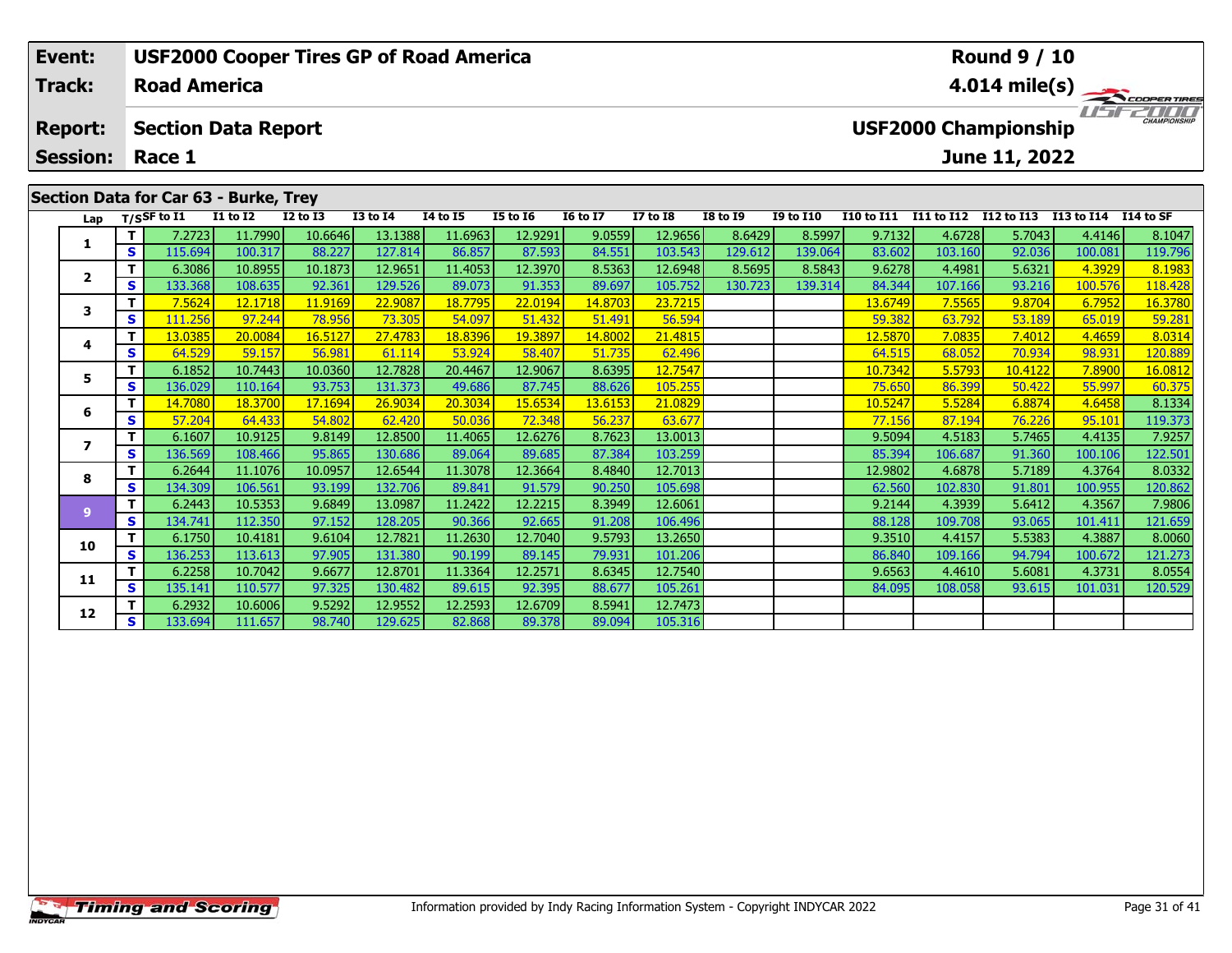| Event:                 | <b>USF2000 Cooper Tires GP of Road America</b> | <b>Round 9 / 10</b>                                |
|------------------------|------------------------------------------------|----------------------------------------------------|
| Track:                 | <b>Road America</b>                            | $4.014 \text{ mile(s)}$                            |
| <b>Report:</b>         | Section Data Report                            | <b>CHAMPIONSHIP</b><br><b>USF2000 Championship</b> |
| <b>Session: Race 1</b> |                                                | June 11, 2022                                      |
|                        |                                                |                                                    |

| Section Data for Car 63 - Burke, Trey |                         |          |          |
|---------------------------------------|-------------------------|----------|----------|
|                                       | Lap T/SLap              |          | PO to SF |
| $\mathbf{1}$                          | T                       | 139.3738 | 230.8073 |
|                                       | <b>S</b>                | 103.681  | 58.960   |
| $\overline{\mathbf{2}}$               | T                       | 134.8929 |          |
|                                       | S.                      | 107.125  |          |
| 3                                     | T.                      | 232.3581 |          |
|                                       | <b>S</b>                | 62.190   |          |
|                                       | T.                      | 225.8037 |          |
| 4                                     | <b>S</b>                | 63.995   |          |
|                                       | T.                      | 166.2836 |          |
| $5\phantom{a}$                        | <b>S</b>                | 86.902   |          |
|                                       | T                       | 217.3869 |          |
| 6                                     | S                       | 66.473   |          |
|                                       | T                       | 134.7319 |          |
| $\overline{\mathbf{z}}$               | <b>S</b>                | 107.253  |          |
|                                       | T.                      | 137.4908 |          |
| 8                                     | <b>S</b>                | 105.101  |          |
|                                       | T.                      | 132.6108 |          |
| 9                                     | <b>S</b>                | 108.969  |          |
|                                       | T.                      | 134.6525 |          |
| 10                                    | <b>S</b>                | 107.316  |          |
|                                       | T.                      | 133.5312 |          |
| 11                                    | <b>S</b>                | 108.217  |          |
|                                       | T.                      |          |          |
| 12                                    | $\overline{\mathbf{s}}$ |          |          |
|                                       |                         |          |          |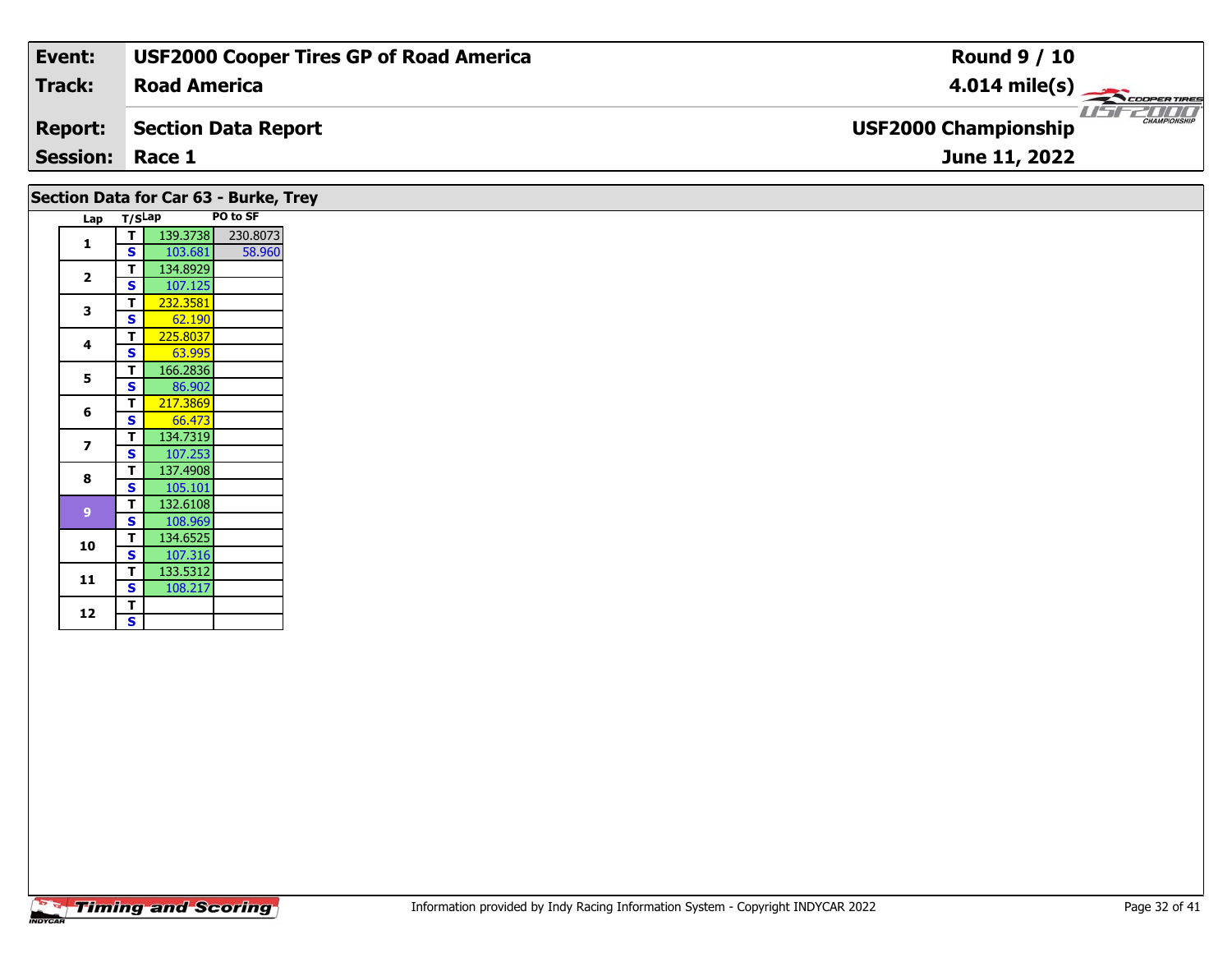| Event:                                     |     |                     |                                               |               | <b>USF2000 Cooper Tires GP of Road America</b> |                                                    |                 | <b>Round 9 / 10</b> |                 |                 |                  |                         |            |            |                      |         |  |  |
|--------------------------------------------|-----|---------------------|-----------------------------------------------|---------------|------------------------------------------------|----------------------------------------------------|-----------------|---------------------|-----------------|-----------------|------------------|-------------------------|------------|------------|----------------------|---------|--|--|
| <b>Track:</b>                              |     | <b>Road America</b> |                                               |               |                                                |                                                    |                 |                     |                 |                 |                  | $4.014 \text{ mile(s)}$ |            |            |                      |         |  |  |
| <b>Report:</b>                             |     |                     | <b>Section Data Report</b>                    |               |                                                | <b>CHAMPIONSHIP</b><br><b>USF2000 Championship</b> |                 |                     |                 |                 |                  |                         |            |            |                      |         |  |  |
| <b>Session:</b><br>Race 1<br>June 11, 2022 |     |                     |                                               |               |                                                |                                                    |                 |                     |                 |                 |                  |                         |            |            |                      |         |  |  |
|                                            |     |                     |                                               |               |                                                |                                                    |                 |                     |                 |                 |                  |                         |            |            |                      |         |  |  |
|                                            |     |                     | Section Data for Car 8 - Dyszelski, Danny (R) |               |                                                |                                                    |                 |                     |                 |                 |                  |                         |            |            |                      |         |  |  |
| Lap                                        |     | T/SSF to I1         | <b>I1 to I2</b>                               | $I2$ to $I3$  | <b>I3 to I4</b>                                | <b>I4 to I5</b>                                    | <b>I5 to I6</b> | <b>16 to 17</b>     | <b>I7 to I8</b> | <b>I8 to 19</b> | <b>I9 to I10</b> | <b>I10 to I11</b>       | I11 to I12 | I12 to I13 | I13 to I14 I14 to SF |         |  |  |
|                                            |     | 7.2971              | 11.8317                                       | 10.6823       | 13.0976                                        | 12.3011                                            | 12.9986         | 8.9697              | 13.2169         | 8.4907          | 8.3893           | 9.6951                  | 4.6750     | 6.3676     | 4.4198               | 7.8479  |  |  |
|                                            | s l | 115.301             | 100.039                                       | 88.081        | 128.216                                        | 82.587                                             | 87.125          | 85.363              | 101.574         | 131.936         | 142.552          | 83.758                  | 103.111    | 82.449     | 99.963               | 123.716 |  |  |
| $\overline{2}$                             |     | 6.0897              | 10.7339                                       | 9.9178        | 12.7660                                        | 11.7390                                            | 12.8165         | 8.9940              | 13.0852         | 8.4782          | 8.3678           | 9.4360                  | 4.4765     |            |                      | 9.2730  |  |  |
|                                            | s l | 138.162             | 110.271                                       | 94.871        | 131.546                                        | 86.541                                             | 88.363          | 85.133              | 102.597         | 132.130         | 142.918          | 86.058                  | 107.684    |            |                      | 104.703 |  |  |
|                                            |     | 7.1130              | 13.7087                                       | 11.9351       | 21.7657                                        | 18.9687                                            | 21.9787         | 14.8080             | 23.7635         |                 |                  | 13.1237                 | 7.1533     | 9.9994     | 7.0338               | 16.0948 |  |  |
| 3<br>S.                                    |     | 118.285             | 86.342                                        | <b>78.835</b> | 77.154                                         | 53.557                                             | 51.527          | 51.707              | 56.494          |                 |                  | 61.876                  | 67.388     | 52.503     | 62.814               | 60.324  |  |  |

**<sup>T</sup>** 12.8962 19.8714 16.3910 27.8133 18.9871 19.5345 14.5259 23.3013 11.2319 6.6344 7.0633 4.4703 7.9362 **<sup>S</sup>** 65.241 59.565 57.404 60.378 53.505 57.974 52.711 57.615 72.298 72.658 74.328 98.834 122.339

**<sup>T</sup>** 6.2040 11.0650 10.5013 13.1602 11.7609 13.1448 8.8207 13.0605 10.8015 5.2266 10.4418 7.3125 16.3029 **<sup>S</sup>** 135.616 106.971 89.599 127.606 86.380 86.156 86.805 102.791 75.179 92.229 50.279 60.420 59.554

**<sup>T</sup>** 14.4235 19.4043 15.7873 26.7441 20.9368 16.7047 13.6577 20.7835 11.5355 6.1301 7.4776 4.4521 7.9377 **<sup>S</sup>** 58.333 60.999 59.599 62.792 48.523 67.795 56.062 64.595 70.395 78.636 70.210 99.238 122.316

**T** 6.0961 10.8890 9.9814 12.8828 11.7408 12.7469 8.9031 13.0856 9.6462 4.4784 8.1002<br>7 94.266 130.354 86.528 88.845 86.002 102.594 84.183 107.638 119.862

**<sup>T</sup>** 6.2259 11.0912 10.0009 12.8590 11.5075 12.6553 8.5264 13.0053 9.8640 4.6403 5.6830 4.3659 7.9064 **<sup>S</sup>** 135.139 106.719 94.082 130.595 88.282 89.488 89.801 103.227 82.324 103.882 92.381 101.198 122.800

**<sup>T</sup>** 6.0924 10.5871 9.7181 12.6815 11.6471 12.4724 8.4464 13.0024 9.6346 4.5225 5.8802 4.4336 8.0369 **<sup>S</sup>** 138.101 111.800 96.820 132.423 87.224 90.800 90.652 103.250 84.284 106.588 89.283 99.652 120.806

**<sup>T</sup>** 6.2303 10.8598 9.9405 13.0298 12.1235 12.5886 9.2315 13.2300 9.4596 4.4455 5.6861 4.3737 7.9331 **<sup>S</sup>** 135.044 108.992 94.654 128.883 83.797 89.962 82.942 101.474 85.844 108.434 92.330 101.017 122.387

**<sup>T</sup>** 6.1425 10.7424 9.6954 12.8212 11.3070 12.4292 8.6910 12.9300 9.3860 4.5483 5.8358 4.3834 7.8452 **<sup>S</sup>** 136.974 110.184 97.047 130.980 89.848 91.116 88.101 103.828 86.517 105.984 89.962 100.793 123.758

**<sup>T</sup>** 6.0423 10.7654 9.6477 12.7962 11.2932 12.4239 8.5522 13.0722 9.9499 4.5156 5.6300 4.4073 8.0443 **<sup>S</sup>** 139.246 109.948 97.527 131.236 89.958 91.155 89.530 102.699 81.613 106.751 93.250 100.247 120.695

**<sup>T</sup>** 6.6783 12.1935 **<sup>S</sup>** 125.985 97.071

**4**

**5**

**6**

**7**

**8**

**9**

**10**

**11**

**12**

**13**

122.339

120.806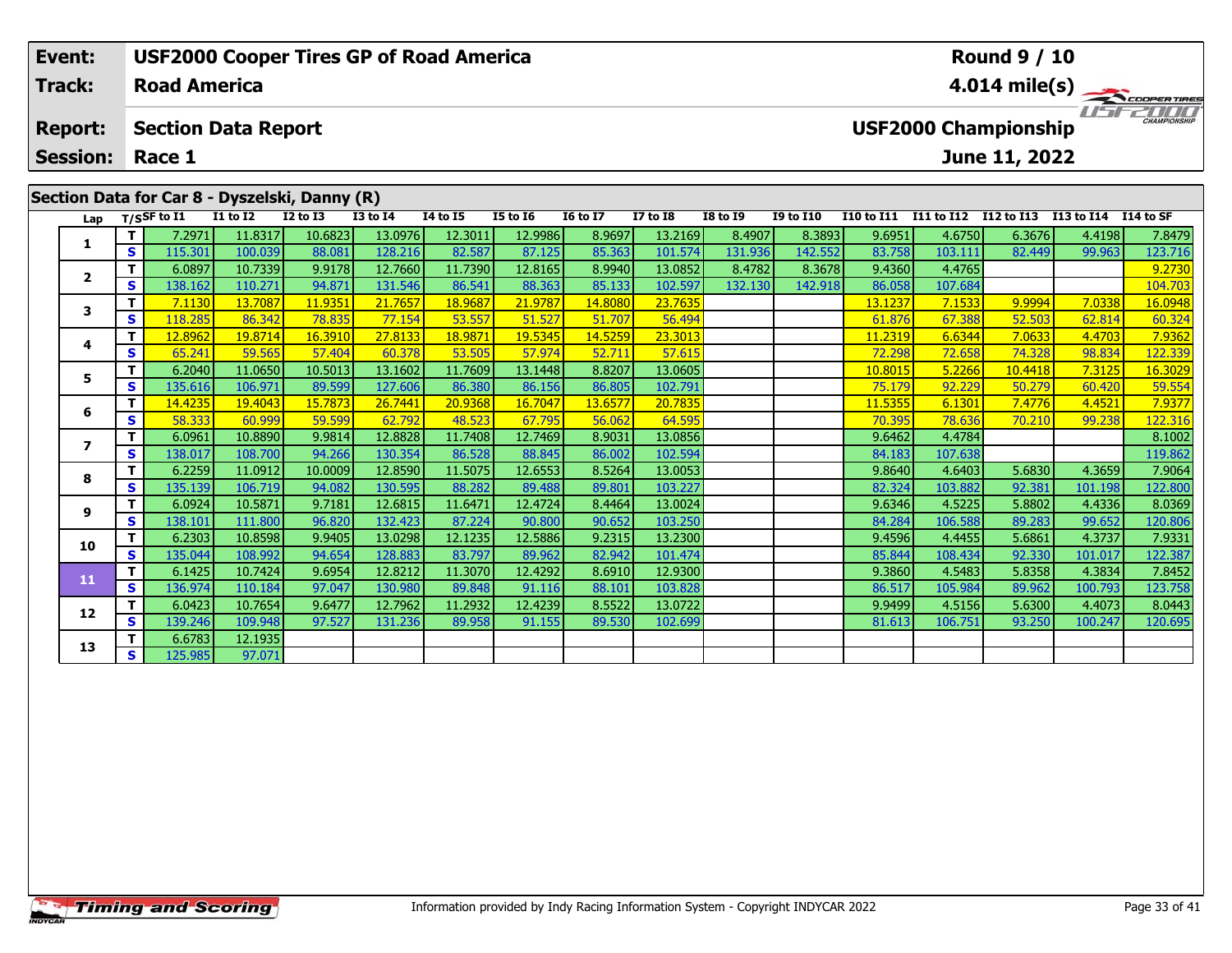| Event:                 | <b>USF2000 Cooper Tires GP of Road America</b> | <b>Round 9 / 10</b>                         |
|------------------------|------------------------------------------------|---------------------------------------------|
| Track:                 | <b>Road America</b>                            | $4.014 \text{ mile(s)}$                     |
| <b>Report:</b>         | Section Data Report                            | CHAMPIONSHIP<br><b>USF2000 Championship</b> |
| <b>Session: Race 1</b> |                                                | June 11, 2022                               |

## **Section Data for Car 8 - Dyszelski, Danny (R)**

| Lap | T/SLap                  |          |
|-----|-------------------------|----------|
| 1   | т                       | 140.2804 |
|     | S                       | 103.011  |
| 2   | T                       | 136.4282 |
|     | S                       | 105.919  |
| з   | T                       | 232.4818 |
|     | S                       | 62.157   |
| 4   | т                       | 224.1326 |
|     | S                       | 64.473   |
| 5   | т                       | 161.2765 |
|     | $\overline{\mathbf{s}}$ | 89.600   |
| 6   | T                       | 220.0002 |
|     | S                       | 65.684   |
| 7   | T                       | 135.8276 |
|     | S                       | 106.388  |
| 8   | T                       | 135.2065 |
|     | S                       | 106.877  |
| 9   | T                       | 134.0600 |
|     | S                       | 107.791  |
| 10  | T                       | 136.1727 |
|     | $\overline{\mathbf{s}}$ | 106.118  |
| 11  | T                       | 133.6646 |
|     | S                       | 108.109  |
| 12  | T                       | 134.2240 |
|     | S                       | 107.659  |
| 13  | T                       |          |
|     | s                       |          |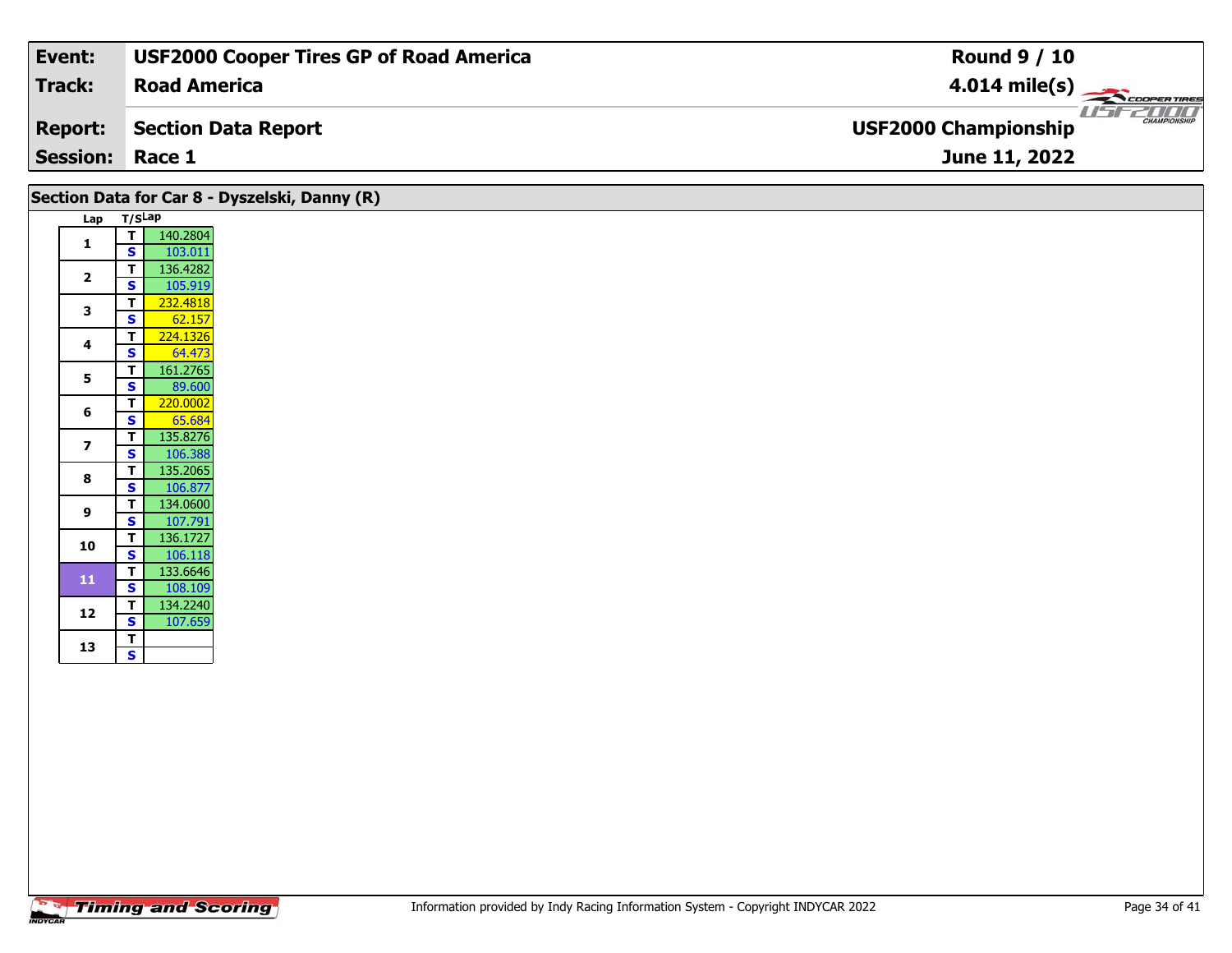| <b>USF2000 Cooper Tires GP of Road America</b><br>Event: |                                         |                     |                                               |                 |                 |                                        |                 |                 |                 |                 |                  | <b>Round 9 / 10</b>     |                   |               |                      |         |  |  |  |  |
|----------------------------------------------------------|-----------------------------------------|---------------------|-----------------------------------------------|-----------------|-----------------|----------------------------------------|-----------------|-----------------|-----------------|-----------------|------------------|-------------------------|-------------------|---------------|----------------------|---------|--|--|--|--|
| <b>Track:</b>                                            |                                         | <b>Road America</b> |                                               |                 |                 |                                        |                 |                 |                 |                 |                  | $4.014 \text{ mile(s)}$ |                   |               |                      |         |  |  |  |  |
| <b>Report:</b>                                           |                                         |                     | <b>Section Data Report</b>                    |                 |                 | USFZOOD<br><b>USF2000 Championship</b> |                 |                 |                 |                 |                  |                         |                   |               |                      |         |  |  |  |  |
|                                                          | <b>Session: Race 1</b><br>June 11, 2022 |                     |                                               |                 |                 |                                        |                 |                 |                 |                 |                  |                         |                   |               |                      |         |  |  |  |  |
|                                                          |                                         |                     |                                               |                 |                 |                                        |                 |                 |                 |                 |                  |                         |                   |               |                      |         |  |  |  |  |
|                                                          |                                         |                     | Section Data for Car 9 - Garciarce, Jorge (R) |                 |                 |                                        |                 |                 |                 |                 |                  |                         |                   |               |                      |         |  |  |  |  |
|                                                          |                                         | Lap T/SSF to I1     | <b>I1 to I2</b>                               | <b>I2 to I3</b> | <b>I3 to I4</b> | 14 to 15                               | <b>I5 to 16</b> | <b>16 to 17</b> | <b>I7 to I8</b> | <b>I8 to 19</b> | <b>I9 to I10</b> | <b>I10 to I11</b>       | <b>I11 to I12</b> | I12 to I13    | I13 to I14 I14 to SF |         |  |  |  |  |
|                                                          |                                         | 7.2829              | 11.8202                                       | 10.7351         | 13.1261         | 12.2463                                | 13.4762         | 9.2191          | 13.2402         | 8.4781          | 8.3071           | 9.7062                  | 4.9435            | 6.9001        | 6.9632               | 8.0269  |  |  |  |  |
|                                                          | -s I                                    | 115.526             | 100.137                                       | 87.648          | 127.937         | 82.956                                 | 84.037          | 83.054          | 101.396         | 132.132         | 143.962          | 83.663                  | 97.511            | 76.086        | 63.450               | 120.957 |  |  |  |  |
| $\overline{2}$                                           |                                         | 6.2213              | 10.9836                                       | 9.8448          | 12.7355         | 11.4498                                | 13.4343         | 8.6396          | 12.7524         | 8.4974          | 8.3768           | 9.4123                  | 4.6520            | 6.0141        | 4.5959               | 9.5833  |  |  |  |  |
|                                                          | -s l                                    | 135.239             | 107.764                                       | 95.574          | 131.861         | 88.727                                 | 84.299          | 88.625          | 105.274         | 131.832         | 142.764          | 86.275                  | 103.621           | 87.295        | 96.133               | 101.313 |  |  |  |  |
| 3                                                        |                                         | 7.7777              | 13.5392                                       | 11,8132         | 21.7093         | 19,2050                                | 21.7803         | 15.4146         | 23.6236         |                 |                  | 12.5556                 | 7.2509            | 10.3268       | 7.0953               | 15.3332 |  |  |  |  |
|                                                          | $\bullet$                               | 100176              | 07A22                                         | 70.640          | 77.255          | <b>ED ONO</b>                          | E1007           | $AO$ $C$ 72     | <b>EGOOO</b>    |                 |                  | C A C T C               | $AC$ $AO1$        | <b>EN 020</b> | 52.250               | 62.221  |  |  |  |  |

### **<sup>T</sup>** 7.7777 13.5392 11.8132 21.7093 19.2050 21.7803 15.4146 23.6236 12.5556 7.2509 10.3268 7.0953 15.3332 **<sup>S</sup>** 108.176 87.423 79.649 77.355 52.898 51.997 49.673 56.829 64.676 66.481 50.839 62.269 63.321**4 <sup>T</sup>** 13.3145 19.9892 15.9782 27.3889 19.0351 19.4438 15.1250 23.2285 11.1275 6.0710 6.6817 4.4450 7.8997 **<sup>S</sup>** 63.192 59.214 58.887 61.314 53.370 58.245 50.624 57.795 72.976 79.401 78.573 99.397 122.905122.905 **5**5 **T** 5.9938 10.8829 10.1374 12.8695 11.8069 12.9877 8.6819 12.8476 10.8017 10.8017 5.2579 10.3901 7.2765 16.2223<br>S S 140.372 108.761 92.816 130.488 86.044 87.198 88.193 104.494 75.178 91.680 50.529 60.719 59.850 **6 <sup>T</sup>** 14.6852 19.3729 15.6992 26.7864 20.6735 16.9493 13.7394 20.8933 11.9836 6.1027 7.4990 4.3969 7.9135 **<sup>S</sup>** 57.293 61.098 59.934 62.693 49.141 66.817 55.729 64.255 67.763 78.989 70.009 100.484 122.690**7 <sup>T</sup>** 6.0854 10.6132 9.9813 12.5460 11.7617 13.2177 8.7825 12.9124 9.6866 4.5146 8.0383 **<sup>S</sup>** 138.259 111.525 94.267 133.853 86.374 85.681 87.183 103.970 83.832 106.775 120.785120.785 **8 <sup>T</sup>** 6.2476 10.8205 9.8011 12.7390 11.4511 12.6825 8.6315 12.9624 9.5262 4.5234 5.7698 4.4146 7.9856 **<sup>S</sup>** 134.670 109.388 96.000 131.825 88.717 89.296 88.708 103.569 85.243 106.567 90.991 100.081 121.582**9 <sup>T</sup>** 6.1966 10.8579 9.7693 12.7441 11.5636 12.5028 8.6016 12.8499 9.5882 4.9053 5.9999 4.4129 7.8973 **<sup>S</sup>** 135.778 109.012 96.313 131.772 87.854 90.580 89.016 104.476 84.692 98.270 87.501 100.120 122.942122.942 **10 <sup>T</sup>** 6.1108 10.8441 10.0024 12.7614 11.7051 12.9957 9.1795 13.0273 9.3252 4.4872 8.0246 **<sup>S</sup>** 137.685 109.150 94.068 131.594 86.792 87.144 83.412 103.053 87.081 107.427 120.992**11 <sup>T</sup>** 6.2320 10.6707 9.9138 12.9766 11.3494 12.4104 8.5728 12.9213 9.9180 4.7740 5.7909 4.4219 7.9411 **<sup>S</sup>** 135.007 110.924 94.909 129.411 89.512 91.254 89.315 103.898 81.876 100.973 90.659 99.916 122.264**12 <sup>T</sup>** 6.1881 10.9117 9.8788 12.7349 11.3800 12.4052 8.5148 12.9220 18.0655 5.3081 8.3198 **<sup>S</sup>** 135.965 108.474 95.245 131.867 89.271 91.292 89.924 103.893 44.950 90.813 116.699116.699 **13<sup>T</sup>** 6.7856 **<sup>S</sup>** 123.993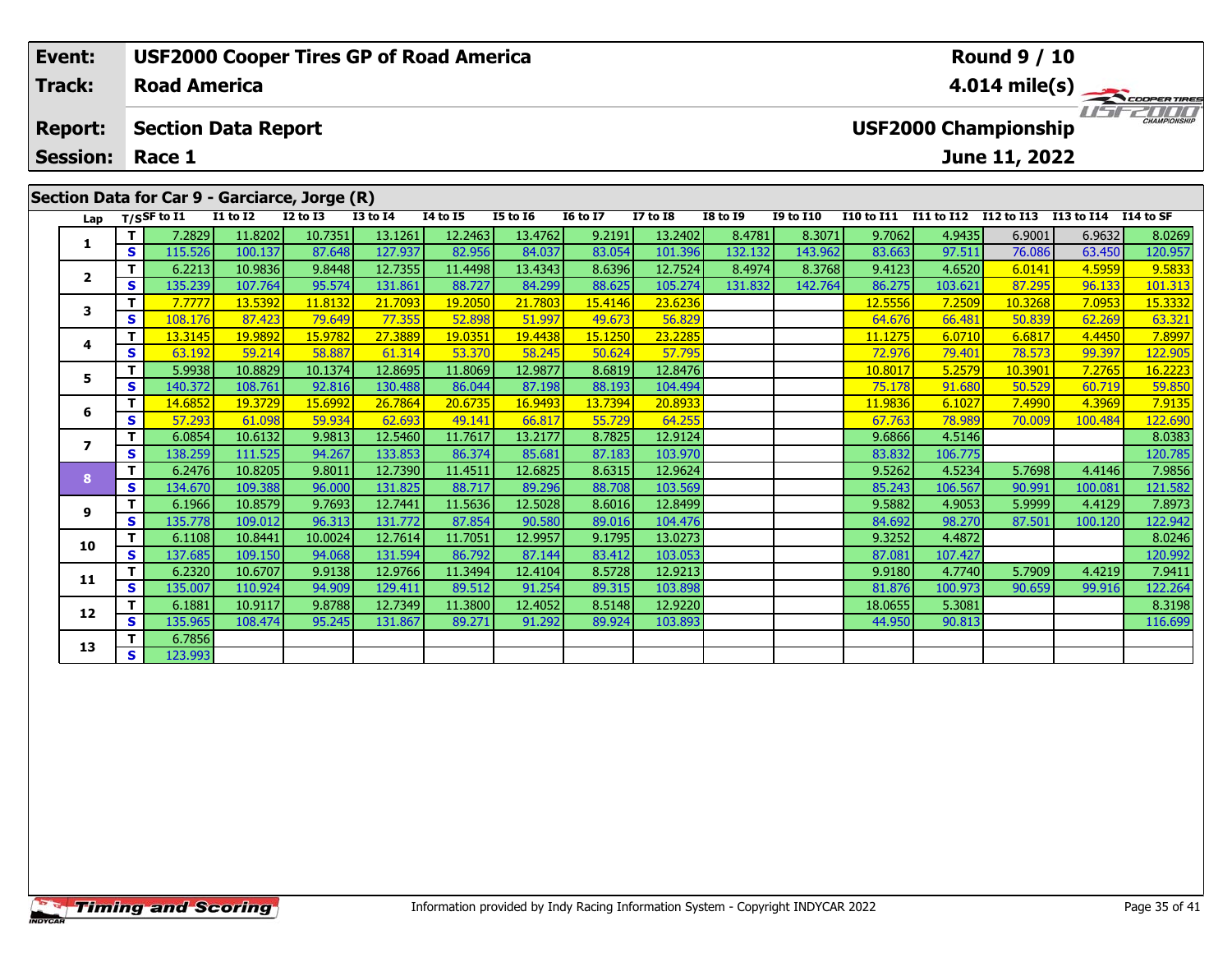| Event:                 | <b>USF2000 Cooper Tires GP of Road America</b> | <b>Round 9 / 10</b>                         |
|------------------------|------------------------------------------------|---------------------------------------------|
| Track:                 | <b>Road America</b>                            | $4.014 \text{ mile(s)}$                     |
| <b>Report:</b>         | Section Data Report                            | CHAMPIONSHIP<br><b>USF2000 Championship</b> |
| <b>Session: Race 1</b> |                                                | June 11, 2022                               |

|                         |                                                    | Section Data for Car 9 - Garciarce, Jorge (R) |
|-------------------------|----------------------------------------------------|-----------------------------------------------|
|                         | Lap T/SLap                                         |                                               |
| 1                       | 141.1906<br> T                                     |                                               |
|                         | S<br>102.347<br>137.1931<br>$\mathbf T$            |                                               |
| $\overline{2}$          | $\overline{\mathbf{s}}$<br>105.329                 |                                               |
|                         | 233.0035<br>$\mathbf{T}$                           |                                               |
| 3                       | $\mathbf{s}$<br>62.018                             |                                               |
| 4                       | 222.6589<br>T                                      |                                               |
|                         | $\mathbf{s}$<br>64.899                             |                                               |
| 5                       | 159.5053<br>$\mathbf{T}$<br>S<br>90.595            |                                               |
|                         | $\mathbf T$<br>220.4102                            |                                               |
| 6                       | $\mathbf{s}$<br>65.561                             |                                               |
| $\overline{\mathbf{z}}$ | 135.4515<br>$\mathbf T$                            |                                               |
|                         | 106.683<br><b>S</b>                                |                                               |
| 8                       | 134.4671<br>$\mathbf{T}$                           |                                               |
|                         | $\mathbf{s}$<br>107.464<br>134.7634<br>$\mathbf T$ |                                               |
| 9                       | 107.228<br><b>S</b>                                |                                               |
|                         | 135.5867<br>$\overline{\mathsf{T}}$                |                                               |
| 10                      | $\overline{\mathbf{s}}$<br>106.577                 |                                               |
| 11                      | 134.8916<br>$\mathbf{T}$                           |                                               |
|                         | 107.126<br>S<br>145.1490<br>$\mathbf{T}$           |                                               |
| 12                      | 99.556<br>S                                        |                                               |
|                         | T                                                  |                                               |
| 13                      | $\overline{\mathbf{s}}$                            |                                               |
|                         |                                                    |                                               |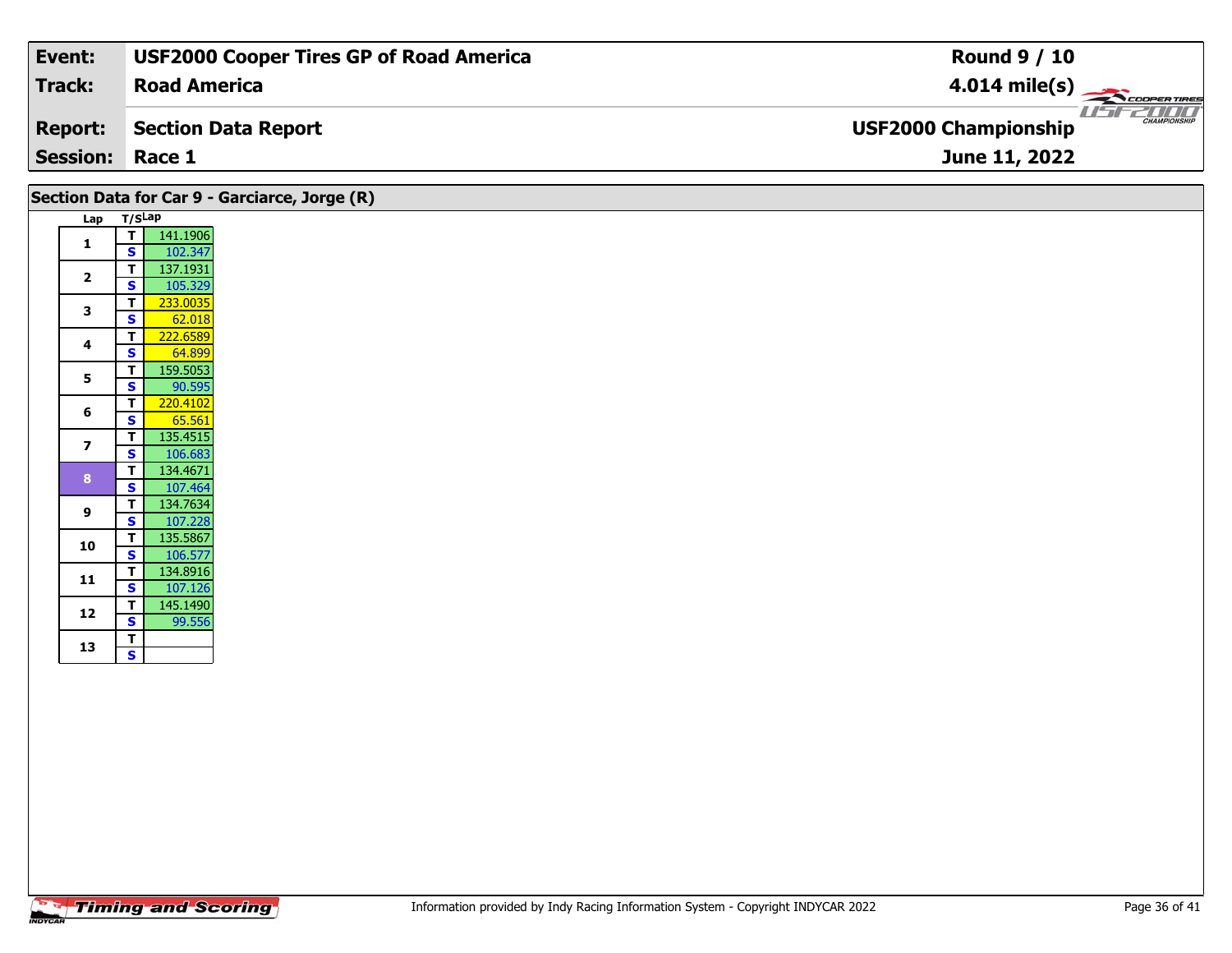| <b>USF2000 Cooper Tires GP of Road America</b><br>Event: |      |                                                                                      |                                                                                                                              |                 |                 |             |          |                 |                 |                 | <b>Round 9 / 10</b> |                         |             |            |             |                     |  |  |  |
|----------------------------------------------------------|------|--------------------------------------------------------------------------------------|------------------------------------------------------------------------------------------------------------------------------|-----------------|-----------------|-------------|----------|-----------------|-----------------|-----------------|---------------------|-------------------------|-------------|------------|-------------|---------------------|--|--|--|
| <b>Track:</b>                                            |      | <b>Road America</b>                                                                  |                                                                                                                              |                 |                 |             |          |                 |                 |                 |                     | $4.014 \text{ mile(s)}$ |             |            |             |                     |  |  |  |
| <b>Report:</b><br><b>Session:</b>                        |      | <b>USF2000 Championship</b><br><b>Section Data Report</b><br>Race 1<br>June 11, 2022 |                                                                                                                              |                 |                 |             |          |                 |                 |                 |                     |                         |             |            |             | <b>CHAMPIONSHIP</b> |  |  |  |
|                                                          |      |                                                                                      |                                                                                                                              |                 |                 |             |          |                 |                 |                 |                     |                         |             |            |             |                     |  |  |  |
|                                                          |      |                                                                                      | Section Data for Car 90 - Douglas, Jacob (R)                                                                                 |                 |                 |             |          |                 |                 |                 |                     |                         |             |            |             |                     |  |  |  |
|                                                          |      | Lap T/SSF to I1                                                                      | <b>I1 to I2</b>                                                                                                              | <b>I2 to I3</b> | <b>I3 to I4</b> | 14 to 15    | I5 to 16 | <b>16 to 17</b> | <b>I7 to I8</b> | <b>I8 to 19</b> | <b>I9 to I10</b>    | <b>I10 to I11</b>       | I11 to I12  | I12 to I13 | I13 to I14  | I14 to SF           |  |  |  |
| 1                                                        |      | 7.1875                                                                               | 11.9291                                                                                                                      | 10.7203         | 12.8448         | 12.3965     | 13.8751  | 9.0014          | 13.0371         | 8.4599          | 8.4153              | 9.5384                  | 4.7641      | 6.0881     | 4.5516      | 8.0493              |  |  |  |
|                                                          | -s l | 117.059                                                                              | 99.223                                                                                                                       | 87.769          | 130.739         | 81.951      | 81.621   | 85.063          | 102.975         | 132.416         | 142.111             | 85.134                  | 101.183     | 86.234     | 97.069      | 120.620             |  |  |  |
| $\overline{2}$                                           |      | 6.1035                                                                               | 10.9681                                                                                                                      | 9.9926          | 12.8043         | 11.3991     | 13.4207  | 9.1273          | 13.1020         | 8.4848          | 8.3862              | 9.6719                  | 4.7142      | 5.9693     | 4.5725      | 8.8464              |  |  |  |
|                                                          | -s l | 137.849                                                                              | 107.916                                                                                                                      | 94.161          | 131.153         | 89.122      | 84.385   | 83.889          | 102.465         | 132.028         | 142.604             | 83.959                  | 102.254     | 87.950     | 96.625      | 109.752             |  |  |  |
| 3                                                        |      | 7.8414                                                                               | 13.5267                                                                                                                      | 11.6939         | 21.8798         | 19.1287     | 21.7341  | 15.2915         | 23.7035         |                 |                     | 12.2758                 | 7.1938      | 10.9623    | 7.1078      | 15.1005             |  |  |  |
|                                                          |      | $\frac{1}{2}$                                                                        | $\overline{\phantom{a}}$ $\overline{\phantom{a}}$ $\overline{\phantom{a}}$ $\overline{\phantom{a}}$ $\overline{\phantom{a}}$ | $- - - - -$     | $- - - - -$     | $- - - - -$ | -- ---   | -- ---          | -----           |                 |                     |                         | $- - - - -$ | $- - - -$  | $- - - - -$ | <u>and a series</u> |  |  |  |

|    | S | 117.059 | 99.223  | 87.769  | 130.739 | 81.951  | 81.621  | 85.063  | 102.975 | 132.416 | 142.111 | 85.134  | 101.183 | 86.234  | 97.069  | 120.620 |
|----|---|---------|---------|---------|---------|---------|---------|---------|---------|---------|---------|---------|---------|---------|---------|---------|
|    | Т | 6.1035  | 10.9681 | 9.9926  | 12.8043 | 11.3991 | 13.4207 | 9.1273  | 13.1020 | 8.4848  | 8.3862  | 9.6719  | 4.7142  | 5.9693  | 4.5725  | 8.8464  |
| 2  | S | 137.849 | 107.916 | 94.161  | 131.153 | 89.122  | 84.385  | 83.889  | 102.465 | 132.028 | 142.604 | 83.959  | 102.254 | 87.950  | 96.625  | 109.752 |
| 3  | т | 7.8414  | 13.5267 | 11.6939 | 21.8798 | 19.1287 | 21.7341 | 15.2915 | 23.7035 |         |         | 12.2758 | 7.1938  | 10.9623 | 7.1078  | 15.1005 |
|    | S | 107.298 | 87.504  | 80.462  | 76.752  | 53.109  | 52.107  | 50.072  | 56.637  |         |         | 66.150  | 67.008  | 47.891  | 62.160  | 64.296  |
| 4  | т | 13.3596 | 20.1892 | 15.6457 | 27.6424 | 19.5395 | 18.5624 | 14.9227 | 23.4813 |         |         | 11.0708 | 5.9487  | 6.7135  | 4.4904  | 7.9865  |
|    | S | 62.978  | 58.627  | 60.139  | 60.752  | 51.993  | 61.010  | 51.310  | 57.173  |         |         | 73.350  | 81.034  | 78.201  | 98.392  | 121.569 |
| 5  | т | 6.1045  | 10.7413 | 10.0058 | 12.7773 | 11.8422 | 13.2104 | 8.8310  | 13.0832 |         |         | 10.3170 | 5.2300  | 10.8268 | 7.4266  | 16.0180 |
|    | S | 137.827 | 110.195 | 94.036  | 131.430 | 85.787  | 85.728  | 86.704  | 102.613 |         |         | 78.709  | 92.169  | 48.491  | 59.491  | 60.614  |
| 6  | т | 13.8066 | 19.2623 | 15.8741 | 27.1761 | 21.1215 | 16.2067 | 13.4659 | 20.6620 |         |         | 11.2547 | 6.0885  | 7.5382  | 4.4358  | 7.9066  |
|    | S | 60.939  | 61.448  | 59.273  | 61.794  | 48.098  | 69.879  | 56.861  | 64.974  |         |         | 72.152  | 79.173  | 69.645  | 99.603  | 122.797 |
| 7  | т | 6.0446  | 10.8518 | 10.0425 | 12.7419 | 11.4756 | 12.7564 | 8.8384  | 12.8764 |         |         | 9.8552  | 4.5187  | 5.7809  | 4.3775  | 7.8741  |
|    | S | 139.193 | 109.073 | 93.693  | 131.795 | 88.528  | 88.779  | 86.631  | 104.261 |         |         | 82.398  | 106.678 | 90.816  | 100.929 | 123.304 |
| 8  | Т | 6.1661  | 10.6455 | 9.7182  | 12.8974 | 11.4633 | 12.4506 | 8.5597  | 12.7601 |         |         | 9.3672  | 4.4035  | 5.8153  | 4.3533  | 7.8768  |
|    | S | 136.450 | 111.187 | 96.819  | 130.206 | 88.623  | 90.959  | 89.452  | 105.211 |         |         | 86.690  | 109.469 | 90.279  | 101.490 | 123.262 |
| 9  |   | 6.0729  | 10.6428 | 9.6948  | 12.8408 | 11.7696 | 12.4744 | 8.5145  | 12.7216 |         |         | 9.2782  | 4.4144  | 5.6002  | 4.3455  | 7.9853  |
|    | S | 138.544 | 111.215 | 97.053  | 130.780 | 86.316  | 90.786  | 89.927  | 105.529 |         |         | 87.522  | 109.198 | 93.747  | 101.673 | 121.587 |
| 10 | т | 6.2012  | 10.5232 | 9.6611  | 12.9183 | 11.3505 | 12.2803 | 8.6701  | 12.8546 |         |         | 9.3197  | 4.4156  | 5.5766  | 4.3415  | 8.0007  |
|    | S | 135.678 | 112.479 | 97.392  | 129.995 | 89.503  | 92.221  | 88.313  | 104.437 |         |         | 87.132  | 109.169 | 94.143  | 101.766 | 121.353 |
| 11 |   | 6.2328  | 10.5173 | 9.6482  | 13.0360 | 11.3070 | 12.2064 | 8.4121  | 12.7660 |         |         | 9.3107  | 4.4213  | 5.6216  | 4.3593  | 8.0036  |
|    | S | 134.990 | 112.542 | 97.522  | 128.822 | 89.848  | 92.779  | 91.021  | 105.162 |         |         | 87.216  | 109.028 | 93.390  | 101.351 | 121.309 |
| 12 |   | 6.2386  | 10.4552 | 9.6293  | 12.9462 | 11.3128 | 12.3873 | 8.4519  | 12.7203 |         |         | 9.3702  | 4.4194  | 5.5646  | 4.3759  | 7.9902  |
|    | S | 134.864 | 113.210 | 97.713  | 129.715 | 89.802  | 91.424  | 90.593  | 105.540 |         |         | 86.663  | 109.075 | 94.346  | 100.966 | 121.512 |
| 13 |   | 6.1986  | 13.5508 | 13.8441 |         |         |         |         |         |         |         |         |         |         |         |         |
|    | S | 135.734 | 87.348  | 67.965  |         |         |         |         |         |         |         |         |         |         |         |         |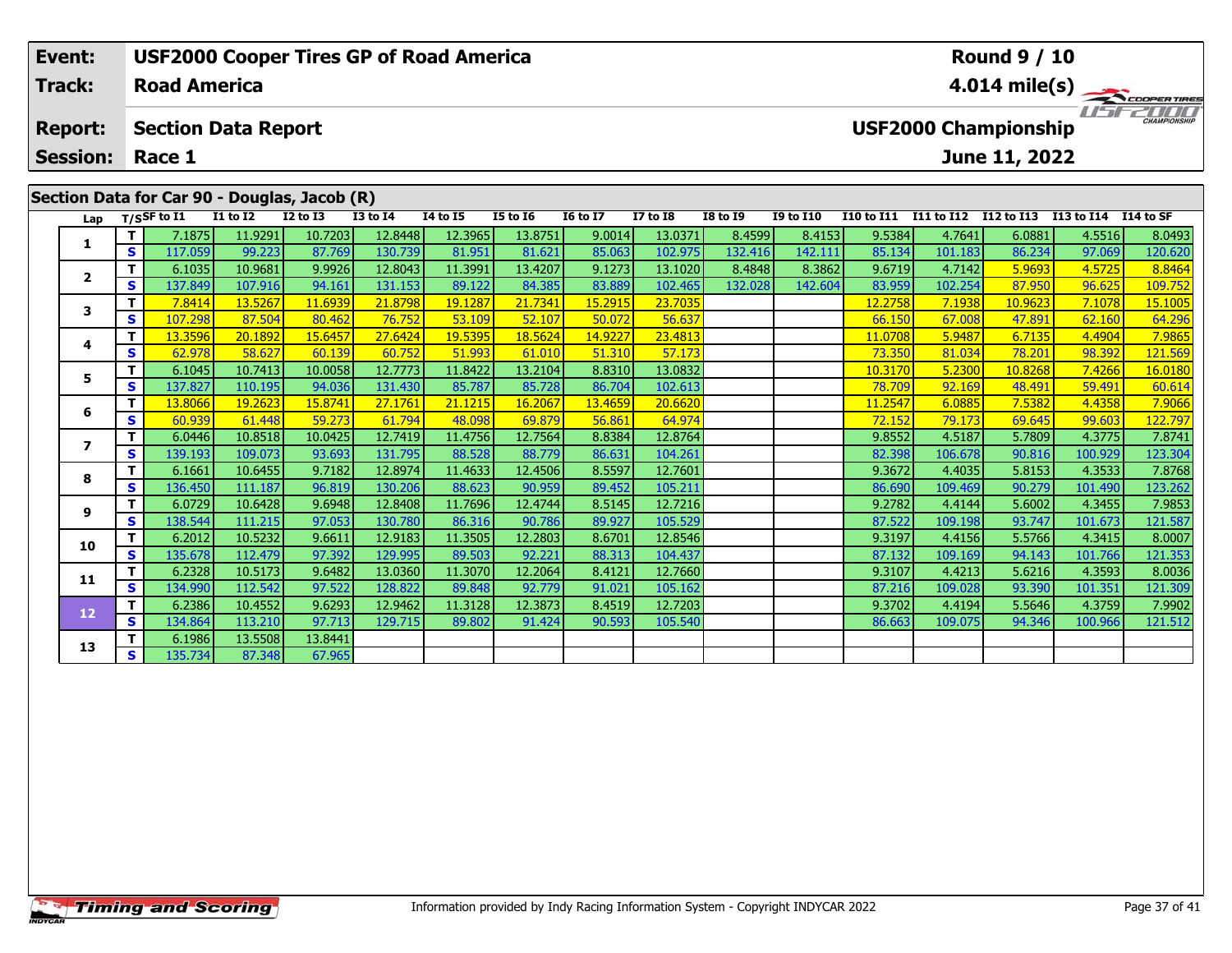| Event:                 | <b>USF2000 Cooper Tires GP of Road America</b> | <b>Round 9 / 10</b>                                |
|------------------------|------------------------------------------------|----------------------------------------------------|
| Track:                 | <b>Road America</b>                            | $4.014 \text{ mile(s)}$                            |
| <b>Report:</b>         | Section Data Report                            | <b>CHAMPIONSHIP</b><br><b>USF2000 Championship</b> |
| <b>Session: Race 1</b> |                                                | June 11, 2022                                      |

| Section Data for Car 90 - Douglas, Jacob (R)<br>Lap T/SLap |                         |                   | PO to SF |
|------------------------------------------------------------|-------------------------|-------------------|----------|
|                                                            | T                       | 140.8585 217.0780 |          |
| 1                                                          | $\mathbf{s}$            | 102.588           | 62.689   |
|                                                            | $\mathbf{T}$            | 137.5629          |          |
| $\overline{\mathbf{2}}$                                    | $\mathbf{s}$            | 105.046           |          |
|                                                            | $\mathbf{T}$            | 233.1546          |          |
| 3                                                          | $\mathbf{s}$            | 61.978            |          |
|                                                            | $\mathbf{T}$            | 222.2704          |          |
| 4                                                          | $\overline{\mathbf{s}}$ | 65.013            |          |
|                                                            | $\mathbf{T}$            | 161.1410          |          |
| $5\phantom{a}$                                             | $\mathbf{s}$            | 89.676            |          |
|                                                            | $\mathbf{T}$            | 218.9104          |          |
| 6                                                          | S                       | 66.011            |          |
|                                                            | $\mathbf{T}$            | 134.9152          |          |
| $\overline{\mathbf{z}}$                                    | $\mathbf{s}$            | 107.107           |          |
| 8                                                          | $\mathbf{T}$            | 133.3606          |          |
|                                                            | S                       | 108.356           |          |
| 9                                                          | $\mathbf{T}$            | 133.3876          |          |
|                                                            | $\mathbf{s}$            | 108.334           |          |
| 10                                                         | $\mathbf{T}$            | 133.1509          |          |
|                                                            | $\overline{\mathbf{s}}$ | 108.526           |          |
| 11                                                         | T                       | 132.9090          |          |
|                                                            | S                       | 108.724           |          |
| $12$                                                       | $\mathbf{T}$            | 132.8589          |          |
|                                                            | $\mathbf{s}$            | 108.765           |          |
| 13                                                         | $\mathbf{T}$            |                   |          |
|                                                            | $\overline{\mathbf{s}}$ |                   |          |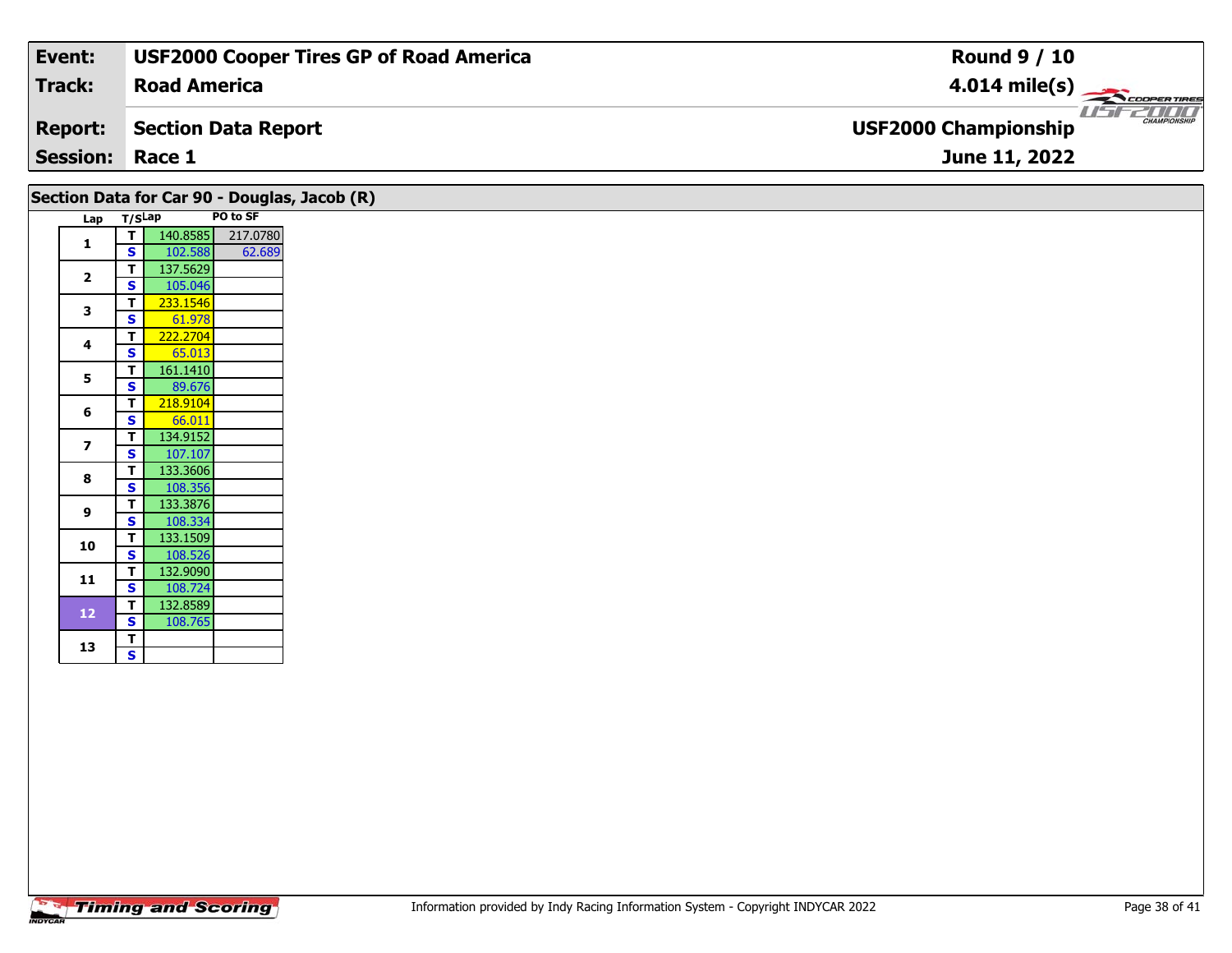|  | Event:                                  | <b>Round 9 / 10</b><br><b>USF2000 Cooper Tires GP of Road America</b> |                                                           |                 |                 |                 |                 |                 |                 |                 |                 |                  |                         |            |                                       |            |           |  |
|--|-----------------------------------------|-----------------------------------------------------------------------|-----------------------------------------------------------|-----------------|-----------------|-----------------|-----------------|-----------------|-----------------|-----------------|-----------------|------------------|-------------------------|------------|---------------------------------------|------------|-----------|--|
|  | Track:                                  |                                                                       | <b>Road America</b>                                       |                 |                 |                 |                 |                 |                 |                 |                 |                  | $4.014 \text{ mile(s)}$ |            |                                       |            |           |  |
|  | <b>Report:</b>                          |                                                                       | <b>USF2000 Championship</b><br><b>Section Data Report</b> |                 |                 |                 |                 |                 |                 |                 |                 |                  |                         |            | <b>TITTIER</b><br><b>CHAMPIONSHIP</b> |            |           |  |
|  | <b>Session:</b>                         |                                                                       | Race 1                                                    |                 |                 |                 |                 |                 |                 |                 |                 |                  |                         |            | June 11, 2022                         |            |           |  |
|  | Section Data for Car 92 - Frazer, Billy |                                                                       |                                                           |                 |                 |                 |                 |                 |                 |                 |                 |                  |                         |            |                                       |            |           |  |
|  | Lap                                     |                                                                       | $T/S$ SF to I1                                            | <b>I1 to I2</b> | <b>I2 to I3</b> | <b>I3 to I4</b> | <b>I4 to I5</b> | <b>I5 to 16</b> | <b>16 to 17</b> | <b>I7 to I8</b> | <b>I8 to I9</b> | <b>I9 to I10</b> | <b>I10 to I11</b>       | I11 to I12 | I12 to I13                            | I13 to I14 | I14 to SF |  |
|  |                                         |                                                                       | 7.2913                                                    | 10.9647         | 9.8826          | 13.1693         | 11.6442         | 12.4393         | 8.5515          | 12.6195         | 8.5854          | 8.5811           | 9.4165                  | 4.4617     | 5.6126                                | 4.3740     | 8.0731    |  |
|  |                                         | S I                                                                   | 115.393                                                   | 107.950         | 95.209          | 127.518         | 87.246          | 91.042          | 89.538          | 106.383         | 130.480         | 139.365          | 86.236                  | 108.041    | 93.540                                | 101.010    | 120.265   |  |
|  | $\overline{2}$                          |                                                                       | 6.2940                                                    | 10.5205         | 9.6988          | 13.0966         | 11.3039         | 12.3715         | 8.4966          | 12.6515         | 8.5684          | 8.5650           | 9.3218                  | 4.4413     | 5.5912                                | 4.3484     | 8.5962    |  |
|  |                                         | s l                                                                   | 133.677                                                   | 112.508         | 97.013          | 128.226         | 89.872          | 91.541          | 90.116          | 106.114         | 130.739         | 139.627          | 87.113                  | 108.537    | 93.898                                | 101.605    | 112.946   |  |
|  |                                         | 7.8962<br>12.5865<br>12.6987                                          |                                                           | 22.9041         | 18.4869         | 22.2902         | 14.6989         | 23.6762         |                 |                 | 14.9163         | 8.0307           | 8.7900                  | 7.1749     | 16.0163                               |            |           |  |

|    |              | <i>.</i> | $-0.0000$ | ,,,,,,  | ------  | ------  | ------  | -----   | ------- | -----   | $\cdots\cdots$ | ------  | .       | -----  | .       |                  |
|----|--------------|----------|-----------|---------|---------|---------|---------|---------|---------|---------|----------------|---------|---------|--------|---------|------------------|
|    | <b>S</b>     | 133.677  | 112.508   | 97.013  | 128.226 | 89.872  | 91.541  | 90.116  | 106.114 | 130.739 | 139.627        | 87.113  | 108.537 | 93.898 | 101.605 | 112.946          |
| 3  | T.           | 7.8962   | 12.5865   | 12.6987 | 22.9041 | 18.4869 | 22.2902 | 14.6989 | 23.6762 |         |                | 14.9163 | 8.0307  | 8.7900 | 7.1749  | 16.0163          |
|    | S            | 106.553  | 94.040    | 74.095  | 73.320  | 54.953  | 50.807  | 52.091  | 56.703  |         |                | 54.440  | 60.025  | 59.727 | 61.578  | 60.620           |
| 4  |              | 13.4346  | 20.4535   | 15.9622 | 27.0034 | 19.5965 | 19.7739 | 14.0996 | 21.9522 |         |                | 14.1176 | 7.7282  | 7.5813 | 4.4752  | 8.2346           |
|    | s            | 62.627   | 57.870    | 58.946  | 62.189  | 51.841  | 57.272  | 54.305  | 61.156  |         |                | 57.520  | 62.375  | 69.249 | 98.726  | 117.906          |
| 5  | Τ.           | 6.3780   | 10.7509   | 9.8678  | 13.1294 | 11.3945 | 12.4258 | 8.4568  | 12.6109 |         |                | 10.8040 | 5.7181  | 9.6102 | 7.6478  | <u> 16.5932 </u> |
|    | S            | 131.917  | 110.096   | 95.351  | 127.905 | 89.158  | 91.141  | 90.540  | 106.456 |         |                | 75.162  | 84.302  | 54.629 | 57.771  | 58.512           |
| 6  |              | 13.6704  | 19.7504   | 16.1639 | 26.3236 | 19.0850 | 18.8120 | 13.4910 | 21.3618 |         |                | 13.6966 | 7.4368  | 7.6875 | 4.4317  | 8.1263           |
|    | S            | 61.546   | 59.930    | 58.211  | 63.795  | 53.231  | 60.201  | 56.755  | 62.846  |         |                | 59.288  | 64.819  | 68.293 | 99.695  | 119.477          |
|    |              | 6.3233   | 10.9089   | 9.9435  | 13.1354 | 11.4957 | 12.4647 | 8.5795  | 12.6068 |         |                | 9.4034  | 4.4248  | 5.5942 | 4.3583  | 8.0011           |
|    | S            | 133.058  | 108.502   | 94.626  | 127.847 | 88.373  | 90.857  | 89.246  | 106.490 |         |                | 86.357  | 108.942 | 93.847 | 101.374 | 121.347          |
| 8  | Τ.           | 6.2256   | 10.4342   | 9.5854  | 12.9169 | 11.2538 | 12.3270 | 8.4515  | 12.6103 |         |                | 9.3705  | 4.4198  | 5.5666 | 4.3503  | 7.9881           |
|    | S            | 135.146  | 113.438   | 98.161  | 130.009 | 90.273  | 91.872  | 90.597  | 106.461 |         |                | 86.660  | 109.065 | 94.313 | 101.560 | 121.544          |
| 9  | Т.           | 6.1972   | 10.5295   | 9.7310  | 12.9258 | 11.2514 | 12.2735 | 8.4058  | 12.5783 |         |                | 9.3143  | 4.4278  | 5.6040 | 4.3205  | 7.9280           |
|    | S            | 135.765  | 112.411   | 96.692  | 129.920 | 90.292  | 92.272  | 91.090  | 106.731 |         |                | 87.183  | 108.868 | 93.683 | 102.261 | 122.466          |
| 10 | T.           | 6.1299   | 10.7531   | 10.0043 | 12.8422 | 11.4609 | 12.6838 | 9.1009  | 12.9910 |         |                | 9.3246  | 4.4117  | 5.5683 | 4.3404  | 8.0226           |
|    | S            | 137.256  | 110.074   | 94.050  | 130.766 | 88.641  | 89.287  | 84.133  | 103.341 |         |                | 87.086  | 109.265 | 94.284 | 101.792 | 121.022          |
| 11 |              | 6.2626   | 10.4707   | 9.5909  | 12.9850 | 11.2707 | 12.3291 | 8.4621  | 12.6058 |         |                | 9.3395  | 4.4067  | 5.6347 | 4.3599  | 8.0481           |
|    | S            | 134.347  | 113.043   | 98.104  | 129.328 | 90.137  | 91.856  | 90.484  | 106.499 |         |                | 86.947  | 109.389 | 93.173 | 101.337 | 120.638          |
| 12 | Τ.           | 6.2586   | 10.4640   | 9.6187  | 12.9405 | 11.3700 | 12.3186 | 8.4873  | 12.6646 |         |                | 9.3373  | 4.4404  | 5.6584 | 4.3316  | 8.0160           |
|    | <b>S</b>     | 134.433  | 113.115   | 97.821  | 129.772 | 89.350  | 91.934  | 90.215  | 106.004 |         |                | 86.968  | 108.559 | 92.782 | 101.999 | 121.121          |
| 13 | Τ.           | 6.8484   | 14.3124   | 13.7421 |         |         |         |         |         |         |                |         |         |        |         |                  |
|    | $\mathbf{s}$ | 122.856  | 82.700    | 68.469  |         |         |         |         |         |         |                |         |         |        |         |                  |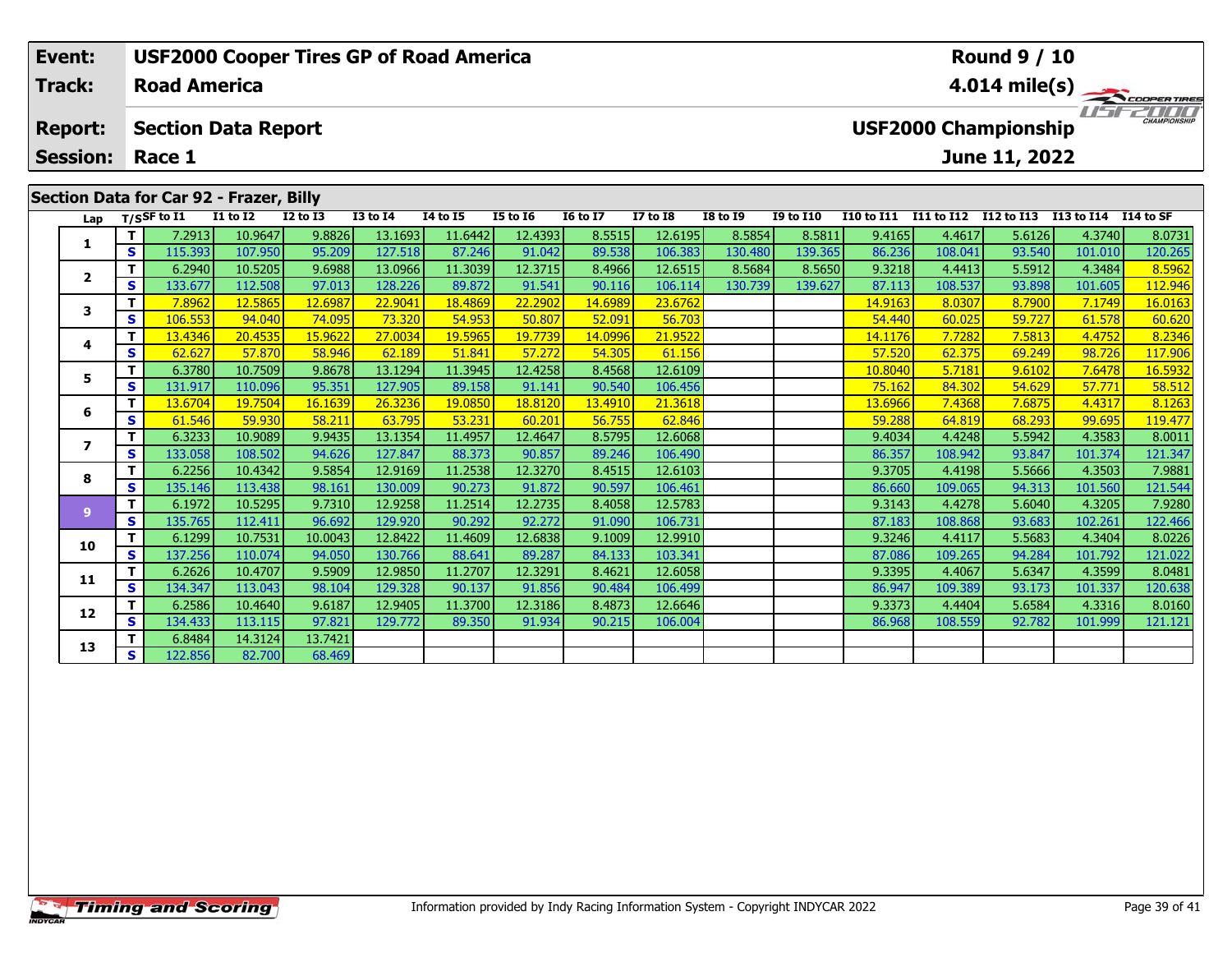| Event:                 | <b>USF2000 Cooper Tires GP of Road America</b> | <b>Round 9 / 10</b>                                |
|------------------------|------------------------------------------------|----------------------------------------------------|
| Track:                 | <b>Road America</b>                            | $4.014 \text{ mile(s)}$                            |
| <b>Report:</b>         | Section Data Report                            | <b>CHAMPIONSHIP</b><br><b>USF2000 Championship</b> |
| <b>Session: Race 1</b> |                                                | June 11, 2022                                      |
|                        |                                                |                                                    |

|                |                         |                     | Section Data for Car 92 - Frazer, Billy |
|----------------|-------------------------|---------------------|-----------------------------------------|
| Lap T/SLap     |                         |                     | PO to SF                                |
| 1              | τI                      | 135.6668            | 236.7336                                |
|                | S                       | 106.514             | 57.484                                  |
| $\mathbf{2}$   | T.                      | 133.8657            |                                         |
|                | <b>S</b><br>T.          | 107.947<br>233.0342 |                                         |
| 3              | S.                      | 62.010              |                                         |
|                | $\mathbf T$             | 228.9103            |                                         |
| 4              | S                       | 63.127              |                                         |
|                | T.                      | 157.3968            |                                         |
| 5              | <b>S</b>                | 91.809              |                                         |
| 6              | T.                      | 223.5659            |                                         |
|                | S.                      | 64.636              |                                         |
| $\overline{z}$ | T.                      | 134.2259            |                                         |
|                | $\mathbf{s}$            | 107.657             |                                         |
| 8              | T.                      | 132.4372            |                                         |
|                | S.<br>T.                | 109.111<br>132.3562 |                                         |
| 9              | $\mathbf{s}$            | 109.178             |                                         |
|                | T.                      | 134.6614            |                                         |
| 10             | $\overline{\mathbf{s}}$ | 107.309             |                                         |
|                | T.                      | 132.7877            |                                         |
| 11             | <b>S</b>                | 108.823             |                                         |
| 12             | T.                      | 132.9390            |                                         |
|                | <b>S</b>                | 108.699             |                                         |
| 13             | T.                      |                     |                                         |
|                | $\overline{\mathbf{s}}$ |                     |                                         |